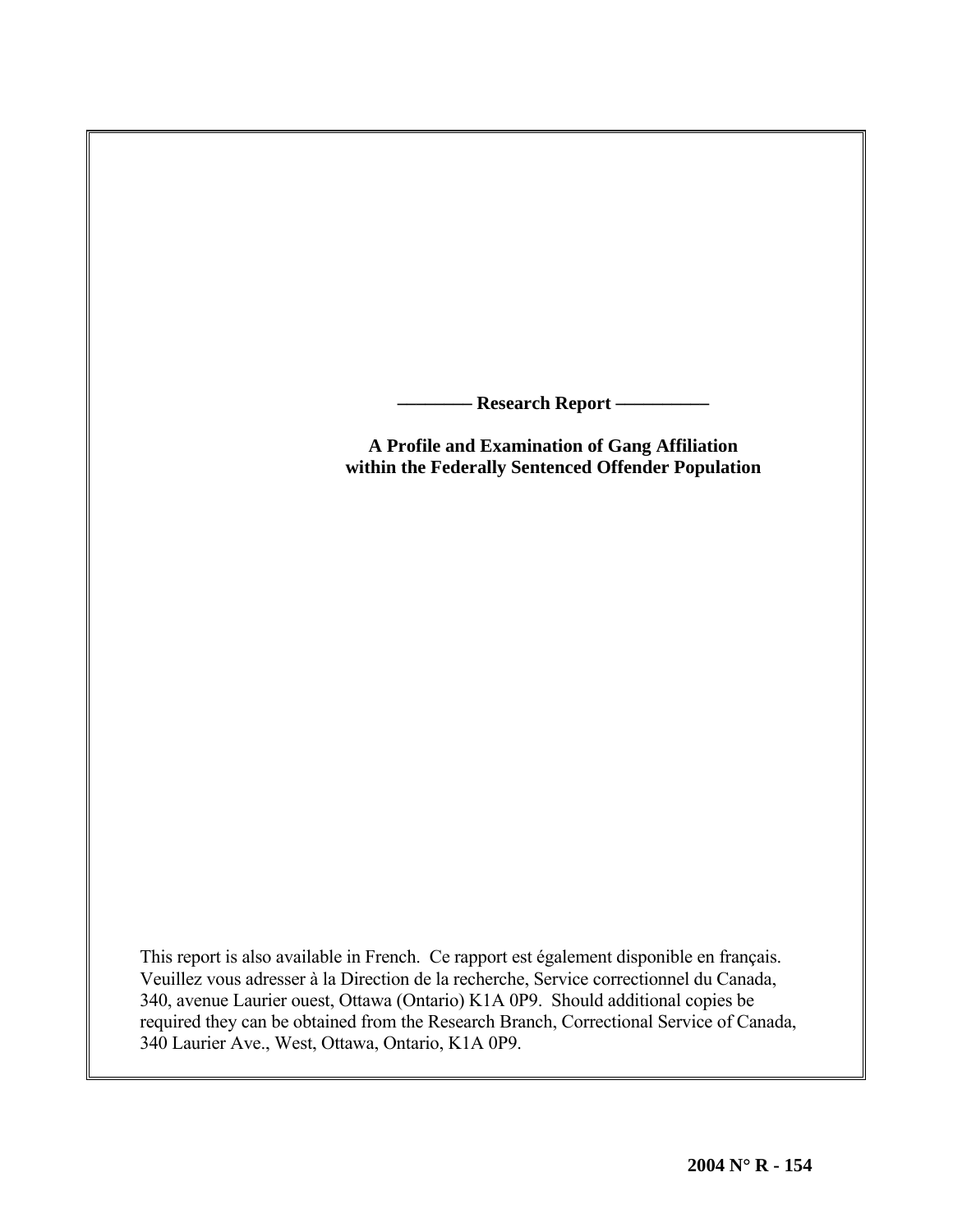# **A Profile and Examination of Gang Affiliation within the Federally Sentenced Offender Population**

Mark Nafekh & Yvonne Stys

Research Branch Correctional Service of Canada

**May 2004**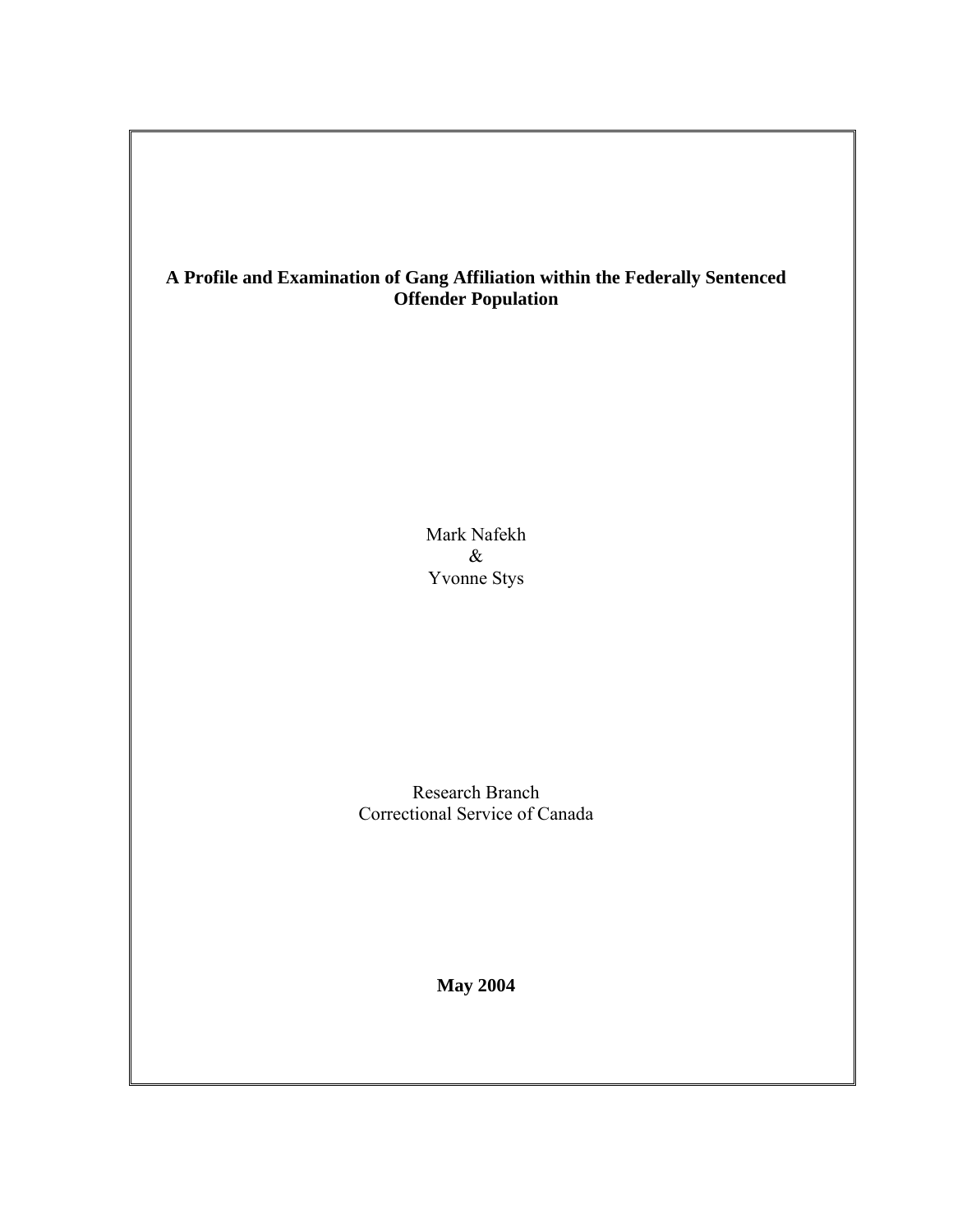# **EXECUTIVE SUMMARY**

Criminal organizations and those affiliated with them have been a significant factor in the level of violence and other criminal activities in Canada. Law enforcement agencies continue to develop initiatives that are geared towards curtailing the prevalence of gang related crime. Ultimately, the combination of increased gang activity and criminal justice interventions targeting organized crime culminates in the growth of the 'gang affiliated' offender population.

This study examined male federal offenders identified as members or associates of a criminal organization. The report outlines the process of identifying and assessing these offenders and examines incarceration trends. Emphasis was placed on profiling gang affiliates, developing an offender profile for different gang subtypes (e.g., motorcycle, traditional, prison, street and Asian) and examining the operational impacts of having a gang presence in a federal institution.

Report Highlights:

- The study examined 1,955 male offenders identified in the Offender Management System (OMS) as being gang members or gang affiliates over a ten year period, from January 1993 to October, 2003.
- Only five different types of gang members and/or affiliates were included in the study: motorcycle, traditional, prison, street and Asian. All other gang types including Aboriginal gang members were not included. Additionally, a database maintained by the Service's Security Branch rather than data obtained during the Offender Intake Assessment and Case Planning Process was used to identify gang members and/or affiliates. It is important to note that the gang identification criteria utilized by Security (as outlined in Commissioner Directive 568-3) historically has generated lower prevalence rates than information obtained during the Offender Intake Assessment Process.
- Gang-affiliate admissions decreased slightly from 1996 to 1999, but increased in 2000 followed by a slight decline between 2001 and 2003. Over time, there was a gradual increase in the proportion of incarcerated offenders affiliated with an organized crime group within the institutions (2.9% in 1996 to 5.0% in 2003), a pattern which may be explained by the accumulation of gang-affiliates over time. It is important to note that these rates are lower than previously reported estimates for two primary reasons: 1) first, not all gang members were included in the study (e.g., Aboriginal gang members excluded); and 2) the data used to calculate gang prevalence rates was obtained from the database maintained by the Security Branch rather than the Offender Intake Assessment process. Given that published gang prevalence rates have generally been derived from the Offender Intake Assessment process, rather than the database managed by Security, one would expect that the prevalence rates published in this report would be lower than those previously reported.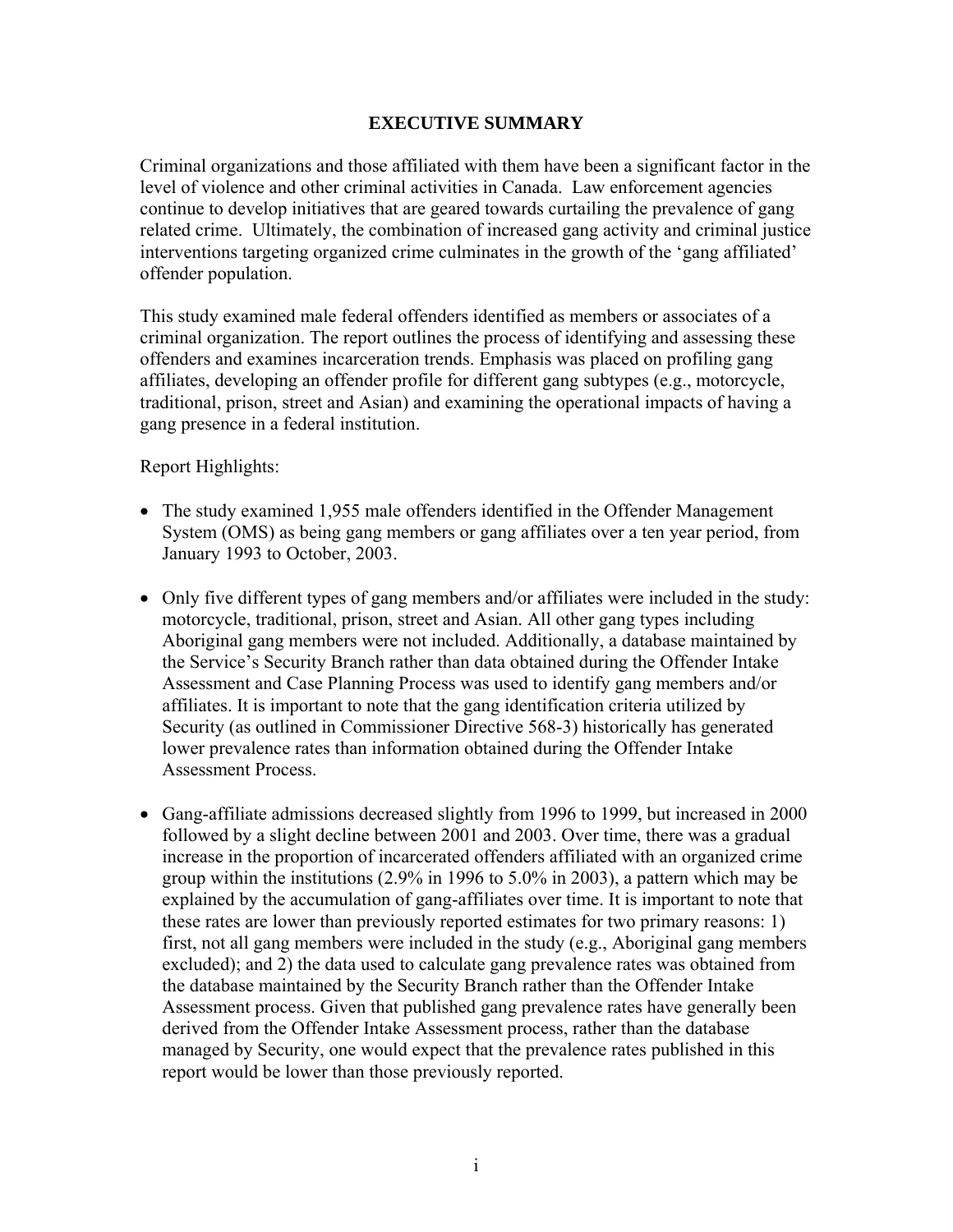- Motorcycle, traditional (i.e. organized crime), and prison gang affiliates were typically Caucasian, while street gang affiliates were most often African-Canadian. Understandably, Asian gang affiliates were predominantly of Asian descent.
- Regional comparisons found that the majority of gang affiliates were sentenced in the Quebec region, with all gang types being present in this region. The Prairie region was next in sentencing frequency, followed by Ontario, the Pacific, then the Atlantic region. Gang affiliates were most likely to commit offences in areas with a high population density.
- In general, gang affiliates were found to be younger than non-affiliates at the time of sentencing. Additionally, gang-affiliates received longer sentences for their offences than non-affiliates. This pattern was particularly true for Asian and motorcycle gang affiliates. The exception to this finding was traditional gang affiliates, who tended to be older than their matched counterparts at the time of sentencing.
- When compared to a matched sample of non-gang affiliates, gang affiliates were more likely to have committed violent, weapons or drug trafficking related offences. Gang affiliates were significantly less likely than non-affiliates to have committed a sexual offence.
- Gang affiliates were rated as having lower motivation levels and lower reintegration potential, and were more likely to be have been identified as having needs in the areas of associates and attitudes. Gang affiliates were also more likely to have previous youth court convictions than their matched counterparts.
- Results suggested that the presence of gang affiliates in institutional settings was related to institutional incidents, mainly assaults on staff, assaults on inmates, narcotics seizures, and alcohol related seizures. Further analyses revealed that gang affiliates were more likely to be directly involved in assaults on other inmates, assaults on staff, and in narcotics seizures than non-affiliated offenders.
- Upon release, gang affiliates in general were no more likely to re-offend than nonaffiliated offenders. However, examination of specific gang types found that Asian and street gang affiliates were more likely to re-offend upon release than nonoffenders. When gang affiliates did re-offend, they were more likely than nonaffiliates to commit drug trafficking and weapons-related offences. Gang affiliates were more likely than non-affiliates to receive certain special conditions upon release, namely, to avoid certain places and persons, and to live in a specified area.
- The study was limited in its capacity to encompass the unique aspects of organized crime, such as an affiliate's level of power or position in the gang structure. Future research should involve field work with staff working directly with gang affiliates as well as gang affiliates themselves, both former and current. More in-depth analyses regarding the distinct differences and similarities among gang subtypes is also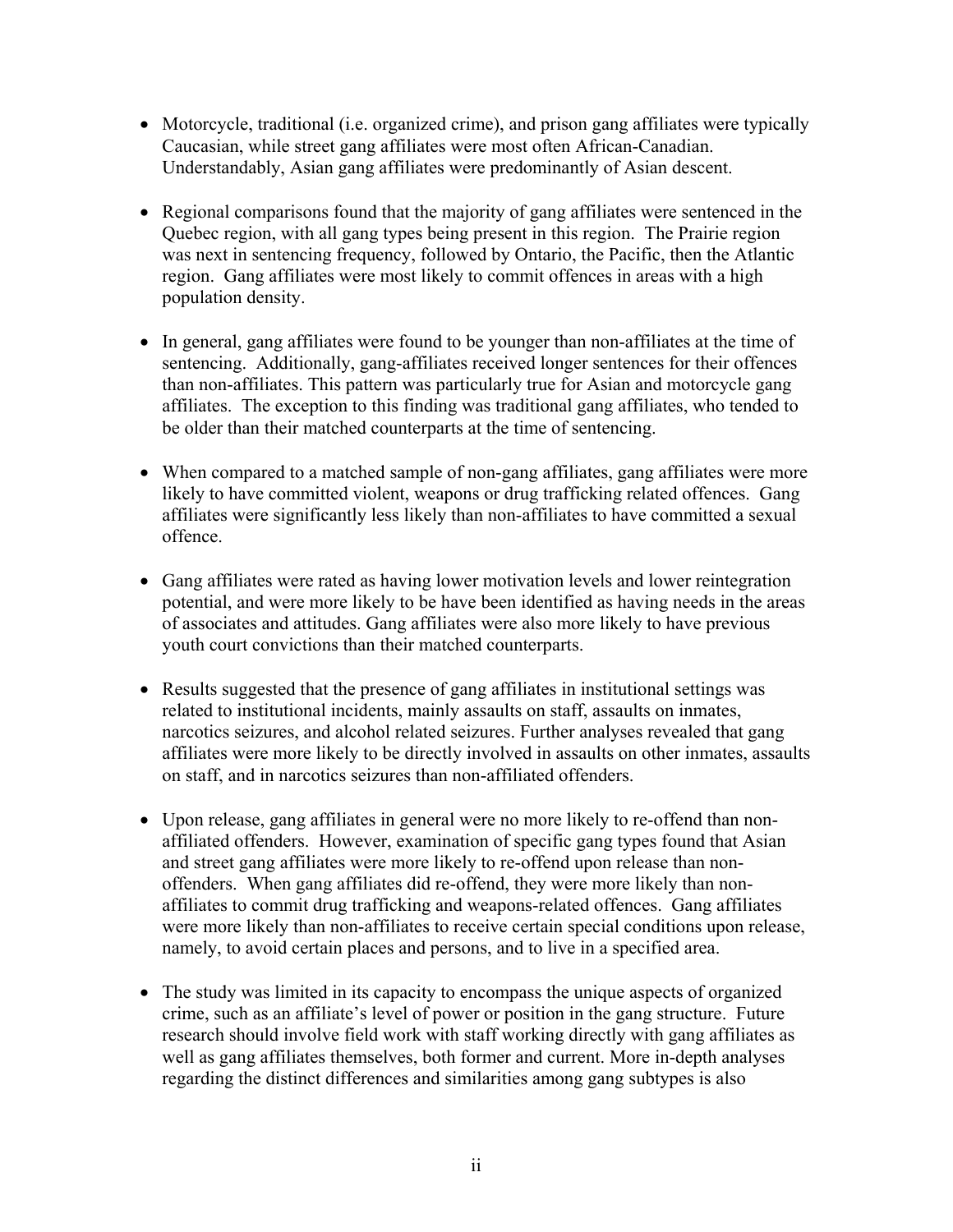required. Lastly, the ability of existing programming efforts to address the unique needs of gang affiliates requires investigation.

• This study lends support to the contention that gang subtypes have unique and differing profiles in terms of static risk, dynamic need, and offence patterns. This finding has important implications for the intervention and management of gang affiliates in our institutions. It would follow from this that specific intervention and management strategies for each gang type would be more effective than a general approach to gangs in institutions. Further research and consideration should be given to this result.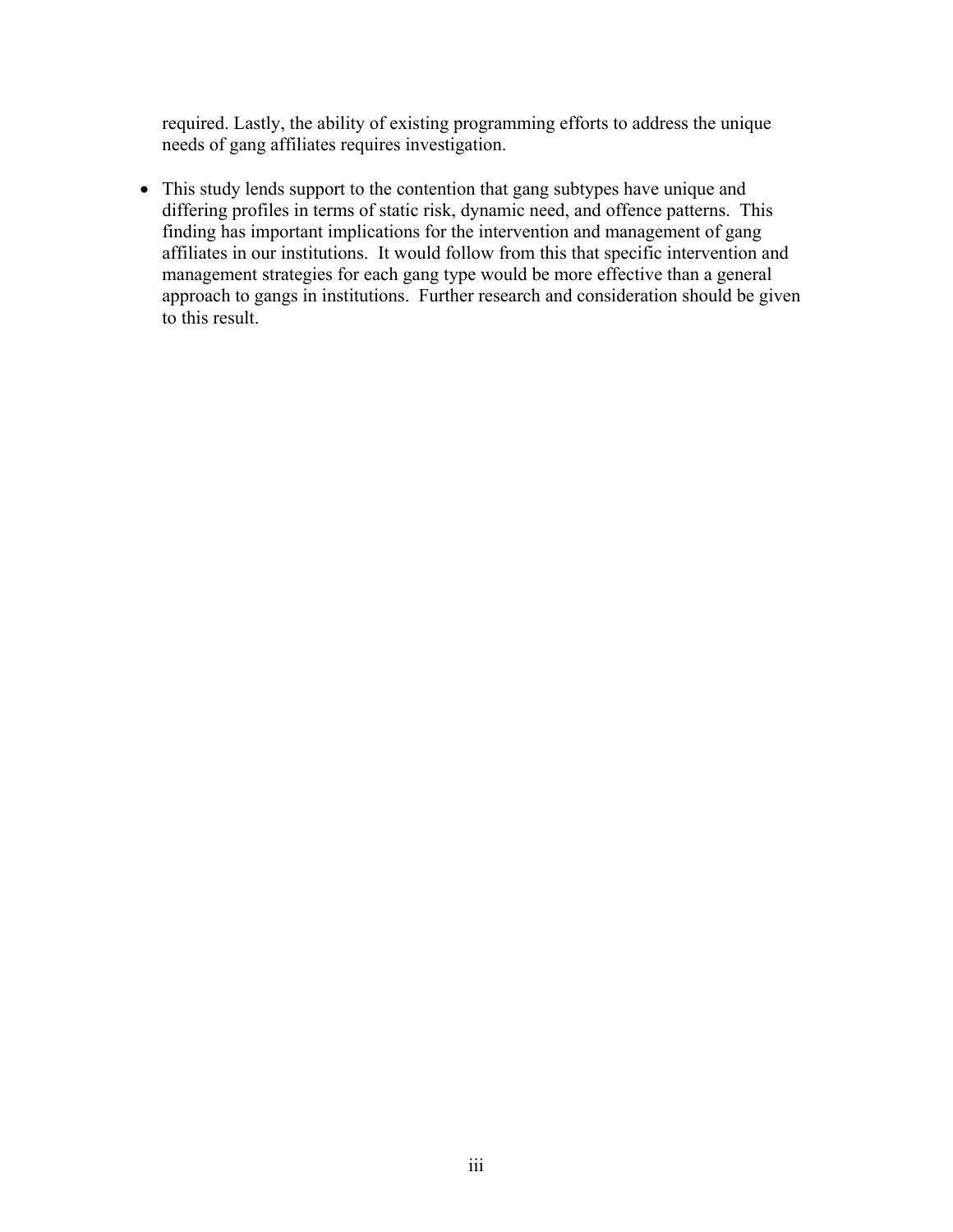# **ACKNOWLEDGMENTS**

The authors of this report would like to express their thanks to Vanessa Bottiglia for the formatting of this report and to Dr. Shelley Brown for her editorial comments.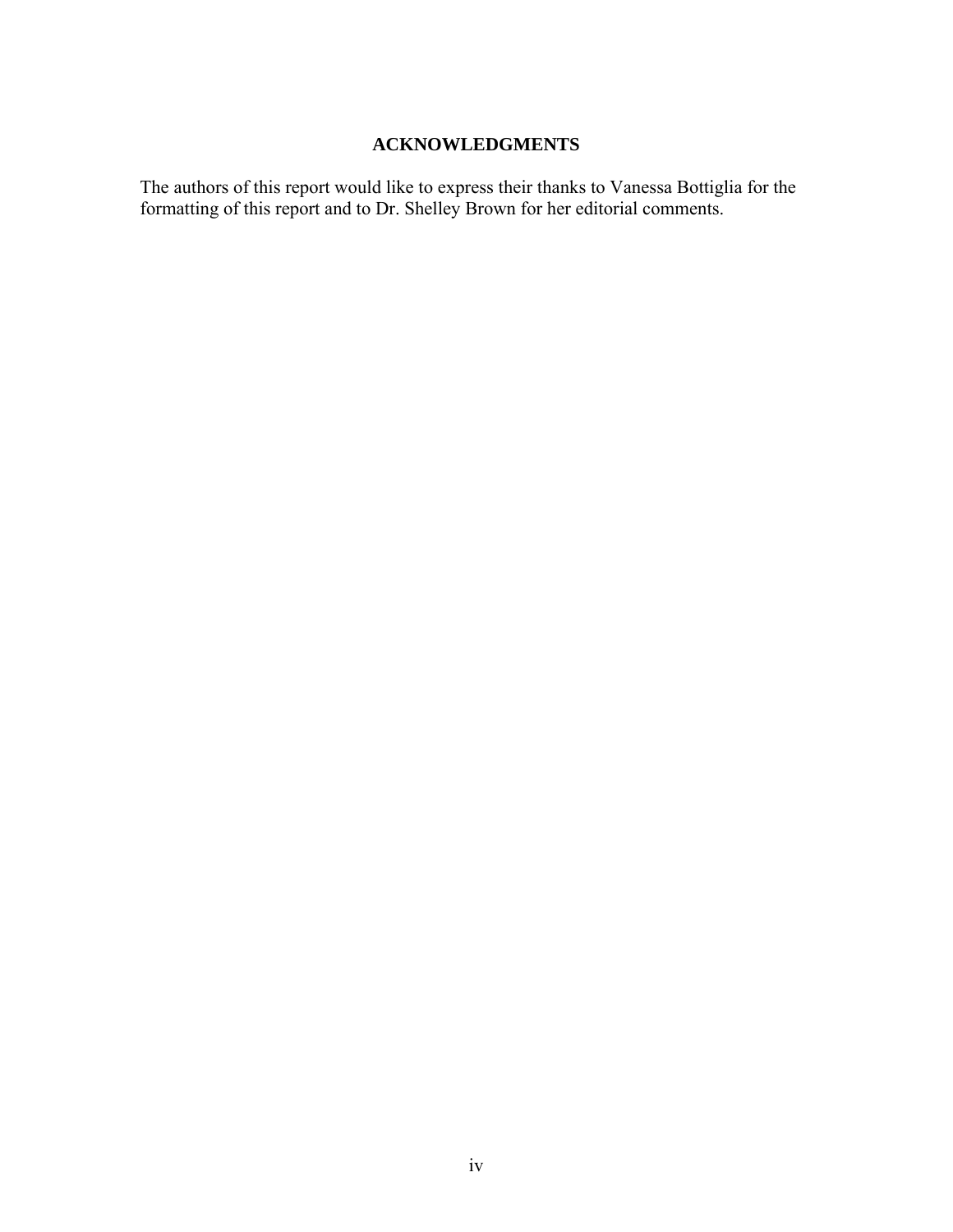|  | <b>TABLE OF CONTENTS</b> |
|--|--------------------------|
|--|--------------------------|

| 18 |
|----|
|    |
|    |
|    |
|    |
|    |
|    |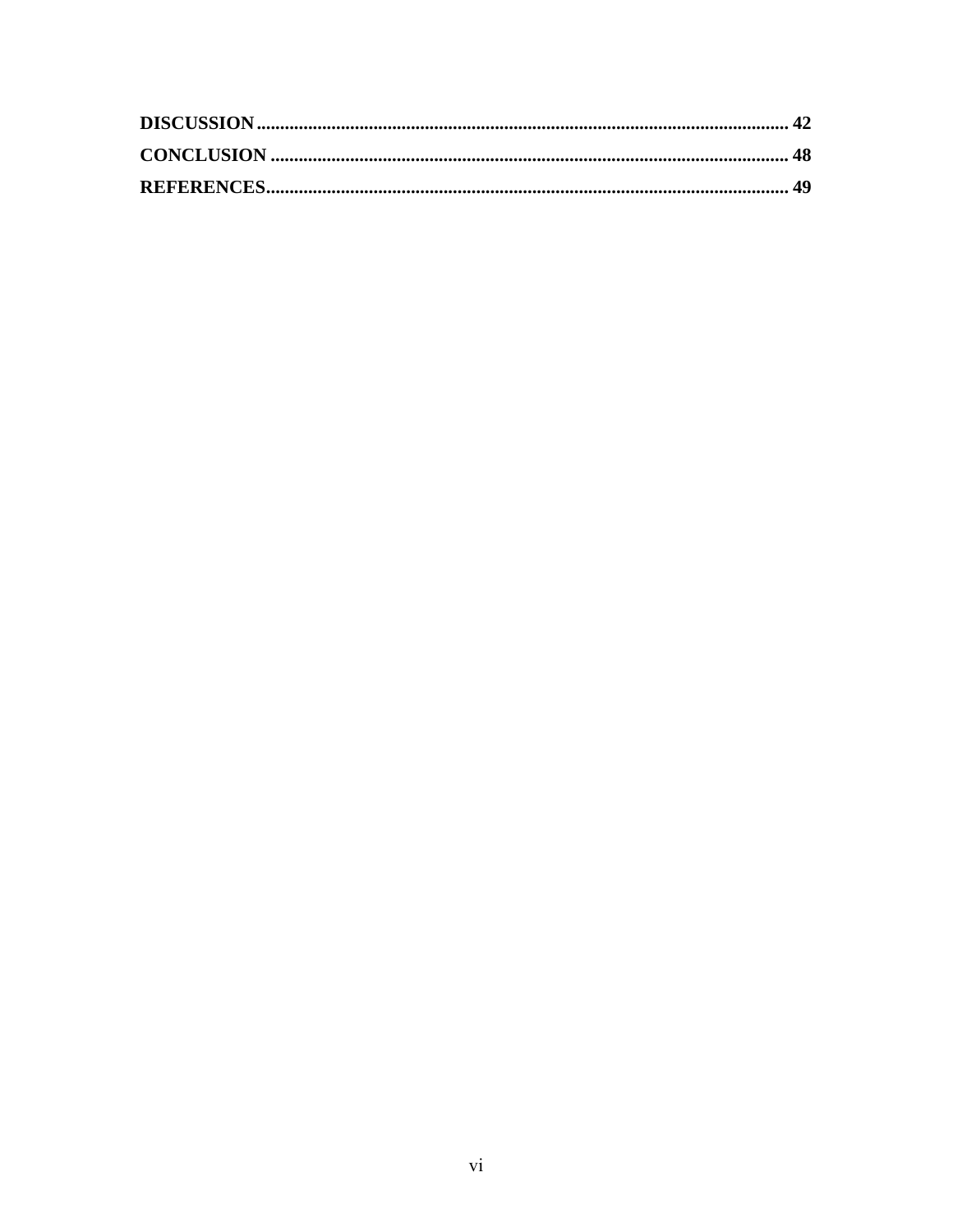# **LIST OF TABLES**

| Table 1: Proportion of New Admissions Affiliated with an Organized Crime Group        |  |
|---------------------------------------------------------------------------------------|--|
|                                                                                       |  |
| Table 2: Proportion of Incarcerated Offenders Affiliated with an Organized Crime      |  |
|                                                                                       |  |
| Table 3: Ethnic Composition of Gang Affiliated Offenders (1996-2003) 14               |  |
| Table 4: Place of Federal Offence for Gang Affiliated Offenders 16                    |  |
|                                                                                       |  |
|                                                                                       |  |
|                                                                                       |  |
|                                                                                       |  |
|                                                                                       |  |
| Table 10: Relationship Between Gang-Affiliate Presence and Institutional Incidents 31 |  |
| Table 11: Relationship Between Gang-Affiliate Presence and Institutional Incidents    |  |
|                                                                                       |  |
|                                                                                       |  |
|                                                                                       |  |
| Table 14: Special Conditions Upon Release for Affiliates and Non-Affiliates 39        |  |

# **LIST OF FIGURES**

| Figure 1: Proportion of New Admissions Affiliated with an Organized Crime Group   |  |
|-----------------------------------------------------------------------------------|--|
|                                                                                   |  |
| Figure 2: Proportion of Incarcerated Offenders Affiliated with an Organized Crime |  |
|                                                                                   |  |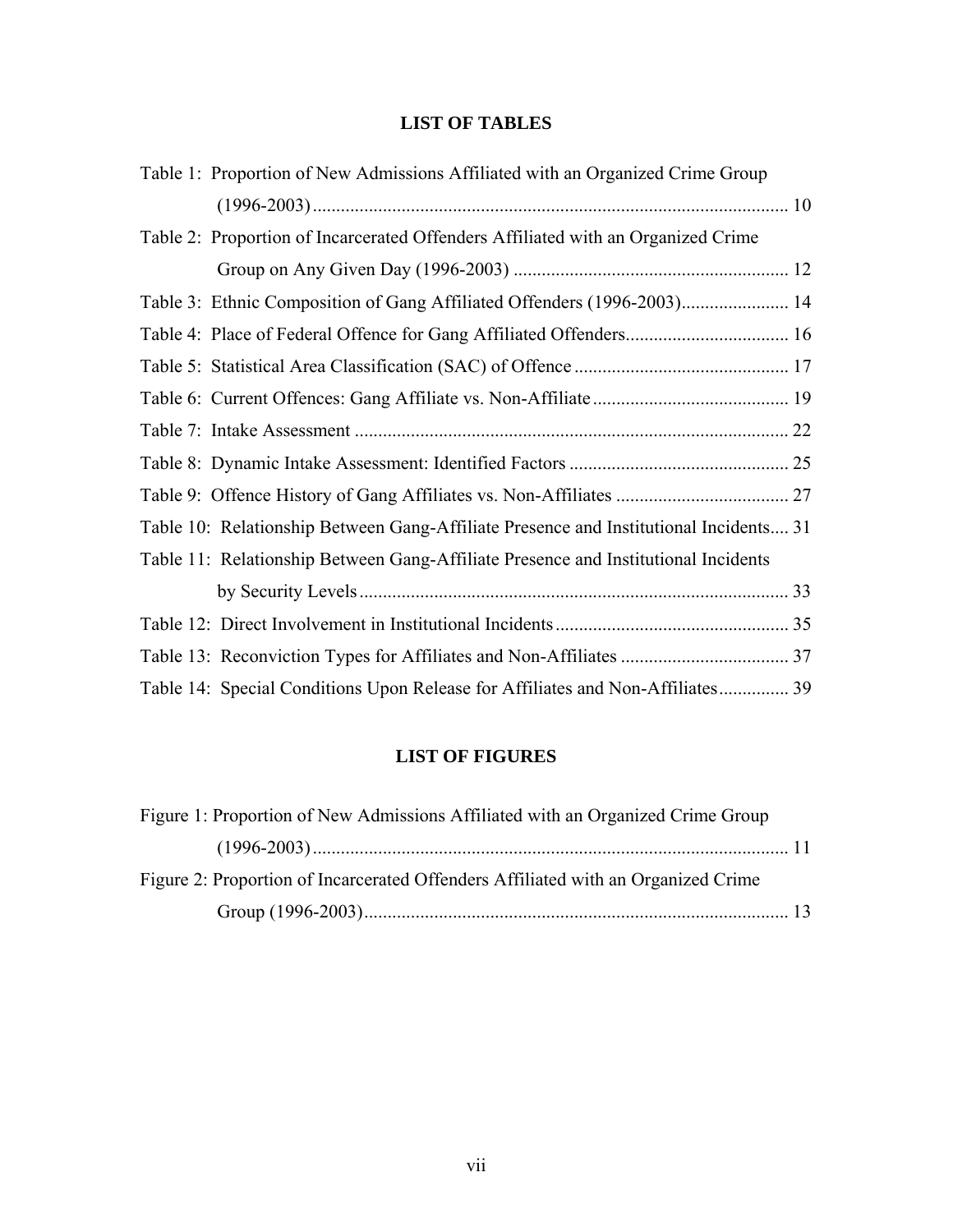#### **INTRODUCTION**

It has been reported that a majority of Canadians feel that organized crime is a serious problem in Canada (Leger Marketing, 2001). This is not surprising as, in Canada, criminal activities perpetrated by members of organized crime organizations and intervention strategies aimed at reducing such activity have been at the forefront of criminal justice issues and media reports. The Canadian Criminal Code defines criminal organizations as having the following qualities:

- They are composed of three or more persons and,
- They have as one of their main purposes or main activities the facilitation or commission of one or more serious offences that, if committed, would likely result in the direct or indirect receipt of material benefit, including financial benefit, by the group or by any of the persons who constitute the group (Section 467.1).

However, it should be noted that a unanimous definition of organized crime is yet to be established. Considerable debate revolves around the tenants of the construct, and many different definitions are utilized by Canadian agencies. The Correctional Service of Canada (CSC) defines a criminal organization as "a group or association that is involved in ongoing illegal activities. This includes groups, organizations, associations or other bodies that were established in the community before their members were incarcerated, as well as groups established in our institutions" (Correctional Service of Canada, 2003).

There has also been disparity regarding the difference between gang activity and organized criminal activity. In past years, organized crime and gang activity were very distinct events motivated by different goals. In recent years, however, this distinction has been blurred (Kenney & Finckenauer, 1995). CSC acknowledges that gangs and organized crime are not mutually exclusive, rather that they are distinguished by the degree of sophistication and entrenchment of the criminal activity. That is, gang activity and organized crime activity differ only in their degree of magnitude, not necessarily in the nature of the offence (Correctional Service of Canada, 1996). For this reason, the terms 'gang' and 'organized crime' will be used interchangeably in this paper.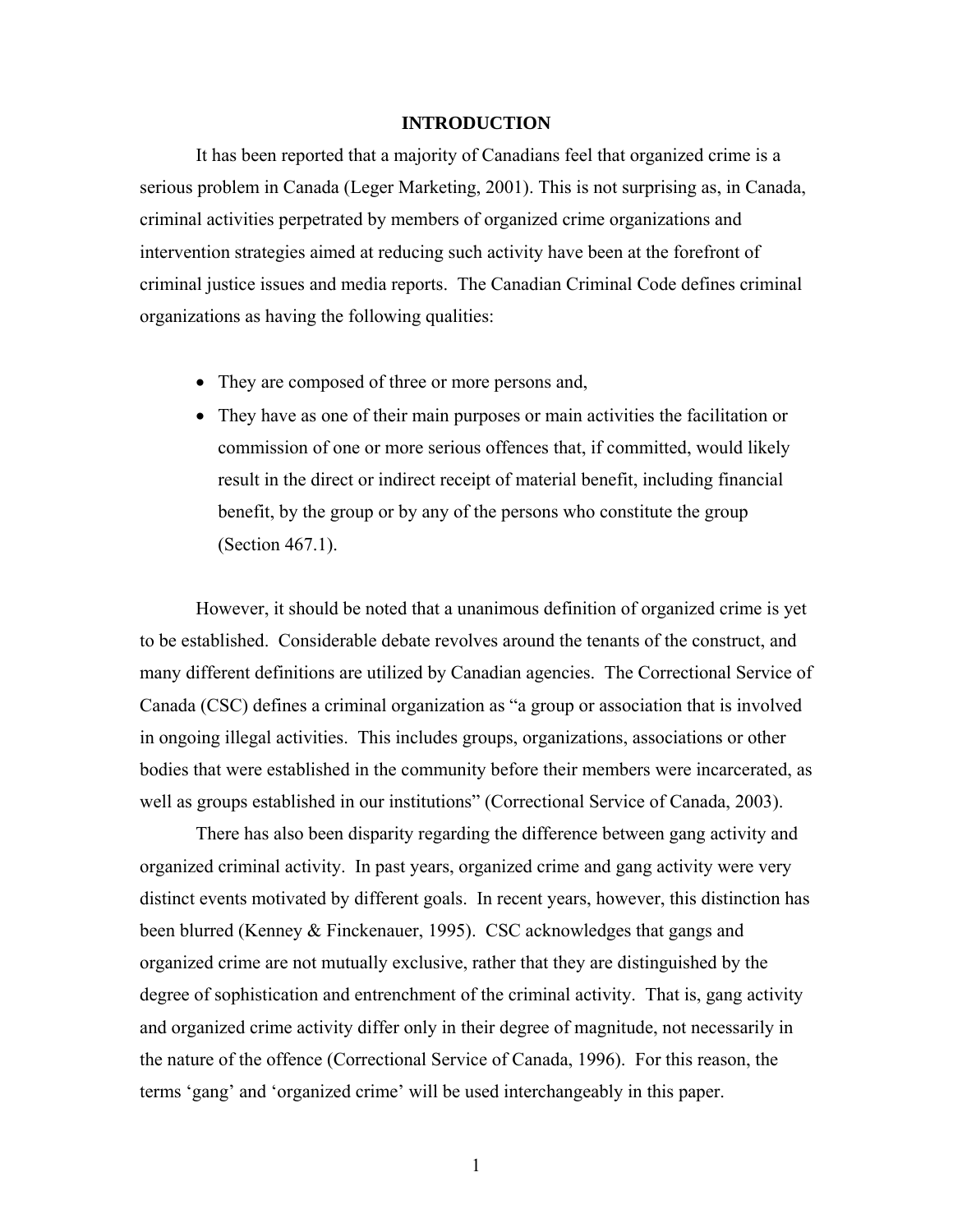New technological advancements and the globalization of the world economy have resulted in the evolution of organized crime. Traditional, lower-level organized activities such as theft, drug trafficking, prostitution and gambling have grown in scope to include higher level criminal activity such as illegal migration, bank fraud and money laundering (Canadian Security Intelligence Service, 2000). This progression is reflected in Canadian crime trends. Between 1992 and 1998, Canada experienced a substantial increase in fraud; specifically in marketing, loan, credit card, telemarketing, identity and internet fraud. In addition, the use of funds arising from such criminal activity were used to finance prostitution, gun running, and narcotics operations (Bi-national Working Group on Cross-Border Mass Marketing Fraud, 2003). Between 1993 and 2001, the amount of marijuana seized by police in Canada increased six-fold, due mostly to the rise in large scale cultivation operations (Royal Canadian Mounted Police, 2002). Similar to fraud, proceeds generated from marijuana cultivation were used to finance other illicit activities, such as the importation of Ecstasy, liquid hashish and cocaine (Royal Canadian Mounted Police, 2002). In Canada, imports of Pseudoephedrine (PSE), the main component in the manufacture of methamphetamine, tripled between 1997 and 1998, and have been increasing since that time (Bureau for International Narcotics and Law Enforcement Affairs, 2001).

As organized criminal activity in Canada expands, the potential for organizations to come into conflict increases. Such increases in conflict have given rise to an increase in gang-related violence characterized by murders, attempted murders, arson and bombings. Although difficult to substantiate empirically<sup>[1](#page-10-0)</sup>, there have been indicators of increased gang violence in Canada. For example, between 1995 and 2000, the number of gang-related homicides in Canada tripled, from 21 to 71 (Statistics Canada, 2003, Juristat vol 23, No 8).

In the past, Canada has implemented anti-gang initiatives that focused on destabilizing the realm of organized crime. In 2001, police conducted a series of raids that targeted the cocaine trafficking activities of organized crime groups. The major operation resulted in the arrests of over 200 leaders, members, and associates of

<span id="page-10-0"></span> $<sup>1</sup>$  With the exception of homicide, Statistics Canada reports crime on an individual basis in the Uniform</sup> Crime Reporting Survey, thus making it difficult to shed light on trends in gang-related violence in Canada.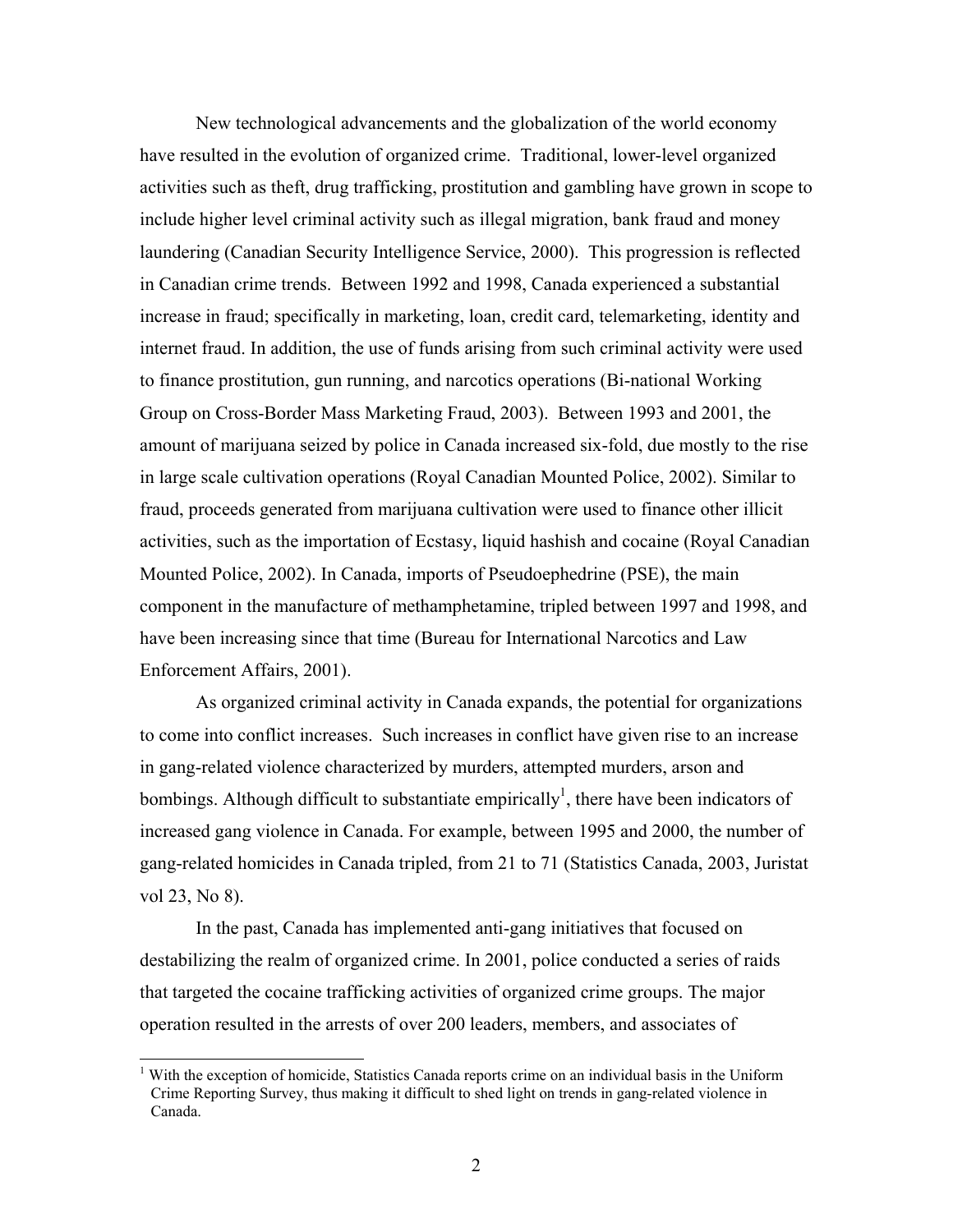organized crime. Raids also resulted in the seizure of cocaine and hashish, precursor  $dryss<sup>2</sup>$  $dryss<sup>2</sup>$  $dryss<sup>2</sup>$ , cash, vehicles, properties and firearms. Subsequently, there has been a substantial decrease in gang-related homicides in Canada for 2001 and 2002, and an overall decrease in gun-related deaths (Statistics Canada, 2002, Juristat vol 23, No 8).

Canada has likewise implemented policies to support the law enforcement initiatives that target organized crime. In 2002, the Criminal Code was amended to include three new offences and tougher sentencing for those offenders involved in organized crime. The amendments also introduced new measures to protect those involved in persecution of organized criminals (i.e. lawyers, police officers, and others involved in the Criminal Justice System), and their families, from intimidation. In the same year, Canada implemented the Immigration and Refugee Protection Act, which targets human trafficking and penalizes such offences with life sentences and up to 1 million dollars in fines. Other initiatives include the creation of the Financial Transactions and Reports Analysis Centre (FINTRAC), which combats money laundering, as well as the Extradition Act (1999), which responds to telemarketing and internet fraud. Anti-gang policy in Canada has also focused on offenders affiliated with organized crime groups. In 1999, the Corrections and Conditional Release Act was amended such that these types of offenders were no longer eligible for accelerated parole review<sup>[3](#page-11-1)</sup>.

The impact and effects of incarcerating affiliated gang members in the federal correctional system has been a growing concern for the CSC. Offenders who are affiliated with an organized crime group pose a number of significant problems for CSC, including intimidation, extortion, internal drug distribution, recruitment, and corruption of staff, and violence within the incarcerated and supervised community populations (CSC Speakers Binder, 2004). In response to these growing concerns, CSC issued policy that outlined the processes of identifying and managing security information relating to criminal organizations (CSC, Commissioner's Directive or CD #576, 1996). The policy was later redrafted to comply with changes in various acts that govern the Service and to

<span id="page-11-0"></span> $\frac{1}{2}$  $A^2$  A drug is a chemical which can be used in the manufacture of illicit drugs.

<span id="page-11-1"></span><sup>&</sup>lt;sup>3</sup> Accelerated parole review (APR) is available to first-time federal offenders sentenced to offences and allows the National Parole Board to streamline the review of first-time, nonviolent offenders for day or full parole (see section 125 and 126 of the *Corrections and Conditional Release Act*).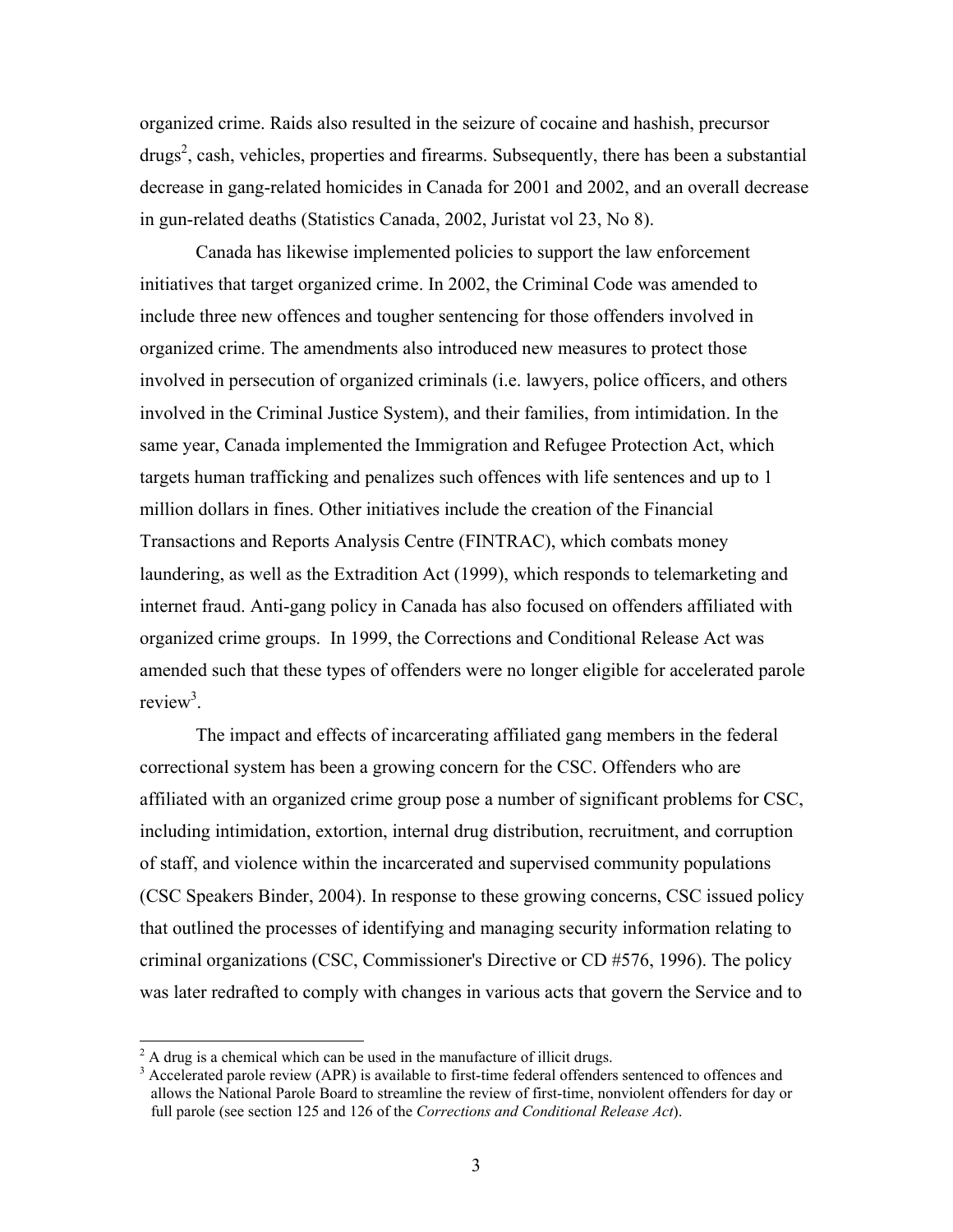increase the degree of compliance on part of all CSC staff. Current CSC policy objectives assert that criminal organizations, and those who are members and associates of a criminal organization, are considered a significant risk factor and pose a serious threat to the safe, secure, orderly and efficient management of federal institutions and community operational units (CSC, CD #568-3, 2003). In order to decrease risk, the policy aims to prevent affiliates from exercising influence and power in institutions and in the community, while encouraging and assisting affiliates to terminate their ties to organized crime groups.

#### **The Present Study**

The purpose of the present study is to provide CSC with information that would assist in identifying trends, profiles and operational impacts of gang affiliates within the federal male offender population. Comprehensive analyses of static and dynamic risk factors and correctional performance for this group could assist CSC in balancing offender intervention and reintegration efforts with the safe and secure management of institutional and community operations. The study examined federal offenders affiliated with five types of crime groups: traditional organized crime groups, motorcycle gangs, street gangs, prison gangs, and Asian gangs. Analyses were conducted over various points along the continuum of the criminal justice process, from place of offence to outcome upon release.

The study commenced with a profile of federal offenders affiliated with any of the above mentioned crime groups. Demographic and historical information associated with these offender groupings was examined, including offence histories, location of sentencing, age at first federal admission, ethnicity and sentence length. Assessment results determined during the offender intake assessment process were also examined. This included static and dynamic risk ratings, the institutional adjustment and security risk rating components of the Custody Rating Scale (CRS), Statistical Information on Recidivism (SIR-R1) ratings, motivation level and reintegration potential. Comparisons were drawn using a matched cohort for each affiliation group. Each group was matched on ethnic origin to ensure that results reflected gang affiliation rather than characteristics that may be associated with a particular demographic of the offender population.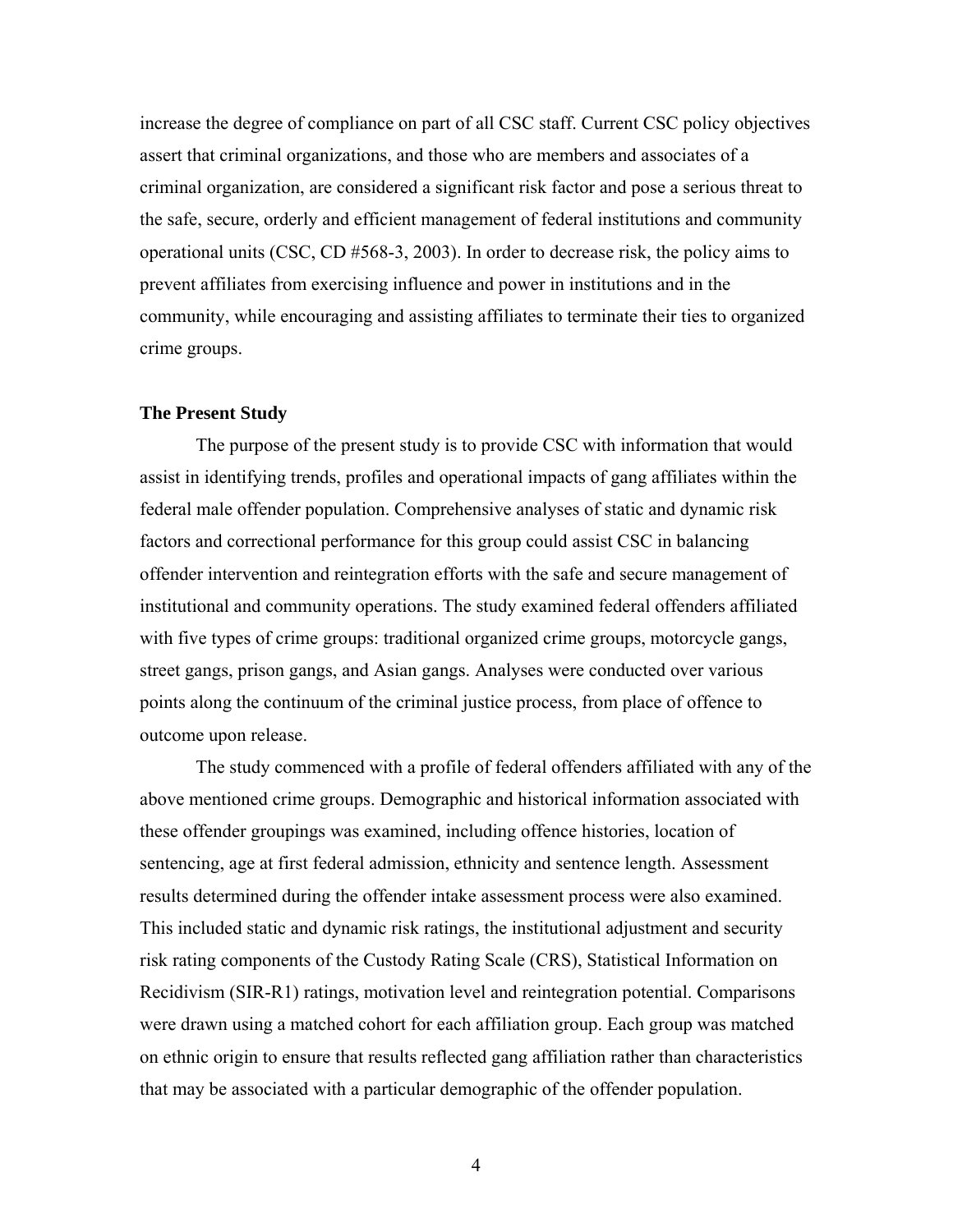The report then examined the operational impacts of gang membership on CSC. Of particular interest was the relationship between institutional incidents and gang affiliation within the prison. Finally, the report examined outcome upon release (reconvicted or not) for those offenders available for a three year post-release follow up period. Type of reconviction was examined to determine whether the gang affiliated offender re-engaged in organized criminal activity.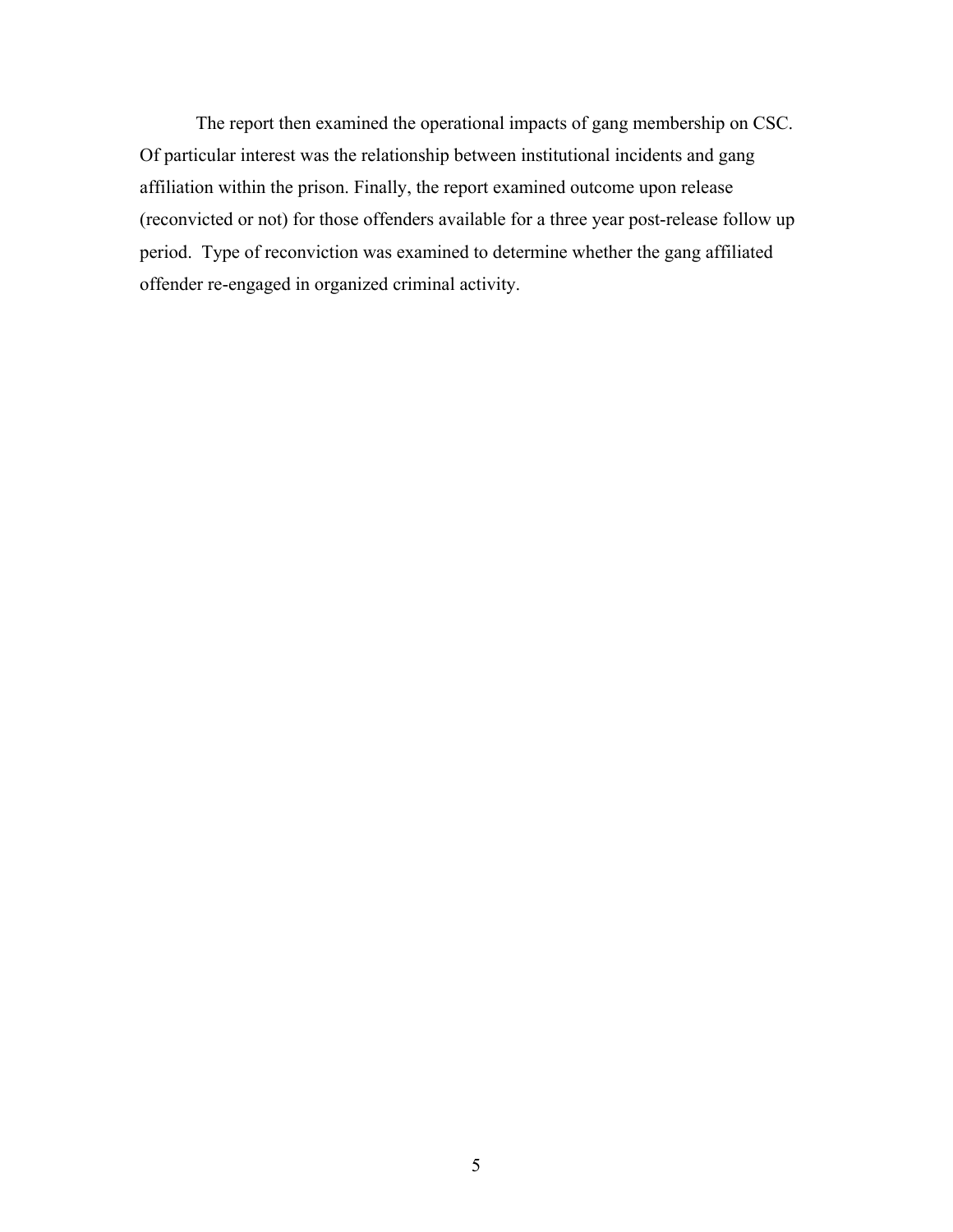#### **METHOD**

#### **Sample**

The present study examined 1,955 male offenders who were identified in CSC's Offender Management System (OMS) as being a member of, or associated with, a criminal organization. As outlined in Commissioner's Directive 568 – 3: Identification and Management of Criminal Organizations (Correctional Service of Canada, 2003), an offender is currently identified as being associated with a criminal organization as a result of a specific process. First, a Security Intelligence Officer gathers information regarding the offender's membership in or association with a criminal organization. This information could come from several sources, including the police, the crown, the courts, self-disclosure, correctional service workers, or any other reliable source. Next, a referral sheet is drawn up identifying the offender as an affiliate or member and is presented to the offender. This referral sheet documents the sources of information as well as the evidence of involvement in a criminal organization, including evidence of such things as corruption, monopoly, violence, and sophistication. The referral sheet (along with supporting documentation and a rebuttal from the offender, if applicable) is then forwarded to the Institutional Head or District Director, who reviews the information. Finally, upon approval of the identification by the Institutional Head or District Director, relevant information (affiliation group, status as a member or associate etc.) is entered into OMS.

Prior to this process (which was implemented in January of 2003), offenders were identified as being affiliated with or members of a criminal organization as outlined in Commissioner's Directive 576: Management of Gangs and Organized Crime (Correctional Service of Canada, 1996). Under this Directive, gang members or affiliates were identified as such during the offender intake process and the institutional Preventive Security Officer was responsible for verifying this identification according to criteria set forth in the Directive. These criteria included identification by a reliable source (such as an inside or rival gang member), police information, tangible evidence, admission of membership, an arrest while participating with known gang members, involvement in gang activity, judicial finding that the subject is a gang member, and common or symbolic gang identification (i.e. tattoos or paraphernalia).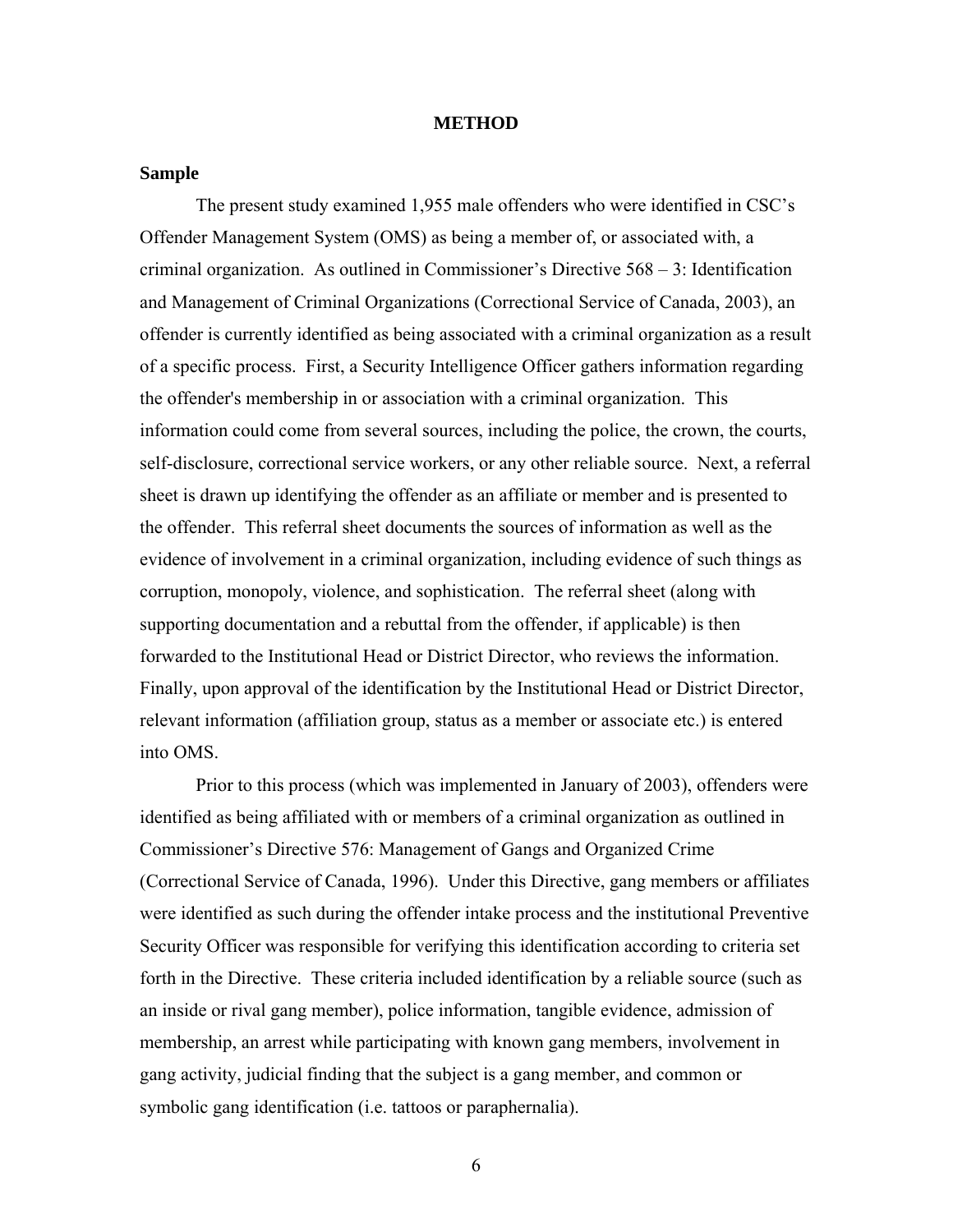This information was used in this study to identify federal offenders admitted to custody between 1996 and 2003 as either 'affiliated' or 'not-affiliated'. For all federal admissions between January 1993 and October 2003, OMS information was available for 1,955 male federal offenders who were affiliated with any of five types of gang groups. Of those offenders, 46.6% (911) were identified as being affiliated with a motorcycle gang, 24.5% (478) with a street gang, 17.7% (345) with a traditional organized crime group, 8.5% (166) with an Asian gang and the remaining 2.8% (55) with a prison gang.

The total number of affiliated offenders was matched with a sample of offenders admitted to federal custody over the same time period. Eighty percent of the random sample was matched with the affiliate sample in terms of race. For example, as 828 (91%) of the 911 motorcycle gang affiliates were Caucasian, 828 non-affiliates were randomly selected from a pool of Caucasian male offenders, while the remainder were randomly selected from the non-Caucasian male offender group. This type of matching was done to ensure that comparisons reflected gang affiliation rather than characteristics associated with a particular ethnic demographic of the offender population.

#### **Measures**

## *The Offender Intake Assessment*

The Offender Intake Assessment (OIA; Motiuk, 1997; Standard Operating Practices 700-04, 2003) is a comprehensive and integrated evaluation of the offender conducted at the time of admission to the federal system. It involves the collection and analysis of information on each offender's criminal and mental health history, social situation, education, and other factors relevant to determining criminal risk and identifying offender needs. Briefly, the OIA consists of two core components: Static Risk Assessment and Dynamic Factors Identification and Analysis (DFIA). In addition, a suicide risk potential with nine indicators is included in the assessment process.

#### *The Statistical Information on Recidivism - Revised 1 (SIR-R1)*

The SIR-R1 (Nuffield, 1982; Nafekh & Motiuk, 2002) is a 15 item scoring system that yields probability estimates of re-offending within three years of release. Measuring demographic and criminal history factors, the SIR-R1 items are tallied to yield a total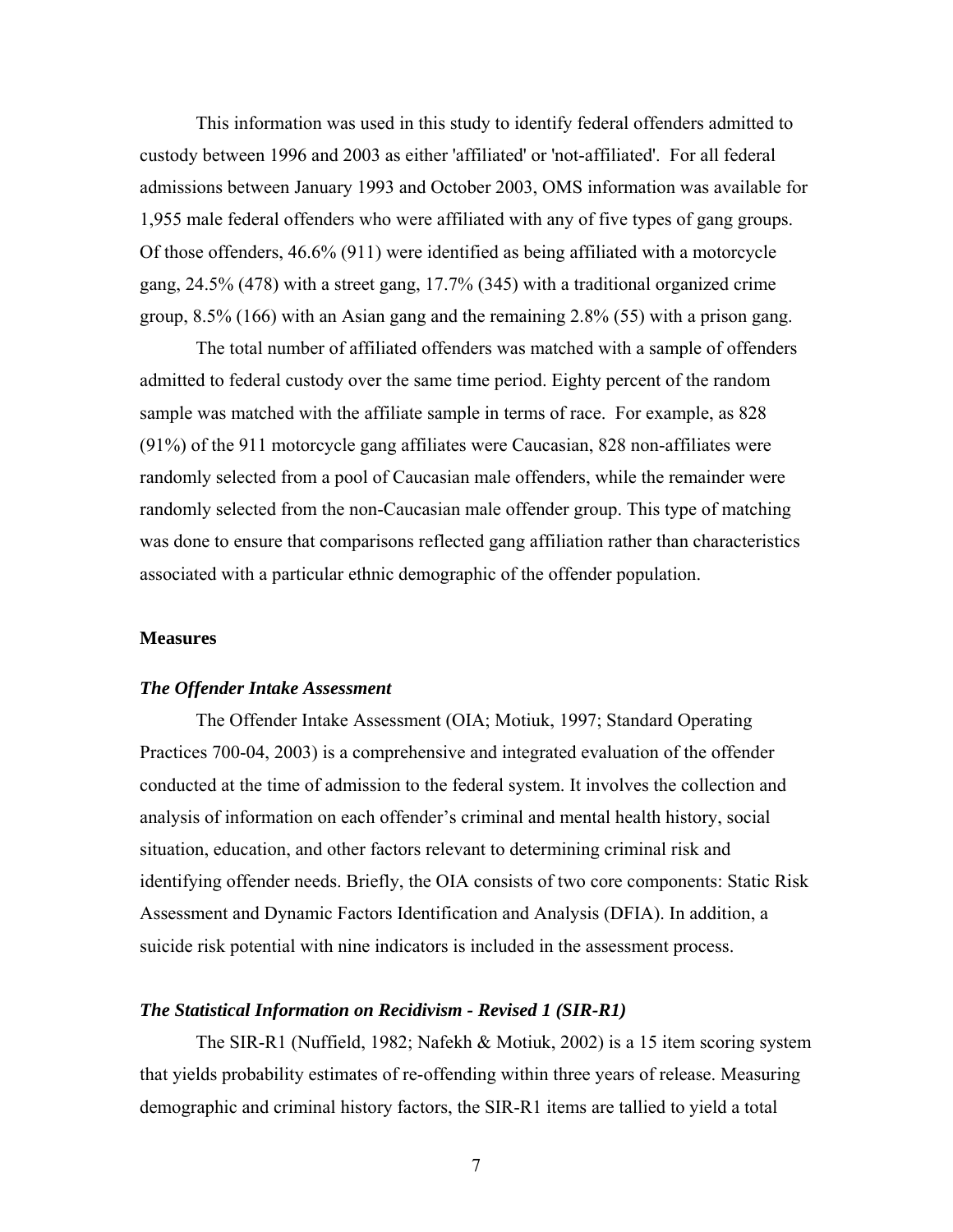score ranging from -30 (poor risk) to  $+27$  (very good risk) which are then collapsed into five SIR-R1 groupings ranging from very good (4 out of 5 offenders do not re-offend within 3 years of release) to poor (1 out of 3 do not re-offend within 3 years of release).

#### *The Custody Rating Scale (CRS)*

The CRS is an empirically derived actuarial tool comprised of 12 items that generate security designations of minimum, medium or maximum security upon an offender's admission. Scale items are grouped into two subscales, the Institutional Adjustment subscale (5 items) and the Security Risk subscale (7 items). Items within each subscale are summed to provide a total score. The resulting security classification level increases as scores on either subscale increase.

#### *Reintegration Potential Profile*

The Reintegration Potential Profile (RPP) is generated at intake for non-Aboriginal male offenders. It is derived automatically based on the results of the three objective classification measures described above: the OIA Overall Static and Dynamic Factor Assessments, the SIR-R1 risk grouping and the CRS security level designation. A rating of low, moderate or high potential is automatically designated for various combinations of the three measures. For example, an inmate with a rating of 'low' overall Static/Dynamic risk, 'good' on the SIR-R1 and 'minimum' on the CRS would receive a high RP level, while a rating of 'high', 'poor' and 'maximum' on those measures respectively yields a low RP level. For Aboriginal and women offenders, RPP is similarly derived using the OIA overall Static and Dynamic factor ratings and the CRS security level designation while omitting the SIR-R1 scale.

#### *Motivation Level*

An offender's overall motivation level (low, medium, or high) for intervention at intake is evaluated by the intake officer in consideration of a number of factors: recognition that a problem exists with lifestyle, behavior and resulting consequences, feelings of responsibility, willingness to change and possession of knowledge and skills to effect that change, and level of external support from family, friends or other community members.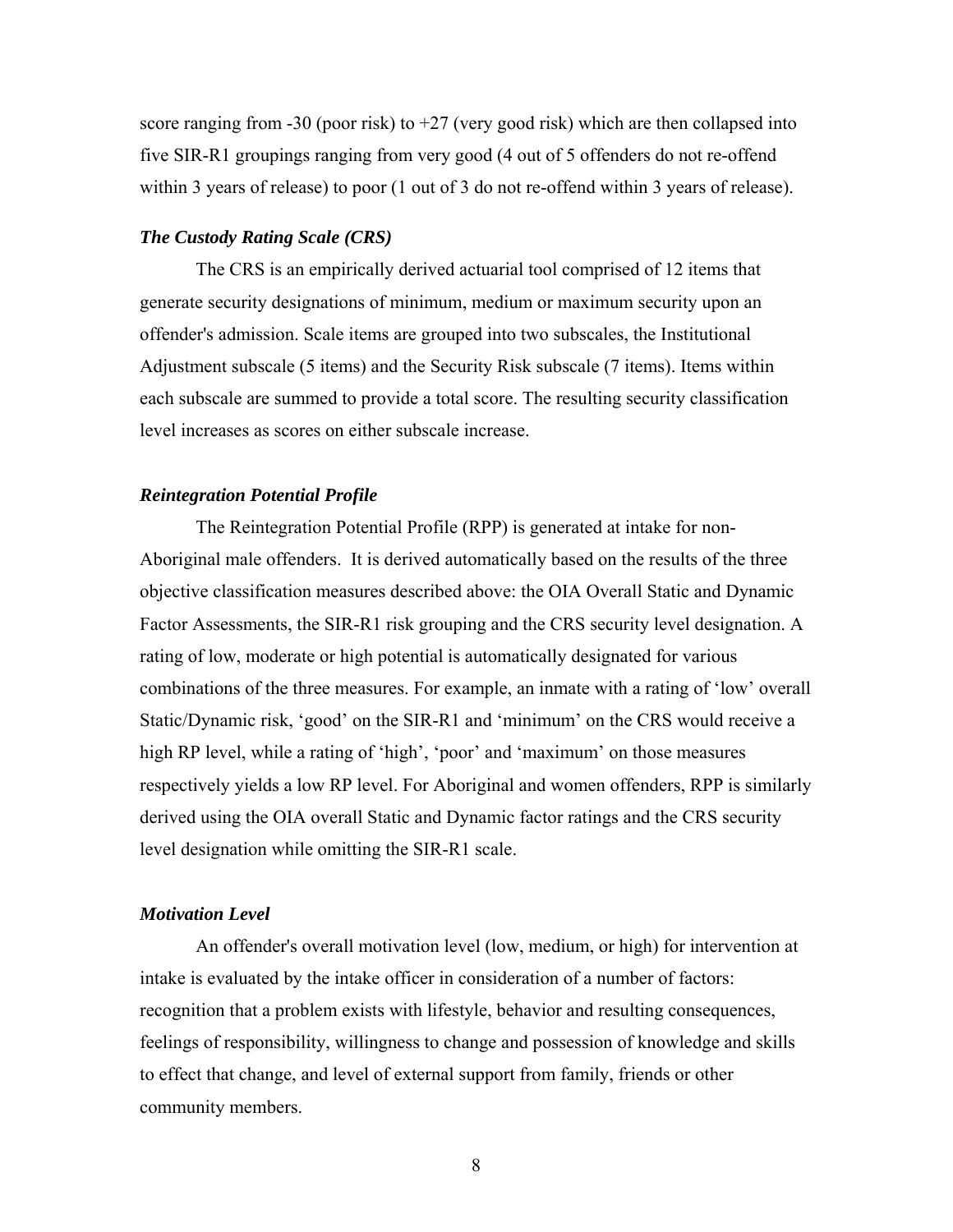#### *Procedures*

For the purposes of this research paper, all available data for federally sentenced offenders were extracted from CSC's automated database (Offender Management System; OMS). Trends in admissions to federal custody were identified by examining the proportion of affiliated offenders' warrant of committal admissions to the total number of offenders admitted between 1996 and 2003. Chi-square analyses and t-tests were used to draw comparisons between each affiliation group and their respective matched sample across a number of static and dynamic risk factors assessed at intake, including attitudes, associates/social interaction, employment/education, substance abuse, marital/family, community functioning, personal/emotional orientation, criminal history, and offence severity as well as for demographic factors such as age at admission, sentence length and major offence categories. Simple Pearson Correlation Coefficients were examined for indications of a relationship between institutional incidents and the presence of incarcerated offenders who were affiliated with a gang. Additionally, chi-square analyses were conducted to determine if gang affiliates were directly involved in a greater amount of institutional incidents than their matched counterparts. Finally, Chi-square analyses and logistic regression techniques were used to determine whether any significant between-group differences existed for specific outcome measures, namely release outcome.

Statistics Canada's Postal Code Conversion File (PCCF) was used to determine the place of offence by matching the postal codes of sentencing courts and their corresponding PCCF to determine a region, province, city and statistic area classification (SAC) of offence. The SACs identify geographic zones based on population counts and densities resulting from the 2001 Canadian Population Census. The zones are classified as being a component of a Census Metropolitan Area (CMA), a Census Agglomeration (CA), an influenced zone, or a territory. The report used SACs to determine the city in which the crime was committed and whether the offence was committed in a rural, urban or other location. This geographic designation was based on the premise that offenders were sentenced by the court closest to the location where the offence was committed.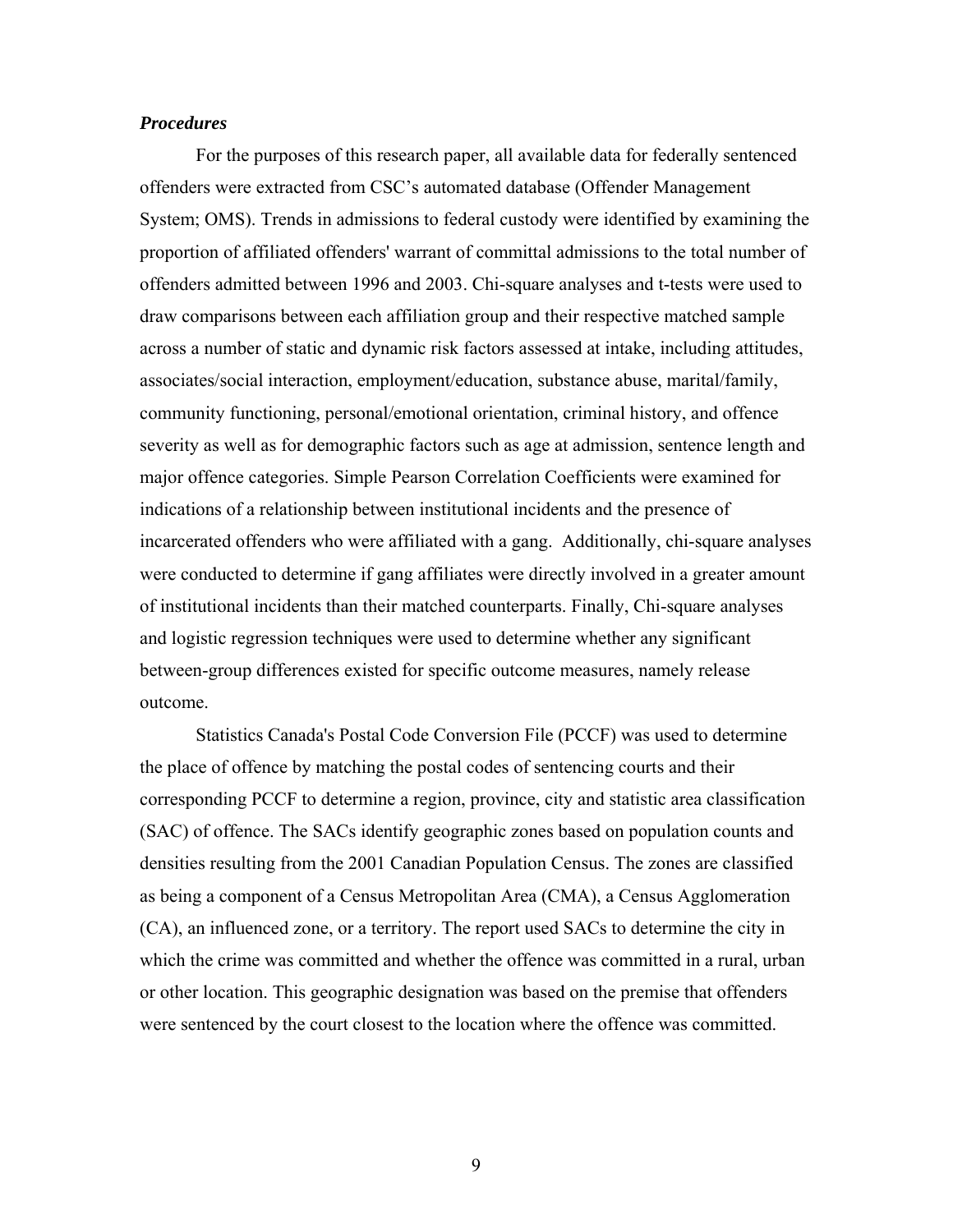#### **RESULTS**

#### **Federal Admission and Incarceration Trends Over Time**

The proportion of warrant of committal admissions to federal custody accounted for by gang-affiliated offenders was examined for 1996 through 2003. Results showed that, in general, admissions for gang affiliates decreased steadily from 1996 to 1999, rose again to peak in 2002, and continued to decrease through 2003. The rise from 2000 to 2002 was most predominant for the motorcycle gang group. Although mostly driven by the motorcycle gang group, the trend in federal warrant of committal admissions is also associated with street and Asian gang sub-groups (see Figure 1 and Table 1). Interestingly, the trend in federal admissions for the traditional organized crime group has typically been opposite to the overall trend, and has been increasing from 2001 to 2003.

|                | <b>All Gangs</b> |                  | <b>Asian</b> |                  | Motorcycle |                  | Prison |                  | <b>Street</b> |                  | <b>Traditional</b> |                  |
|----------------|------------------|------------------|--------------|------------------|------------|------------------|--------|------------------|---------------|------------------|--------------------|------------------|
| Date           | $\%$             | $\boldsymbol{N}$ | $\%$         | $\boldsymbol{N}$ | $\%$       | $\boldsymbol{N}$ | $\%$   | $\boldsymbol{N}$ | $\%$          | $\boldsymbol{N}$ | $\%$               | $\boldsymbol{N}$ |
| <b>Jan '96</b> | 5.0              | 12               | 0.6          | $\mathbf{1}$     | 2.0        | $\overline{4}$   | 0.1    | $\boldsymbol{0}$ | 1.6           | $\overline{4}$   | 0.7                | $\mathfrak{Z}$   |
| Jan '97        | 4.6              | 31               | 0.4          | $\overline{7}$   | 1.8        | 12               | 0.1    | $\boldsymbol{0}$ | 1.4           | 5                | 0.9                | $7\phantom{.0}$  |
| <b>Jan '98</b> | 4.2              | 19               | 0.3          | $\boldsymbol{0}$ | 1.6        | 13               | 0.1    | $\,1$            | 1.2           | $\overline{3}$   | 1.0                | $\overline{2}$   |
| <b>Jan</b> '99 | 3.8              | 16               | 0.3          | $\boldsymbol{0}$ | 1.5        | $8\,$            | 0.1    | $\boldsymbol{0}$ | 1.1           | $\mathfrak{Z}$   | $0.8\,$            | 5                |
| Jan '00        | 4.9              | 17               | 0.4          | $\mathfrak{Z}$   | 1.7        | $\mathbf{9}$     | 0.1    | $\boldsymbol{0}$ | 1.1           | $\mathfrak{Z}$   | 0.6                | 2                |
| Jan '01        | 4.4              | 17               | 0.5          | $\mathbf{1}$     | 2.2        | $\,$ $\,$        | 0.1    | $\boldsymbol{0}$ | 1.1           | 5                | 0.5                | $\overline{3}$   |
| Jan '02        | 4.7              | 22               | 0.4          | $\mathbf{1}$     | 2.5        | 13               | 0.1    | $\mathbf{1}$     | 1.0           | $\overline{4}$   | 0.7                | $\mathfrak{Z}$   |
| Jan '03        | 4.6              | 14               | 0.3          | $\mathbf{1}$     | 2.5        | $\boldsymbol{7}$ | 0.0    | $\boldsymbol{0}$ | 0.8           | 5                | 1.0                | 1                |

| Table 1: Proportion of New Admissions Affiliated with an Organized Crime Group |  |  |  |
|--------------------------------------------------------------------------------|--|--|--|
| $(1996 - 2003)$                                                                |  |  |  |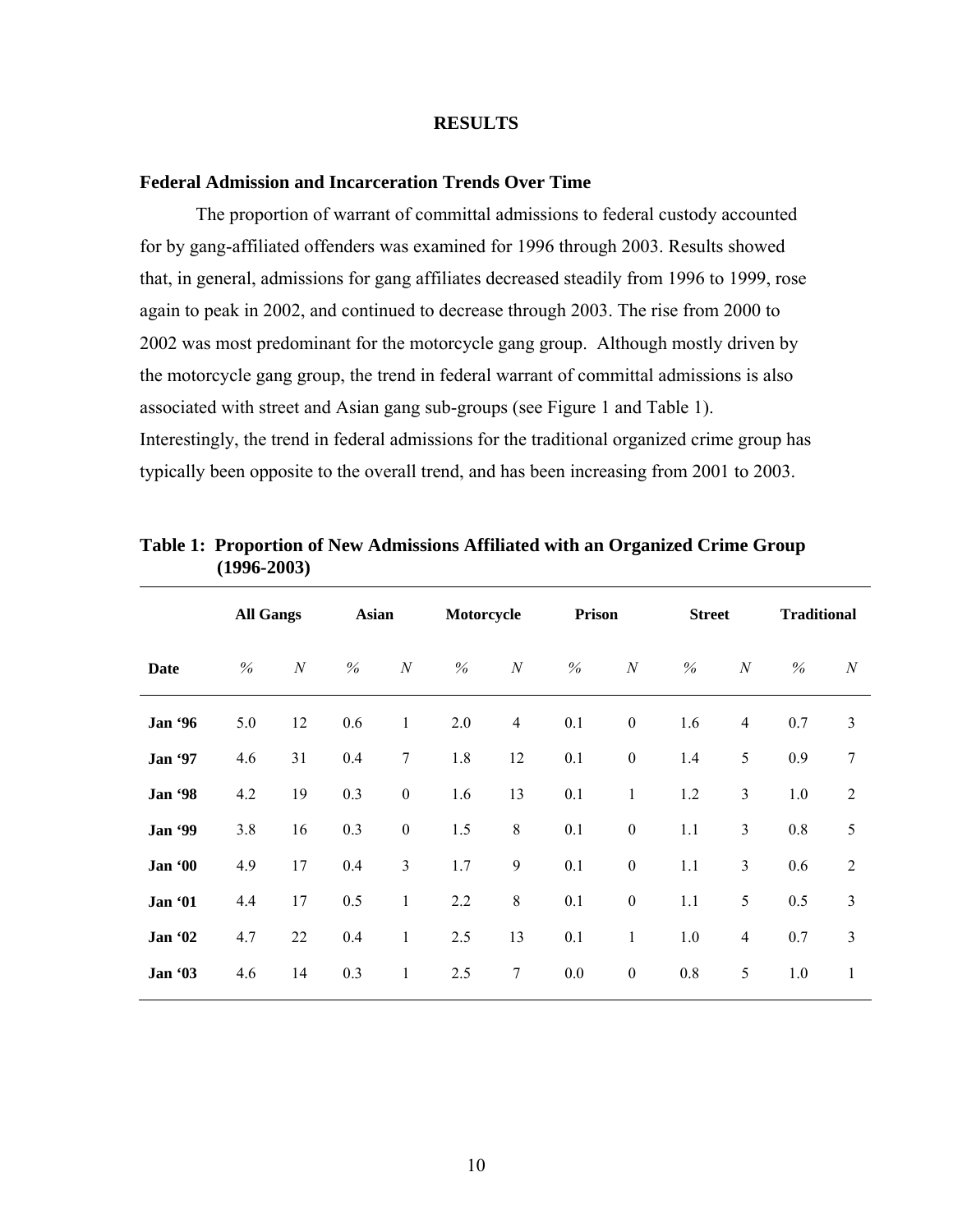

**Figure 1: Proportion of New Admissions Affiliated with an Organized Crime Group (1996-2003)**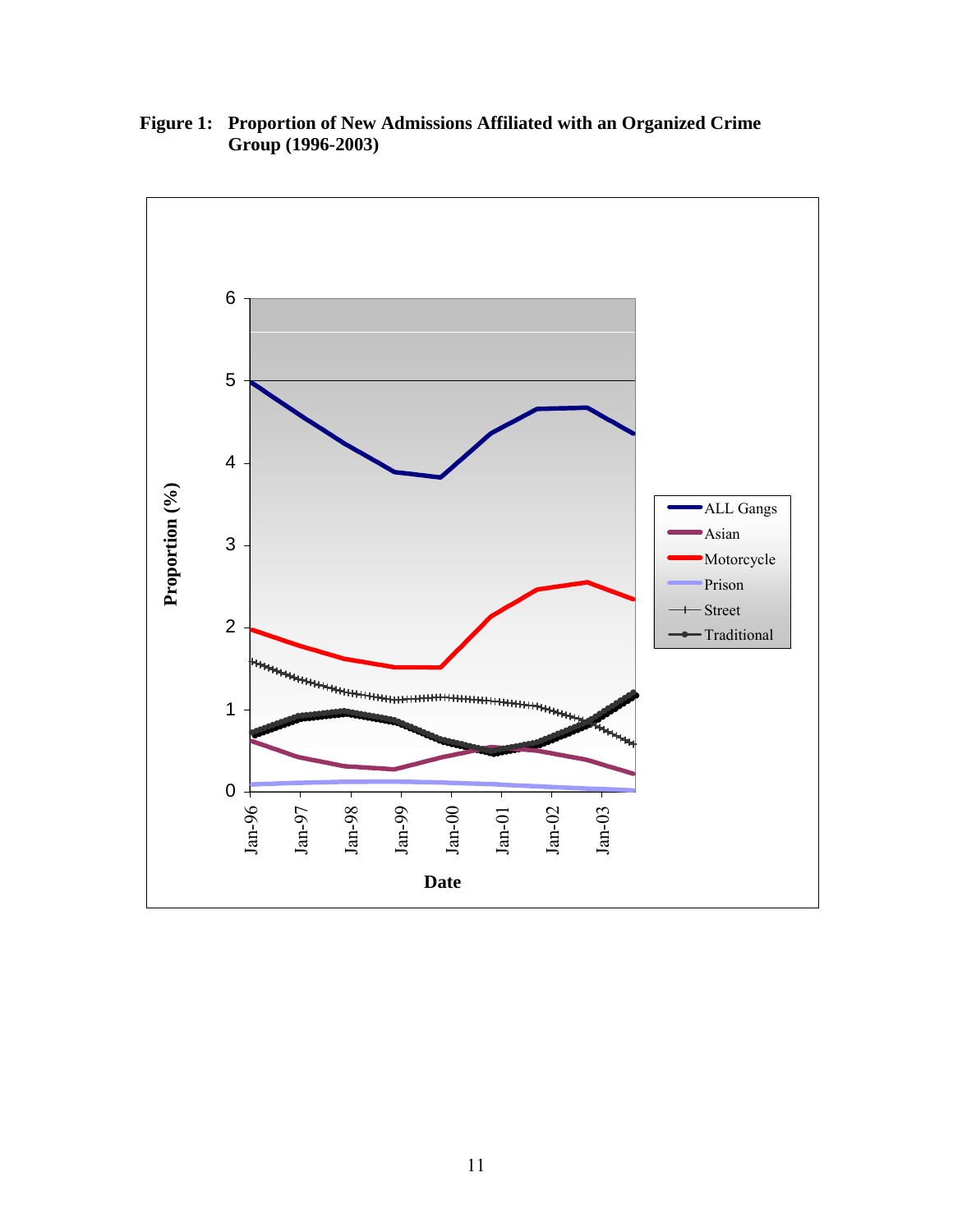#### **Snapshot Analysis**

A snapshot analysis was conducted to gain a more comprehensive understanding regarding gang-affiliated offenders incarcerated on any given day between 1996 and 2003. Overall, the proportion of incarcerated offenders affiliated with an organized crime group increased until 1999, decreased slightly in 2000 and 2001, and increased again in 2002 and 2003 (see Figure 2 and Table 2). This pattern may be attributed to an accumulation of gang-affiliated offenders in the system. Affiliated offenders tend to serve longer sentences than non-affiliated offenders. In addition, as per the Corrections and Conditional Release Act, gang affiliates are not eligible for accelerated parole review. This overall pattern of gang-affiliation is similar for motorcycle and traditional gangs. However, the proportion of Asian gang affiliates increased from 1996 to 1998, remained steady for several years, then decreased in 2003. The proportion of incarcerated offenders affiliated with street gangs steadily increased from 1996-1999, then held constant until 2003, while the proportion of incarcerated offenders affiliated with prison gangs remained unchanged over the time span.

|                |     | <b>All Gangs</b> | <b>Asian</b> |                  |      | Motorcycle   | <b>Prison</b> |              |      | <b>Street</b>    |     | <b>Traditional</b> |
|----------------|-----|------------------|--------------|------------------|------|--------------|---------------|--------------|------|------------------|-----|--------------------|
| Date           | %   | $\boldsymbol{N}$ | $\%$         | $\boldsymbol{N}$ | $\%$ | $\mathcal N$ | $\%$          | $\mathcal N$ | $\%$ | $\boldsymbol{N}$ | %   | $\boldsymbol{N}$   |
| Jan '96        | 2.9 | 398              | 0.2          | 26               | 1.5  | 212          | 0.2           | 21           | 0.5  | 68               | 0.5 | 71                 |
| Jan '97        | 3.6 | 508              | 0.3          | 39               | 1.7  | 235          | 0.2           | 24           | 0.8  | 118              | 0.6 | 92                 |
| <b>Jan '98</b> | 4.2 | 565              | 0.4          | 51               | 2.0  | 273          | 0.2           | 23           | 1.0  | 129              | 0.6 | 89                 |
| <b>Jan</b> '99 | 4.6 | 599              | 0.4          | 50               | 2.0  | 265          | 0.2           | 24           | 1.3  | 167              | 0.7 | 93                 |
| Jan '00        | 4.4 | 561              | 0.4          | 51               | 1.9  | 240          | 0.2           | 27           | 1.3  | 159              | 0.6 | 84                 |
| Jan '01        | 4.3 | 538              | 0.4          | 51               | 2.0  | 248          | 0.2           | 27           | 1.3  | 163              | 0.4 | 49                 |
| Jan '02        | 4.7 | 594              | 0.4          | 53               | 2.3  | 291          | 0.2           | 21           | 1.3  | 170              | 0.5 | 59                 |
| Jan '03        | 5.0 | 617              | 0.3          | 42               | 2.5  | 312          | 0.2           | 20           | 1.3  | 160              | 0.7 | 83                 |

**Table 2: Proportion of Incarcerated Offenders Affiliated with an Organized Crime Group on Any Given Day (1996-2003)**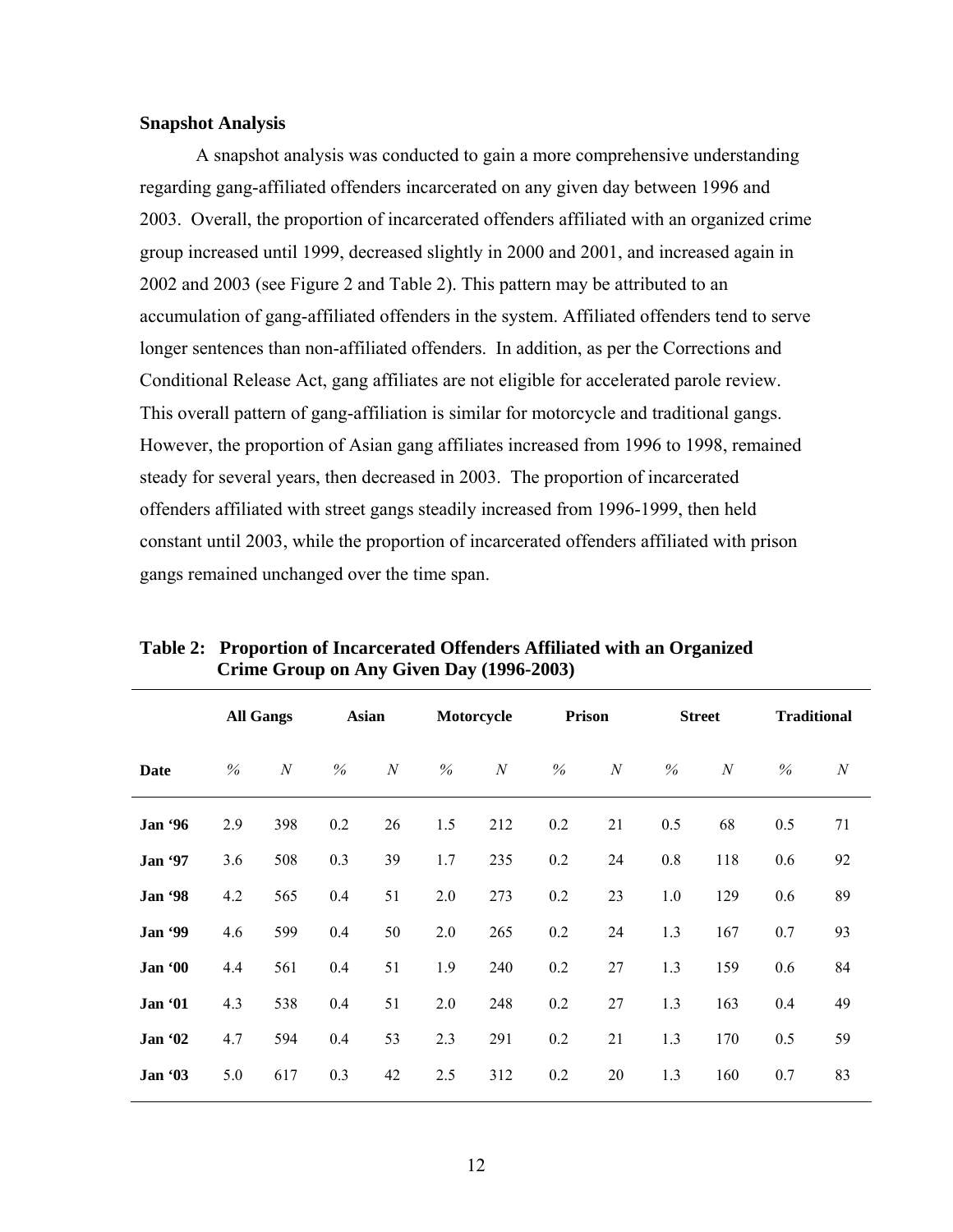

**Figure 2: Proportion of Incarcerated Offenders Affiliated with an Organize Crime Group (1996-2003)**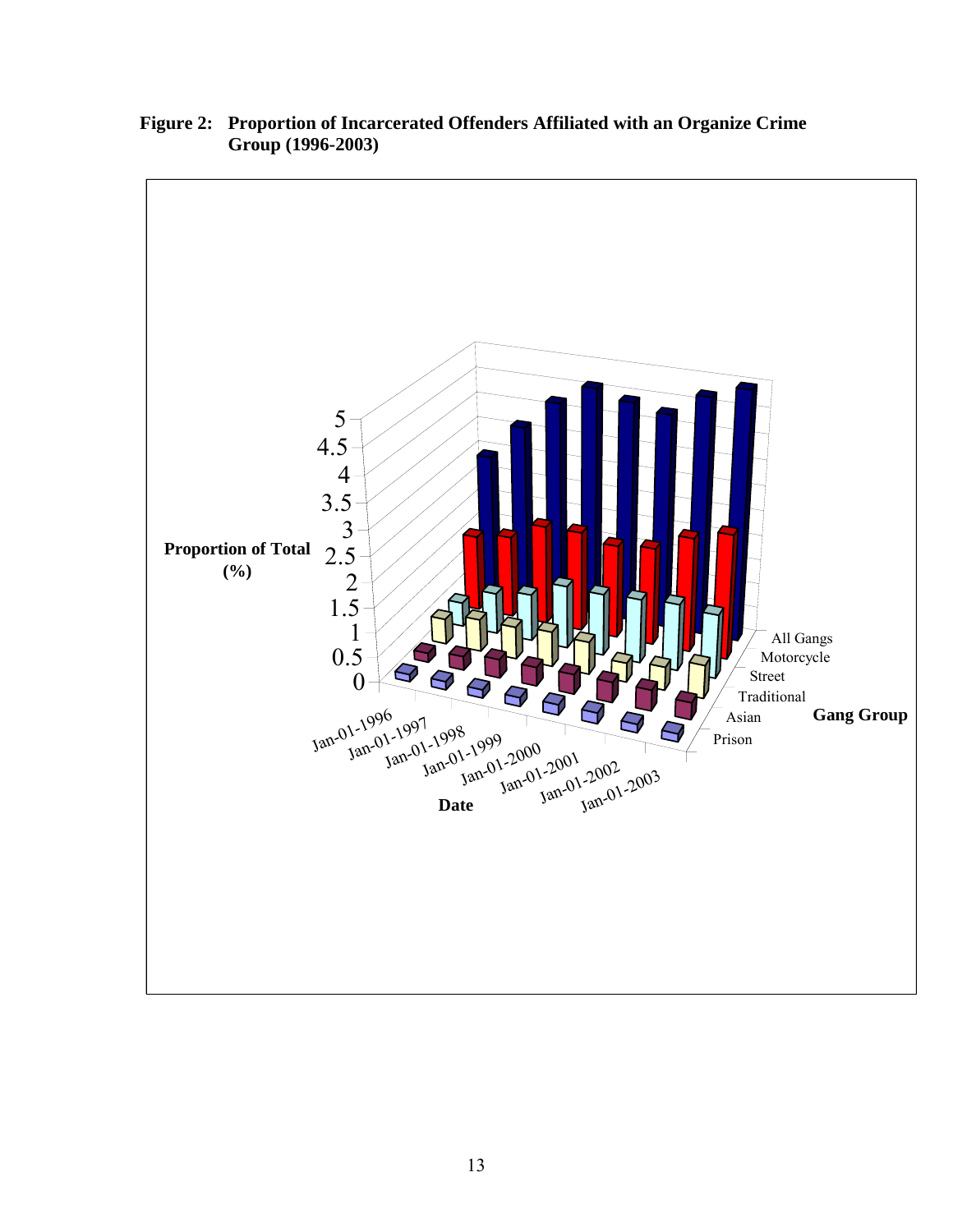#### *Ethnic Profile*

Gang affiliates were predominantly Caucasian (67.9%), with Caucasian gang members making up the majority of motorcycle, prison, and traditional organized crime groups (see Table 3). While the prison gang group was made up entirely of Caucasian and Aboriginal offenders, there was more variation in ethnicity within the street gang grouping, with African-Canadian (37.1%), Caucasian (28.7%), and Aboriginal offenders (20.4%) being affiliated with this group. Notably, while accounting for 6.4% of all warrant of committal admissions from 1993 to 2003, African-Canadian offenders comprised 10.1% of gang affiliated offenders and 37.1% of street-gang affiliated offenders admitted over the same time period.

|                  | <b>Gang Type</b>         |                              |                         |                           |                            |  |  |  |  |
|------------------|--------------------------|------------------------------|-------------------------|---------------------------|----------------------------|--|--|--|--|
| <b>Ethnicity</b> | $%$ Asian<br>$(N = 311)$ | % Motorcycle<br>$(N = 1801)$ | % Prison<br>$(N = 110)$ | $%$ Street<br>$(N = 916)$ | % Traditional<br>$(N=683)$ |  |  |  |  |
| Caucasian        | 9.6                      | 91.3                         | 60.0                    | 28.7                      | 89.6                       |  |  |  |  |
| Aboriginal       | 3.0                      | 5.3                          | 40.0                    | 20.4                      | 1.4                        |  |  |  |  |
| <b>Asian</b>     | 80.1                     | 0.4                          | 0.0                     | 3.0                       | 1.4                        |  |  |  |  |
| African-Canadian | 0.6                      | 2.0                          | 0.0                     | 37.1                      | 0.6                        |  |  |  |  |
| <b>Other</b>     | 6.6                      | 1.0                          | 0.0                     | 10.8                      | 7.0                        |  |  |  |  |

#### **Table 3: Ethnic Composition of Gang Affiliated Offenders (1996-2003)**

#### *Geographic Profile*

The location of the sentencing court was used as a proximal variable to determine the areas in which gang-affiliated offenders committed their offences. Overall, 80% of the crime committed by organized crime affiliates in Canada was committed in 20 different communities (cities, towns etc.; see Table 4). The results illustrate that gang groups committed offences in large cities that, intuitively, correspond to the region they were most likely to commit their offence in. For example, motorcycle gang affiliates and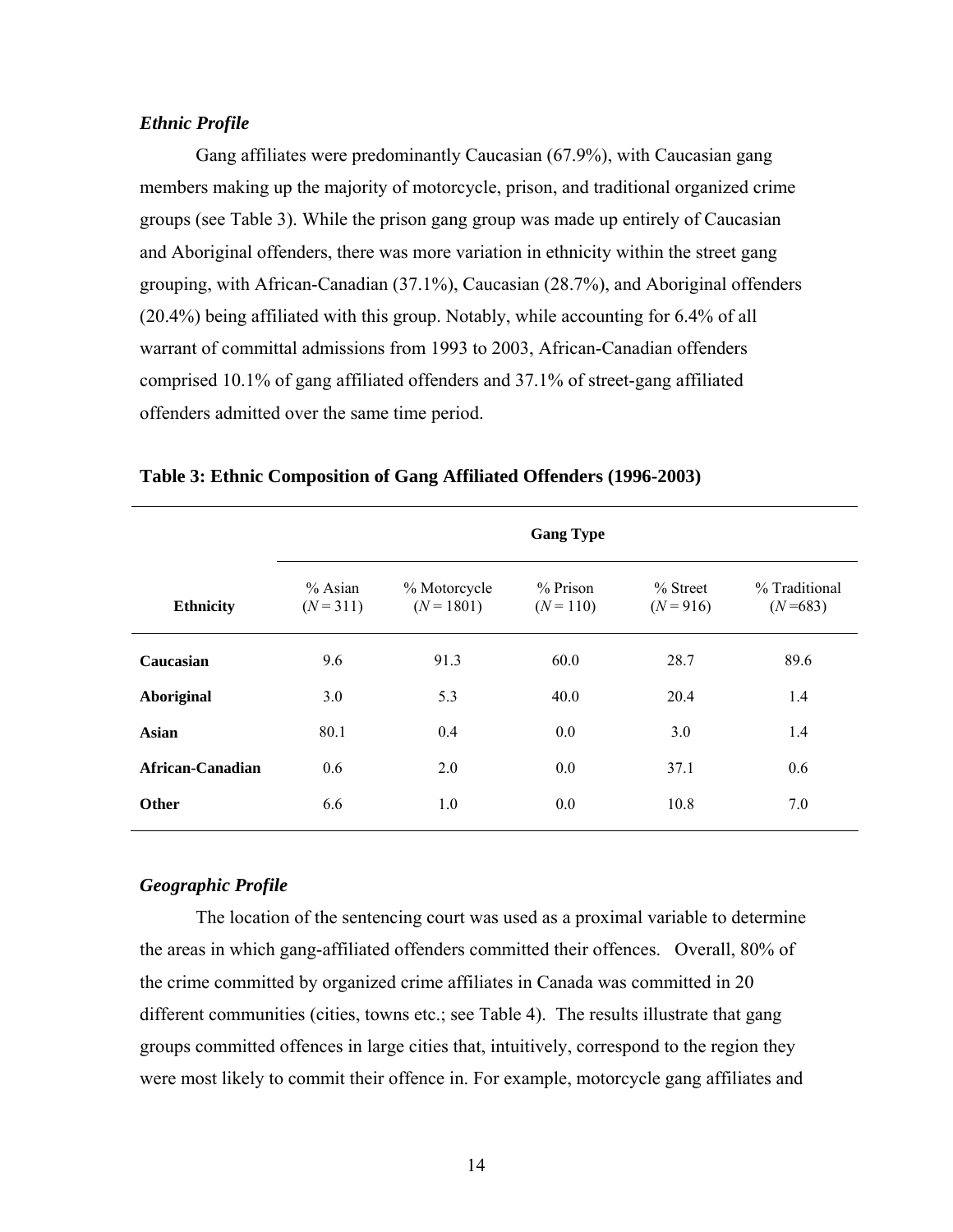traditional organized crime groups committed most of their offences in Montreal and Quebec City.

Regionally, Quebec accounted for over half of the distribution of offences committed by gang-affiliated offenders (55.9%) while the next highest distributions were in the Prairies (19.9%), Ontario (13.2%), the Pacific region (6.8%) and the Atlantic region (4.2%). Comparisons between gang groupings and their respective matched counterparts revealed significant regional variations in offending. Motorcycle and traditional organized crime affiliates were more likely than their non-affiliated counterparts to have committed offences in Quebec (70.1% vs. 25.3 %,  $\chi^2$  (1,  $N = 1323$ ) = 284.32, *p*<.001 and 88.0% vs. 23.7%, *χ²* (1, *N* = 529) = 237.31, *p*<.001, respectively). Asian gangs were more likely to have committed offences in the Pacific and Quebec regions (28.9% vs. 15.8% and 13.2% vs. 3.8%, *χ²* (1, *N* = 317) = 32.95, *p*<.001). Street gangs were significantly more likely to have committed their offences in the Prairie and Quebec regions (38.6% vs. 26.9% and 33.7% vs. 12.9%, *χ²* (1, *N* = 805) = 103.05,  $p<.001$ ). No significant differences where found between prison gang affiliates and nonaffiliates in terms of region of offense.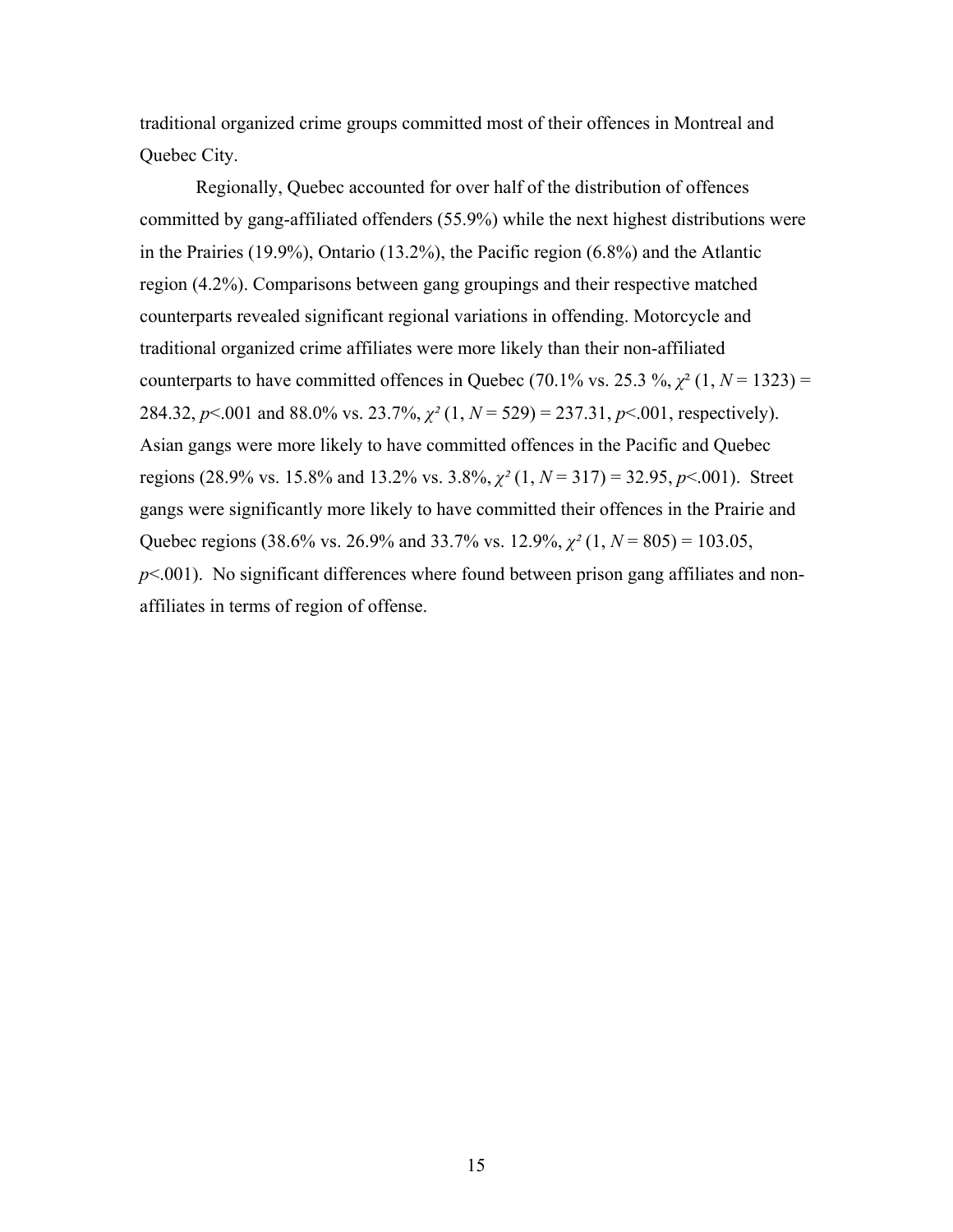|                                       |                           |                      | <b>Gang Type</b>           |                       |                       |                            |
|---------------------------------------|---------------------------|----------------------|----------------------------|-----------------------|-----------------------|----------------------------|
| <b>City</b>                           | % All Gangs<br>$(N=3821)$ | % Asian<br>$(N=311)$ | % Motorcycle<br>$(N=1801)$ | % Prison<br>$(N=110)$ | % Street<br>$(N=916)$ | % Traditional<br>$(N=683)$ |
| <b>Montreal</b>                       | 29.7                      | 10.8                 | 21.7                       | 4.9                   | 2.2                   | 63.4                       |
| <b>Quebec City</b>                    | 9.7                       | 0.6                  | 20.8                       | 12.2                  | 0.5                   | 3.6                        |
| <b>Winnipeg</b>                       | 8.0                       | 0.0                  | 3.0                        | 7.3                   | 23.2                  | 0.0                        |
| <b>Edmonton</b>                       | 5.7                       | 27.2                 | 1.4                        | 14.6                  | 7.0                   | 0.0                        |
| <b>Toronto</b>                        | 3.7                       | 15.8                 | 1.7                        | 0.0                   | 3.2                   | 2.9                        |
| Calgary                               | 3.6                       | 7.0                  | 2.8                        | 12.2                  | 4.9                   | 0.0                        |
| <b>Vancouver</b>                      | 3.5                       | 20.9                 | 0.6                        | 0.0                   | 2.9                   | 1.8                        |
| Longueuil                             | 2.1                       | 0.6                  | 2.8                        | 0.0                   | 1.1                   | 3.3                        |
| Laval                                 | 1.8                       | 0.0                  | 3.3                        | 0.0                   | 1.4                   | 0.4                        |
| <b>Saint-Jerome</b>                   | 1.5                       | 0.6                  | 2.5                        | 0.0                   | 0.9                   | 1.1                        |
| Hull                                  | 1.4                       | 0.0                  | 3.2                        | 2.4                   | 0.0                   | 0.4                        |
| London                                | 1.4                       | 0.0                  | 2.7                        | 0.0                   | 0.9                   | 0.0                        |
| <b>Ottawa</b>                         | 1.3                       | 0.0                  | 0.9                        | 0.0                   | 2.9                   | 0.4                        |
| <b>Chicoutimi</b>                     | 1.2                       | 0.0                  | 2.7                        | 0.0                   | 0.0                   | 0.7                        |
| <b>Halifax</b>                        | 1.0                       | 0.0                  | 0.5                        | 0.0                   | 2.9                   | 0.0                        |
| Saint-Jean-Sur-                       | 1.0                       | 0.0                  | 2.2                        | 0.0                   | 0.2                   | 0.4                        |
| <b>Richelieu</b><br><b>Sherbrooke</b> | 0.9                       | 0.0                  | 0.9                        | 2.4                   | 0.0                   | 2.5                        |
| <b>Joliette</b>                       | 0.8                       | 0.0                  | 2.1                        | 0.0                   | 0.0                   | 0.0                        |
| <b>Dartmouth</b>                      | 0.8                       | 0.0                  | 0.9                        | 0.0                   | 1.4                   | 0.0                        |
| <b>Victoriaville</b>                  | 0.7                       | 0.0                  | 0.2                        | 0.0                   | 0.0                   | 3.6                        |
| <b>Other</b>                          | 20.0                      | 16.5                 | 23.0                       | 43.9                  | 17.5                  | 15.6                       |

# **Table 4: Place of Federal Offence for Gang Affiliated Offenders**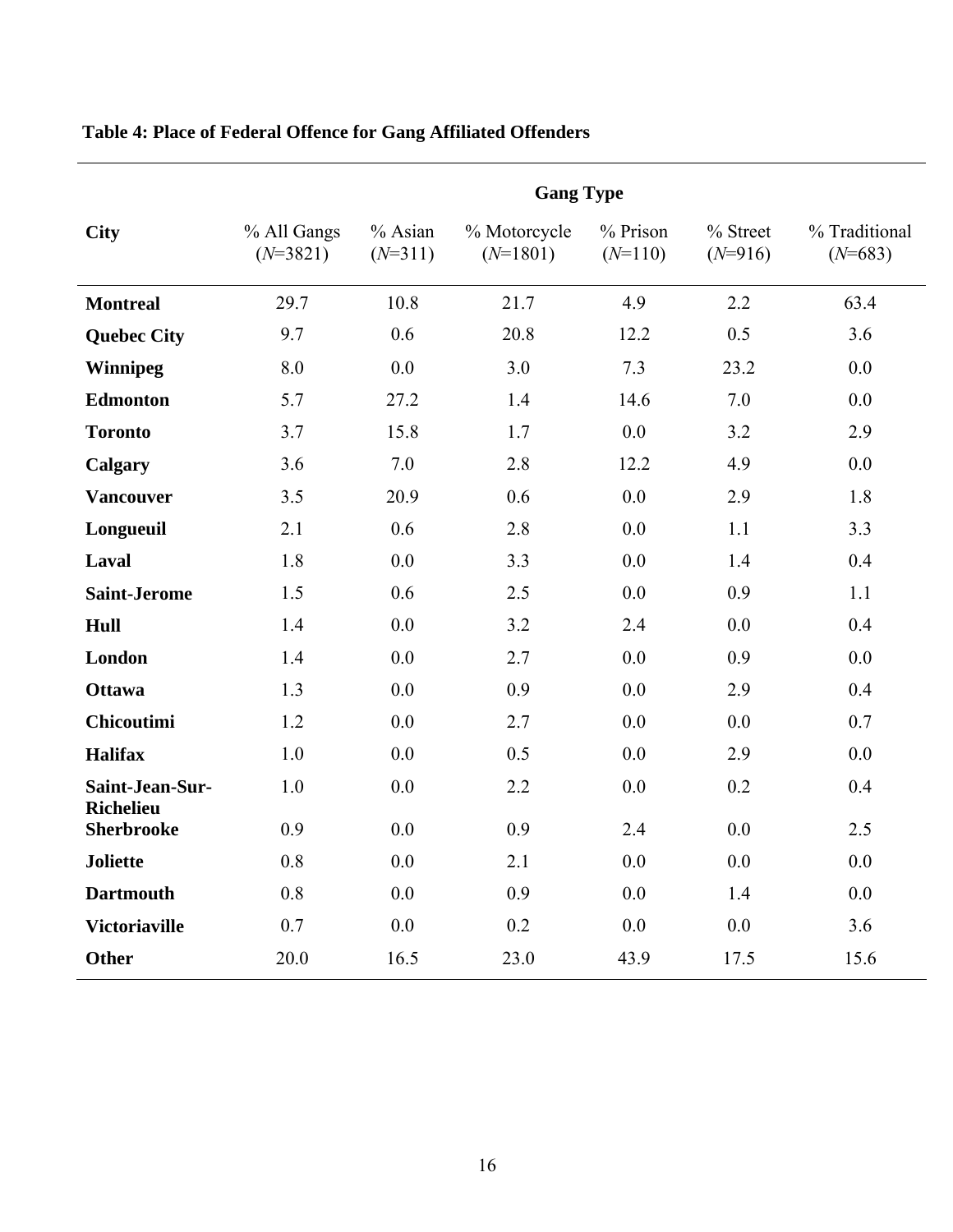Next, information from Statistics Canada was used to determine whether there was a relationship between place of offence and population size and density. For this analysis, three geographic groupings based on Statistical Classification Areas (SACs) were created: census metropolitan areas (CMA), which have a census population count of at least 100,000; census agglomerations, which have a census population of less than 100,000 but more than 10,000; and rural areas that have a census population count of under 10,000. When compared to their matched counterparts, gang affiliates were more likely to commit their offences in a geographic area with a higher population count and density (see Table 5).

|                  |          |      | <b>Census Metropolitan</b><br>Area<br>( >100,000) | <b>Census</b><br><b>Agglomeration</b><br>$(10,000 - 100,000)$ |                | <b>Rural Area</b><br>(<10,000) |                  |
|------------------|----------|------|---------------------------------------------------|---------------------------------------------------------------|----------------|--------------------------------|------------------|
| <b>Gang Type</b> | $\chi^2$ | %    | $\boldsymbol{N}$                                  | $\%$                                                          | $\overline{N}$ | $\%$                           | $\mathcal{N}$    |
| All Gangs***     | 138.30   | 57.0 | 1332                                              | 36.6                                                          | 189            | 20.4                           | 34               |
| Asian $**$       | 12.10    | 53.0 | 149                                               | 39.1                                                          | 9              | 0.0                            | $\boldsymbol{0}$ |
| Motorcycle***    | 38.92    | 53.6 | 510                                               | 35.8                                                          | 101            | 30.0                           | 24               |
| Prison*          | 8.95     | 60.4 | 29                                                | 52.2                                                          | 12             | 0.0                            | $\boldsymbol{0}$ |
| Street***        | 44.74    | 61.5 | 408                                               | 33.0                                                          | 29             | 21.6                           | 8                |
| Traditional***   | 45.60    | 59.9 | 236                                               | 38.0                                                          | 38             | 6.1                            | $\overline{2}$   |

**Table 5: Statistical Area Classification (SAC) of Offence** 

Note: *df* for each test = 2.  $*_{p}$  < .05,  $*_{p}$  < .01,  $*_{p}$  < .001

## *Demographic Profile*

Gang affiliates were younger at first federal admission  $(M_{\text{gang}}=31, M_{\text{nongang}}=33$ yrs; *t* (3908) = 5.51,  $p$ <.001) and were given longer sentences ( $M_{\text{gang}}$ =4.4,  $M_{\text{nongang}}$ =3.3 years;  $t(3908) = -12.08$ .  $p \le 0.001$ ) compared to non gang-affiliated offenders. A breakout of the five different gang groupings revealed variation amongst the gang groups and differences with their respective matched samples. Specifically, Asian and motorcycle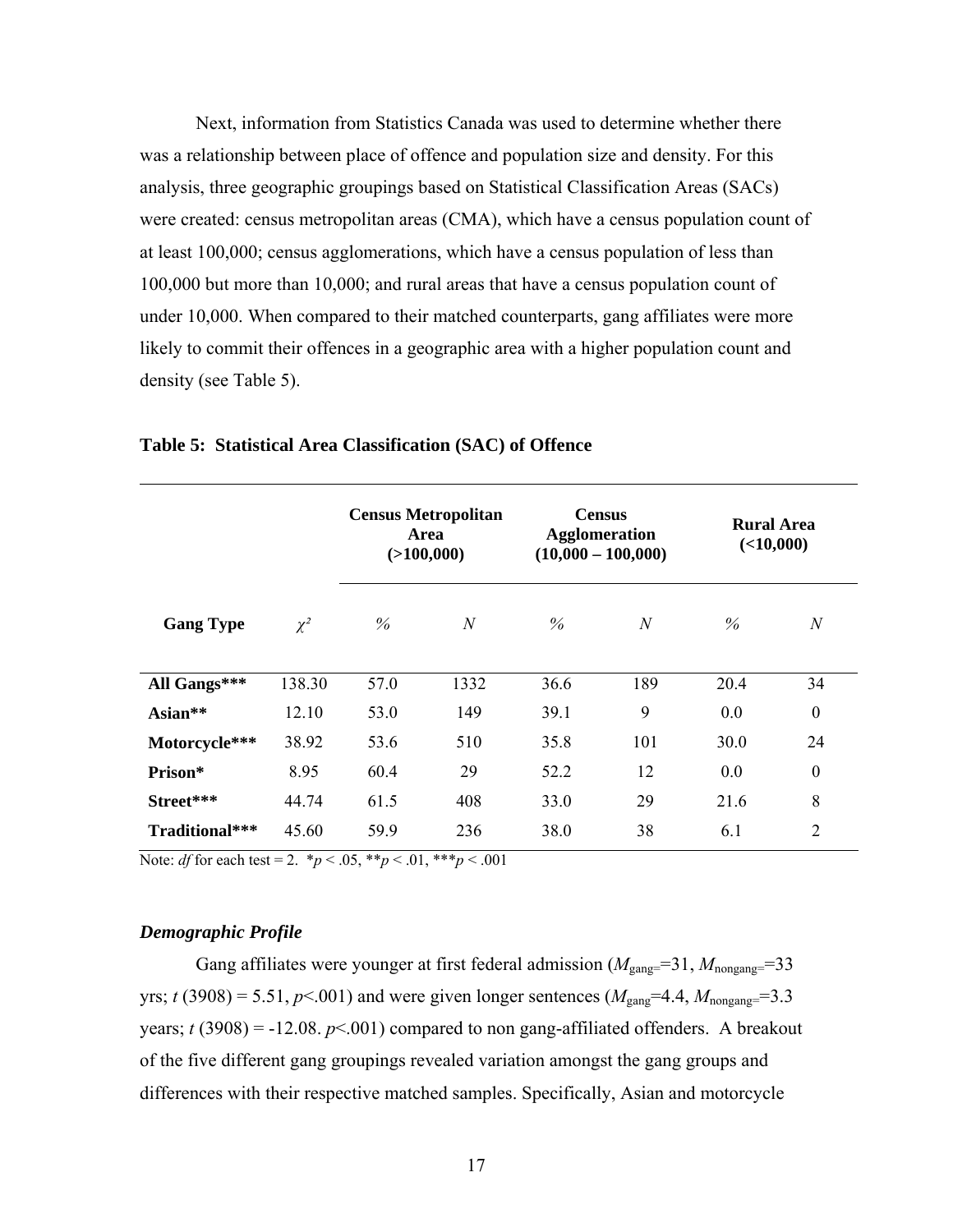gang affiliates were younger at admission (29 vs. 31,  $t$  (330) = 1.85,  $p$ >.05 and 33 vs. 34,  $t(1820) = 2.55$ ,  $p<0.05$  respectively) and, on average, were given sentences that were one year longer than their matched group (4.9 vs. 3.9, *t* (330) = -2.45, *p*<.05 and 4.0 vs. 3.2,  $t(1820) = -7.00, p<0.01$ , respectively). In comparison, traditional organized crime affiliates were older (40 vs. 34,  $t(692) = -8.27$ ,  $p \le 0.001$ ) and were given sentences over twice as long as their matched counterparts  $(6.3 \text{ years vs. } 3.0 \text{ years}, t (692) = -12.53,$ *p*<.001).

Notably, street and prison gang affiliates were much younger than their matched counterparts (23 vs. 31, *t* (950) =16.69, *p*<.001 and 25 vs. 34, *t* (108) = 5.57, *p*<.001, respectively). This may be due to the higher representation of Aboriginal offenders within these groups. The population of Aboriginal peoples in Canada is much younger than that of Canada's non-Aboriginal population (a median 24.7 years versus 37.7; Statistics Canada, 2001). This is also reflected in the incarcerated federal offender population (a median 28.4 years versus 31.3). However, there were no significant differences in terms of sentence length for street or prison gang affiliates.

#### *Current Offence*

Inspection of current federal offence data revealed that, when compared to their matched counterparts, gang affiliates were more likely to be convicted for drug trafficking (38.3% versus 19.8%, *p*<.001), drug possession (9.0% versus 6.2%, *p*<.01), and weapons related offences (19.6% versus  $5.4\%$ ,  $p<.001$ ). Gang affiliates were also less likely to have had a sexual assault conviction. There were no differences in homicide offences between the two groups (see Table 6).

Differences in offence type were also examined between individual gang subgroupings and their respective matched samples. Overall, each of the sub-groups was less likely to have had a conviction for a sexual assault than their matched counterparts. Analyses also revealed that variations existed within the offence categories amongst the groupings, suggesting gang-specific areas of criminal specialization. Specifically, street gang affiliates were more likely to have had convictions for violent offences such as homicide, robbery, and offences involving the use of a weapon. Prison gang affiliates were also more likely to have convictions for violent offences such as robbery.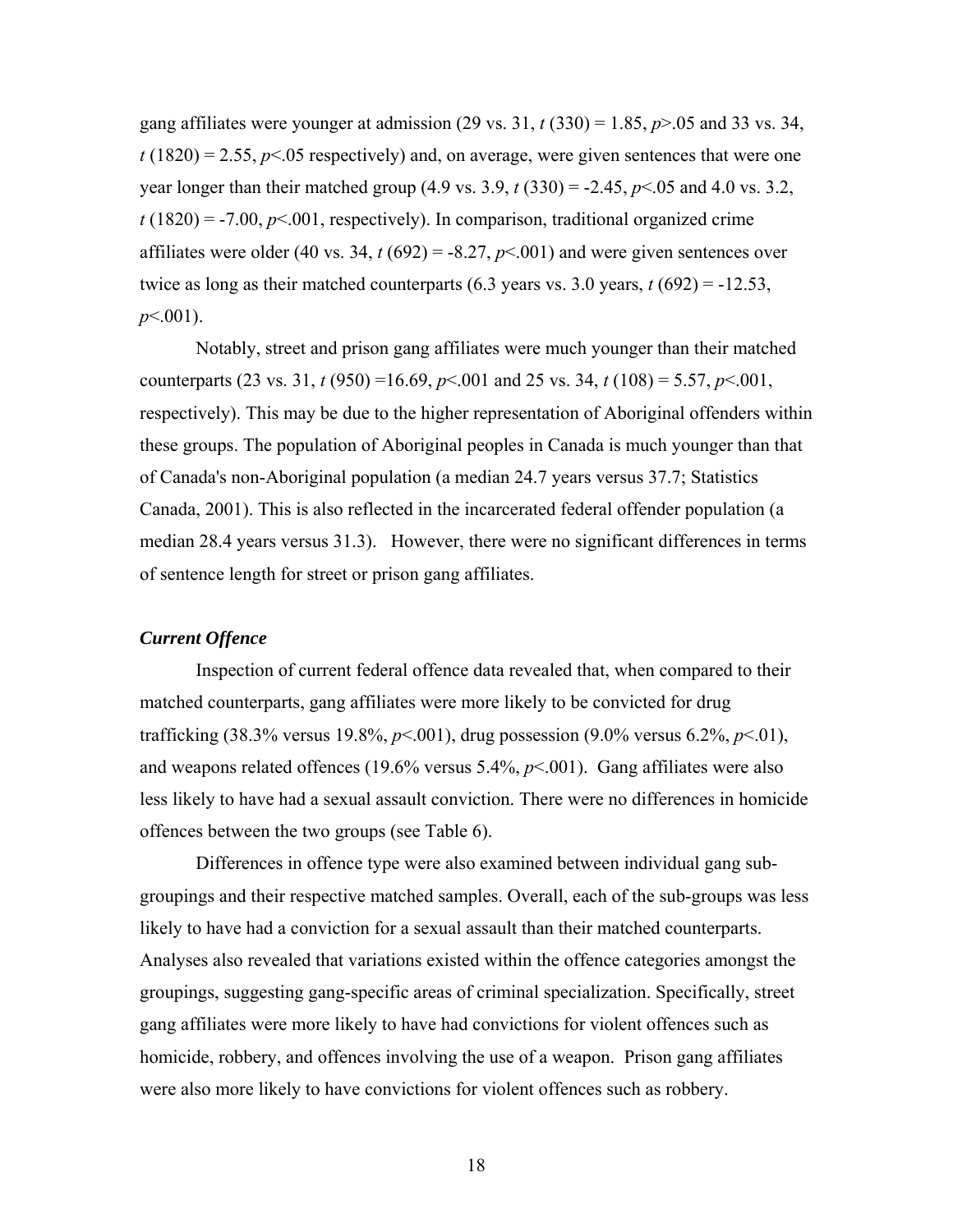Motorcycle gang affiliates were more diversified, being more likely to have drug trafficking, drug possession, and weapons-related convictions. Those affiliated with traditional organized crime groups were more than twice as likely to have been convicted of a drug trafficking offence than their matched counterparts while being significantly less likely to have a conviction for a violent offence (see Table 6). The finding that traditional gang affiliates are significantly more likely to be involved in drug trafficking, combined with the earlier noted increase in incarceration trends, supports the notion that anti-gang initiatives such as FINTRAC are destabilizing this group's ability to launder the proceeds stemming from trafficking in illicit drugs.

|                            | <b>Gang Type</b> |                |              |                  |  |  |  |  |
|----------------------------|------------------|----------------|--------------|------------------|--|--|--|--|
| <b>Offence</b>             | All Gangs        |                |              |                  |  |  |  |  |
|                            | $\chi^2$         | $\mathcal N$   | Affiliated % | Non-Affiliated % |  |  |  |  |
| Homicide                   | 0.01             | 105            | 5.4          | 5.3              |  |  |  |  |
| Robbery*                   | 4.00             | 438            | 22.4         | 19.8             |  |  |  |  |
| <b>Sexual Assault***</b>   | 199.24           | 48             | 2.5          | 15.3             |  |  |  |  |
| <b>Drug Trafficking***</b> | 162.60           | 749            | 38.3         | 19.8             |  |  |  |  |
| <b>Drug Possession**</b>   | 10.60            | 176            | 9.0          | 6.2              |  |  |  |  |
| Weapons***                 | 50.70            | 97             | 19.6         | 5.4              |  |  |  |  |
|                            |                  |                | Asian        |                  |  |  |  |  |
|                            | $\chi^2$         | $\overline{N}$ | Affiliated % | Non-Affiliated % |  |  |  |  |
| <b>Homicide</b>            | 0.00             | 9              | 5.4          | 5.4              |  |  |  |  |
| <b>Robbery</b>             | 3.79             | 33             | 19.9         | 12.1             |  |  |  |  |
| <b>Sexual Assault*</b>     | 5.02             | $\overline{4}$ | 2.4          | 7.8              |  |  |  |  |
| <b>Drug Trafficking</b>    | 0.05             | 78             | 47.0         | 45.8             |  |  |  |  |
| <b>Drug Possession</b>     | 0.85             | 8              | 4.8          | 7.2              |  |  |  |  |
| Weapons*                   | 4.81             | $\overline{7}$ | 11.3         | 1.6              |  |  |  |  |

## **Table 6: Current Offenses: Gang Affiliate vs.Non-Affiliate**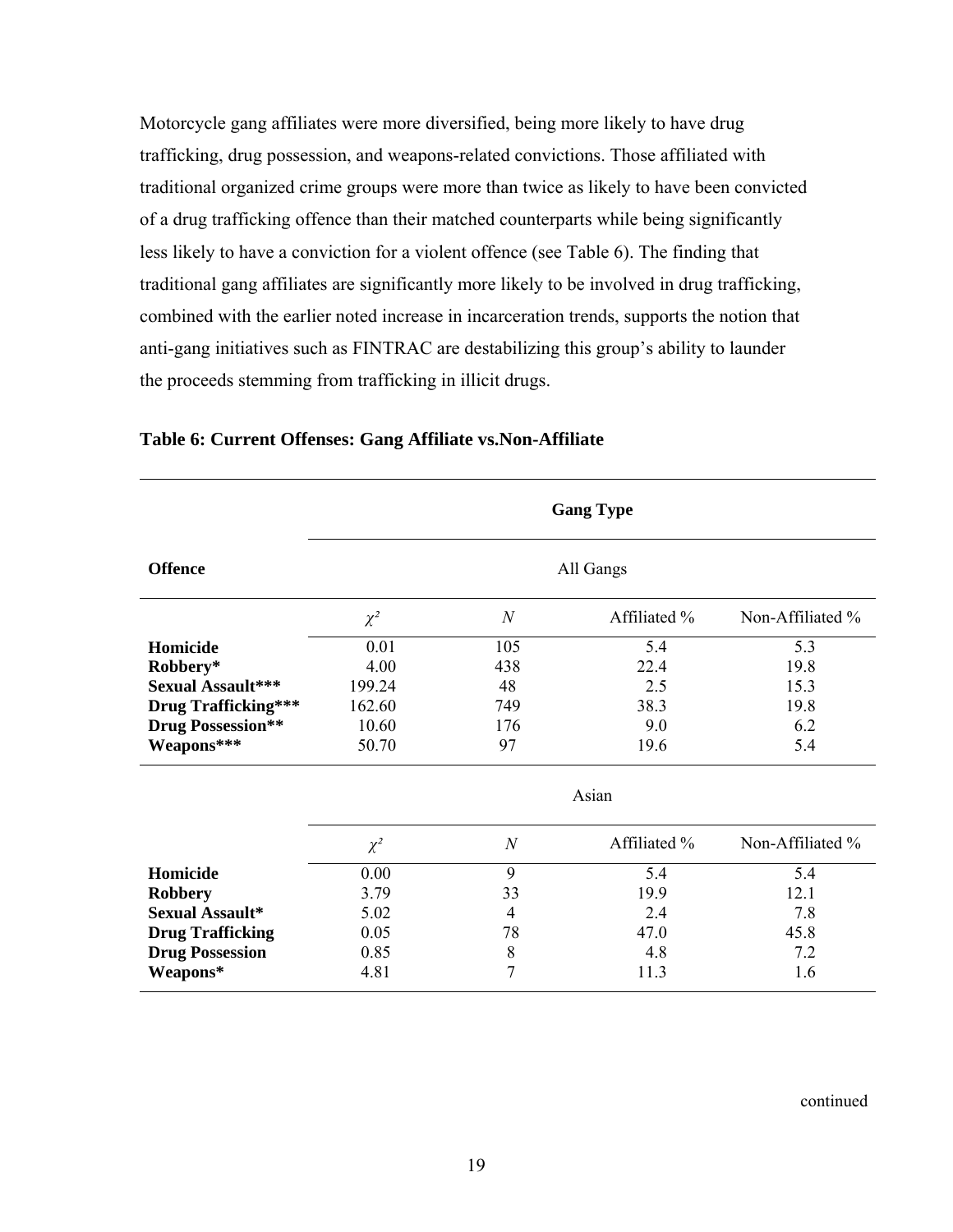| $\bullet$                  | Motorcycle |                |              |                  |  |  |
|----------------------------|------------|----------------|--------------|------------------|--|--|
|                            | $\chi^2$   | $\overline{N}$ | Affiliated % | Non-Affiliated % |  |  |
| Homicide                   | 0.01       | 39             | 4.3          | 4.4              |  |  |
| <b>Robbery</b>             | 0.08       | 190            | 20.9         | 23.2             |  |  |
| <b>Sexual Assault***</b>   | 119.01     | 16             | 1.8          | 13.7             |  |  |
| <b>Drug Trafficking***</b> | 149.09     | 398            | 43.7         | 19.2             |  |  |
| <b>Drug Possession***</b>  | 19.36      | 106            | 11.6         | 6.3              |  |  |
| Weapons***                 | 55.12      | 63             | 30.1         | 9.0              |  |  |

## Prison

Street

|                          | $\chi^2$ |    | Affiliated % | Non-Affiliated % |
|--------------------------|----------|----|--------------|------------------|
| Homicide                 | 0.00     |    | 73           | 7.3              |
| Robbery***               | 14.28    | 25 | 45.5         | 12.7             |
| <b>Sexual Assault***</b> | 11.79    |    | 1.8          | 23.6             |
| <b>Drug Trafficking</b>  | 1.93     |    | 9.1          | 18.2             |
| <b>Drug Possession</b>   | 0.91     |    | 12.7         | 7.3              |
| <b>Weapons</b>           | 2.53     |    | 0.0          | 0.0              |
|                          |          |    |              |                  |

|                          | $\chi^2$ | N   | Affiliated % | Non-Affiliated % |
|--------------------------|----------|-----|--------------|------------------|
| Homicide**               | 8.06     | 46  | 9.6          | 4.9              |
| Robbery***               | 13.31    | 162 | 33.9         | 23.2             |
| <b>Sexual Assault***</b> | 18.85    | 26  | 5.4          | 13.7             |
| <b>Drug Trafficking</b>  | 0.00     | 92  | 19.2         | 19.2             |
| <b>Drug Possession</b>   | 0.13     | 33  | 6.9          | 6.3              |
| Weapons**                | 8.41     | 22  | 22.2         | 9.0              |
|                          |          |     |              |                  |

Traditional

|                            | $\gamma^2$ |     | Affiliated % | Non-Affiliated % |
|----------------------------|------------|-----|--------------|------------------|
| Homicide**                 | 13.02      |     | 2.0          | 8.0              |
| Robbery***                 | 16.51      | 28  | 8.1          | 18.6             |
| <b>Sexual Assault***</b>   | 59.47      |     | 0.3          | 16.6             |
| <b>Drug Trafficking***</b> | 102.58     | 176 | 51.0         | 14.9             |
| <b>Drug Possession</b>     | 0.01       | 22  | 6.4          | 6.6              |
| Weapons                    | 0.51       |     | 3.4          | 5.4              |

*Note: df* for each test = 1.  $* p < .05, ** p < .01, ** p < .001$ .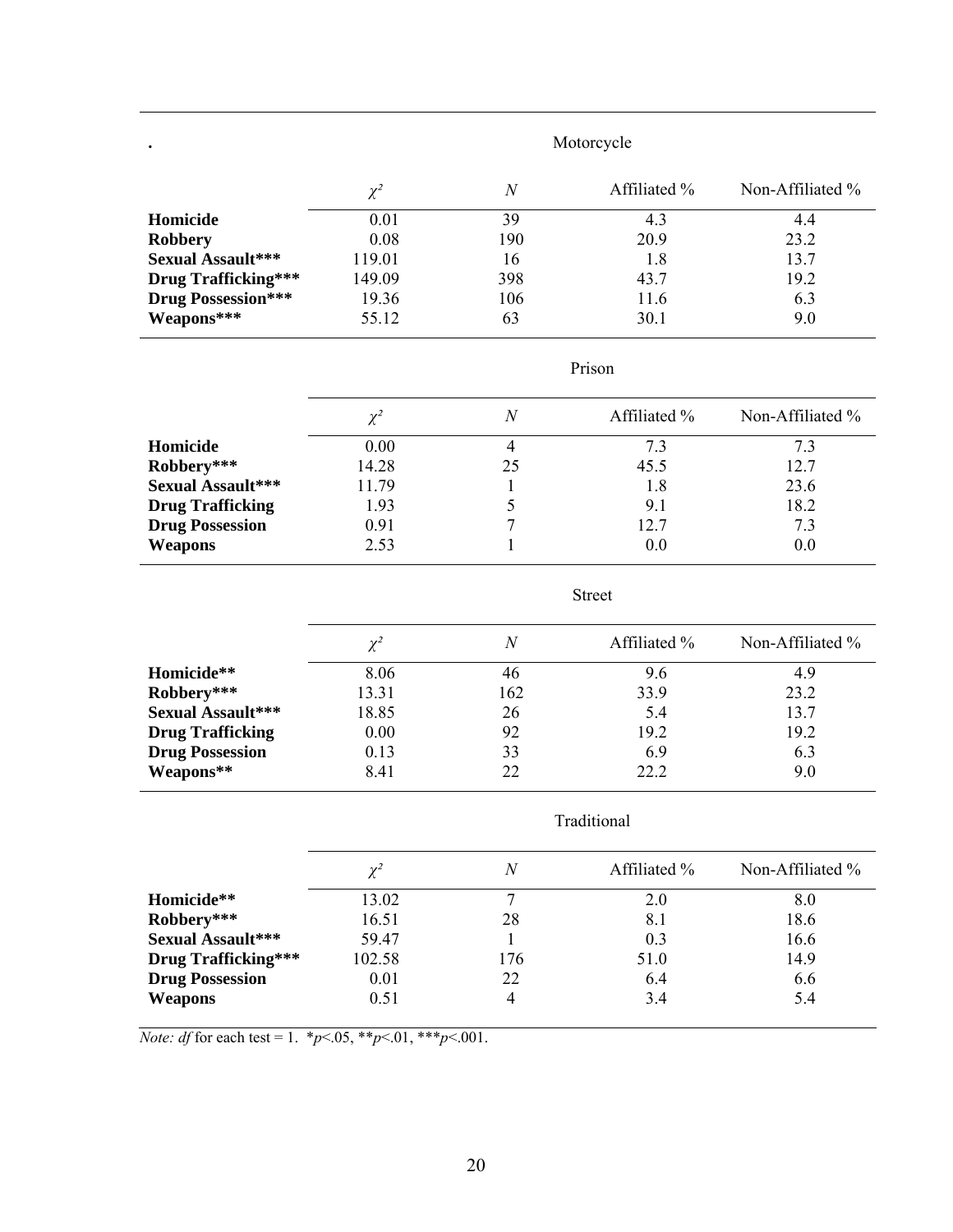#### *Assessment at Intake*

Overall, gang affiliates were more likely to be rated as having low reintegration potential and low motivation level compared to non-affiliated offenders (23.3% versus 18.7%, *p*<.01 and 21.6% versus 13.6%, *p*<.001, respectively). Gang affiliates were also less likely to be rated by the SIR-R1 as being a poor risk  $(21\% \text{ versus } 25.6\%, p<.01)$ . There were no differences between gang affiliates and non-affiliates on maximum security ratings or on static or dynamic risk levels (see Table 7).

Each gang type was compared to its matched counterpart on the above ratings. Comparisons revealed group specific results that support the notion of an offender affiliate profile rooted in gang grouping. For instance, street gang affiliates were more likely to have higher static and dynamic risk ratings than non-affiliated offenders. They also had lower motivation and reintegration potential upon intake. Street gang affiliates were also significantly more likely to be rated as maximum security on the CRS and higher risk of re-offending on the SIR-R1. Results for prison gang affiliates showed similar patterns (see Table 7). This was not surprising, given earlier results showing these groups to be significantly more likely to be serving a federal sentence for a violence-related offence.

Conversely, those affiliated with traditional organized crime groups were significantly more likely to have significantly lower overall static and dynamic risk ratings, higher reintegration potential ratings and be rated as low risk of re-offending on the SIR-R1. This would be expected, given the static nature of these assessments and the lack of a criminal history for this group. Namely, this group was less likely to have committed violent offences and to have a criminal history involving previous youth and/or adult convictions (see Static Factor Assessment section).

Since motorcycle gang affiliates had offending patterns similar to both street, prison, and traditional organized crime groups, it was not surprising that there existed consistent significant differences with their matched counterparts on overall static and dynamic risk ratings, CRS ratings or motivation level scores. Finally, comparisons across the above factors for Asian gang affiliates showed this group to be significantly more likely to be rated as having higher static risk and dynamic risk ratings than their matched counterparts. Comparisons across the other factors revealed no significant differences.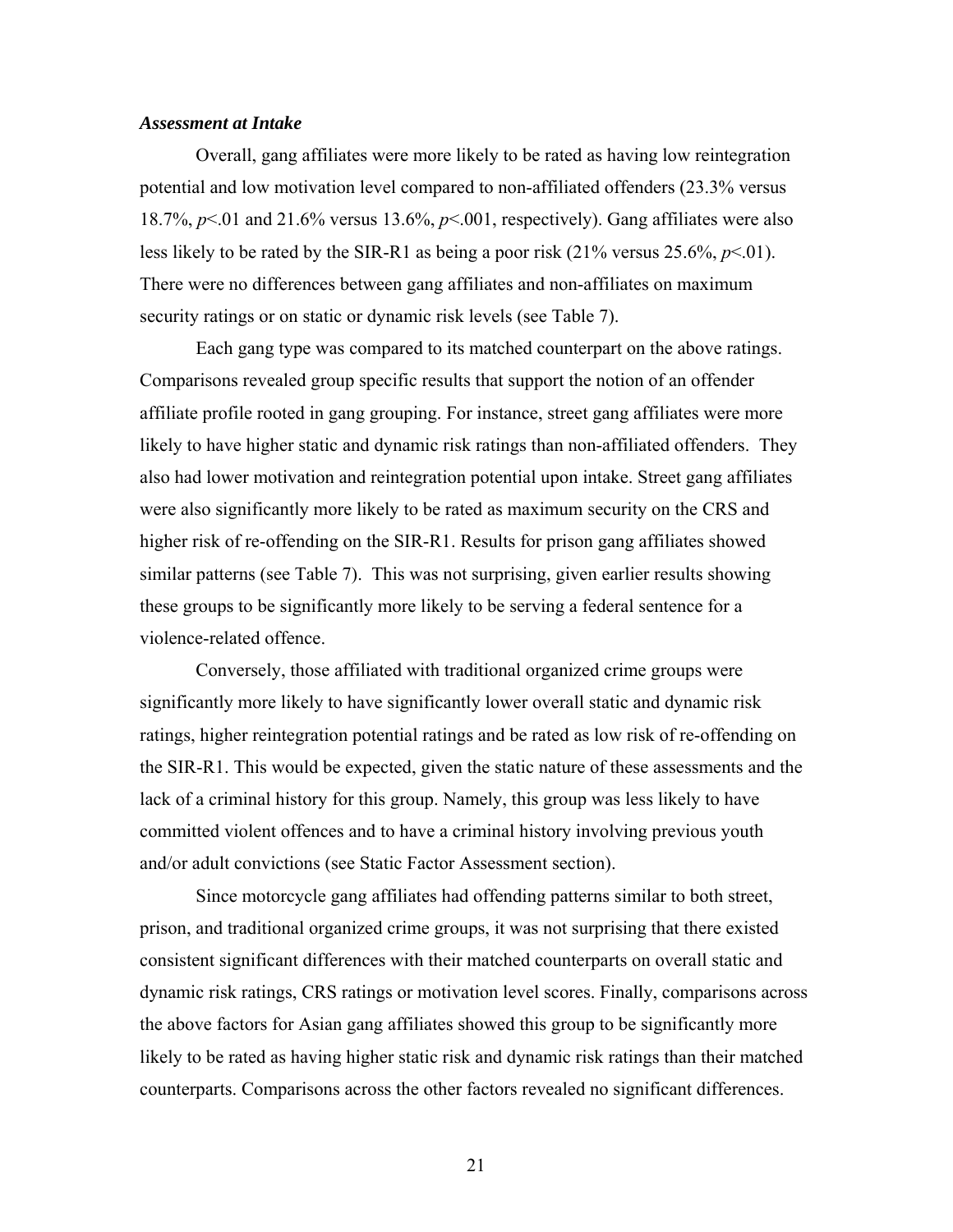|  |  |  |  | <b>Table 7: Intake Assessment</b> |  |
|--|--|--|--|-----------------------------------|--|
|--|--|--|--|-----------------------------------|--|

|                                      |           |                  | <b>Gang Type</b> |                  |
|--------------------------------------|-----------|------------------|------------------|------------------|
| Factor                               | All Gangs |                  |                  |                  |
|                                      | $\chi^2$  | $\mathcal{N}$    | Affiliated %     | Non-Affiliated % |
| <b>High Static Risk</b>              | 0.66      | 456              | 31.9             | 33.4             |
| <b>High Dynamic Risk</b>             | 0.45      | 603              | 42.4             | 43.5             |
| <b>Low Reintegration Potential**</b> | 6.76      | 295              | 23.3             | 18.7             |
| <b>Low Motivation Level***</b>       | 23.88     | 274              | 21.6             | 13.6             |
| <b>CRS Max. Security Rating</b>      | 3.12      | 161              | 10.5             | 8.5              |
| <b>SIR-R1Rating=Poor Risk**</b>      | 7.56      | 294              | 21.0             | 25.6             |
|                                      | Asian     |                  |                  |                  |
|                                      | $\chi^2$  | $\boldsymbol{N}$ | Affiliated %     | Non-Affiliated % |
| <b>High Static Risk*</b>             | 3.97      | 47               | 32.2             | 21.3             |
| <b>High Dynamic Risk*</b>            | 4.29      | 57               | 39.0             | 27.0             |
| <b>Low Reintegration Potential</b>   | 3.37      | 24               | 17.9             | 9.7              |
| <b>Low Motivation Level</b>          | 0.33      | 20               | 14.9             | 12.4             |
| <b>CRS Max. Security Rating</b>      | 0.21      | 12               | 7.9              | 6.5              |
| <b>SIR-R1Rating=Poor Risk</b>        | 0.43      | 11               | 7.1              | 5.3              |
|                                      |           |                  | Motorcycle       |                  |
|                                      | $\chi^2$  | $\mathcal N$     | Affiliated %     | Non-Affiliated % |
| <b>High Static Risk*</b>             | 6.38      | 163              | 27.8             | 34.9             |
| <b>High Dynamic Risk*</b>            | 5.27      | 244              | 41.6             | 48.6             |
| <b>Low Reintegration Potential</b>   | 0.08      | 113              | 21.7             | 21.0             |
| <b>Low Motivation Level***</b>       | 16.91     | 130              | 25.0             | 14.4             |
| <b>CRS Max. Security Rating</b>      | 0.13      | 56               | 8.5              | 9.1              |
| <b>SIR-R1Rating=Poor Risk*</b>       | 4.30      | 139              | 23.3             | 28.7             |
|                                      |           |                  |                  | continued        |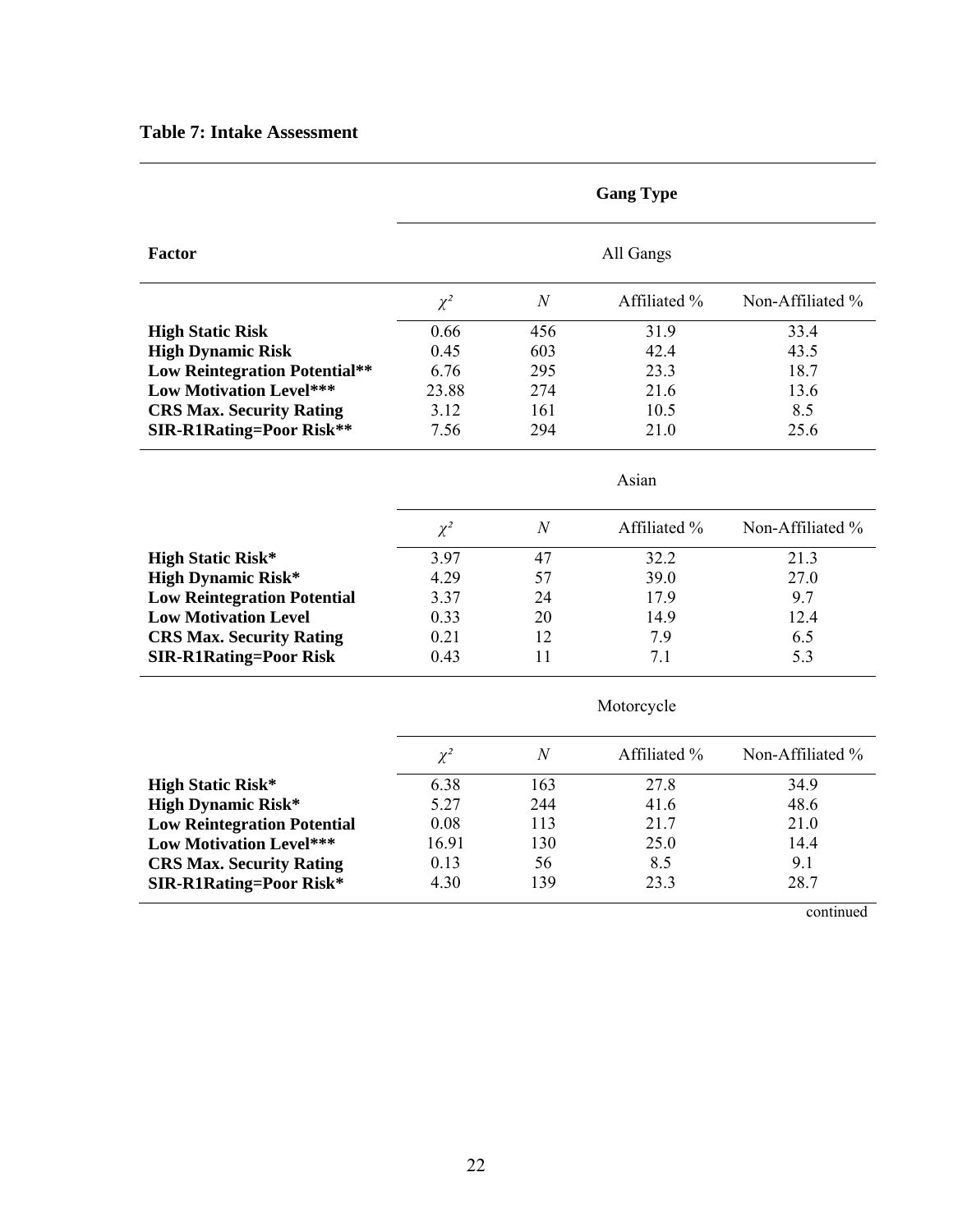|                                    | Prison   |                |              |                     |
|------------------------------------|----------|----------------|--------------|---------------------|
|                                    | $\chi^2$ | $\overline{N}$ | Affiliated % | Non-Affiliated $\%$ |
| <b>High Static Risk***</b>         | 19.48    | 26             | 76.5         | 21.3                |
| <b>High Dynamic Risk***</b>        | 13.03    | 27             | 794          | 27.0                |
| Low Reintegration Potential***     | 28.07    | 23             | 793          | 9.7                 |
| Low Motivation Level**             | 6.75     | 14             | 48.3         | 12.4                |
| <b>CRS Max. Security Rating***</b> | 11.60    | 12             | 36.6         | 6.5                 |
| <b>SIR-R1Rating=Poor Risk**</b>    | 6.76     |                | 60.7         | 5.3                 |

|                                       | $\chi^2$ | N   | Affiliated % | Non-Affiliated $\%$ |
|---------------------------------------|----------|-----|--------------|---------------------|
| <b>High Static Risk**</b>             | 8.94     | 186 | 46.3         | 34.7                |
| <b>High Dynamic Risk***</b>           | 21.23    | 233 | 58.0         | 39.9                |
| <b>Low Reintegration Potential***</b> | 12.28    | 122 | 35.6         | 21.8                |
| Low Motivation Level**                | 8.31     | 81  | 23.6         | 13.8                |
| <b>CRS Max. Security Rating**</b>     | 8.66     | 74  | 177          | 9.9                 |
| <b>SIR-R1Rating=Poor Risk</b>         | 3.72     | 121 | 34.2         | 27.0                |

Street

|                                       | Traditional |                  |              |                     |  |
|---------------------------------------|-------------|------------------|--------------|---------------------|--|
|                                       | $\chi^2$    | $\boldsymbol{N}$ | Affiliated % | Non-Affiliated $\%$ |  |
| <b>High Static Risk***</b>            | 36.35       | 34               | 12.9         | 34.9                |  |
| <b>High Dynamic Risk***</b>           | 51.37       | 42               | 16.0         | 48.6                |  |
| <b>Low Reintegration Potential***</b> | 12.70       | 13               | 5.4          | 21.0                |  |
| <b>Low Motivation Level</b>           | 0.01        | 29               | 12.0         | 14.4                |  |
| <b>CRS Max. Security Rating*</b>      | 4.83        |                  | 2.6          | 9.1                 |  |
| <b>SIR-R1Rating=Poor Risk***</b>      | 69.39       | 6                | 22           | 28.7                |  |

*Note: df* for each test = 1.  $* p < .05, ** p < .01, ** p < .001$ .

### *Dynamic Factor Identification and Analysis*

As part of the Dynamic Factor Identification and Analysis (DFIA), offenders are rated on seven dynamic factors: employment and education, family/marital relations, associates/social interaction, substance abuse, community functioning, personal emotional orientation and attitude. Each dynamic factor is rated on either a three or fourpoint scale ranging from "no immediate need for improvement" to "considerable need for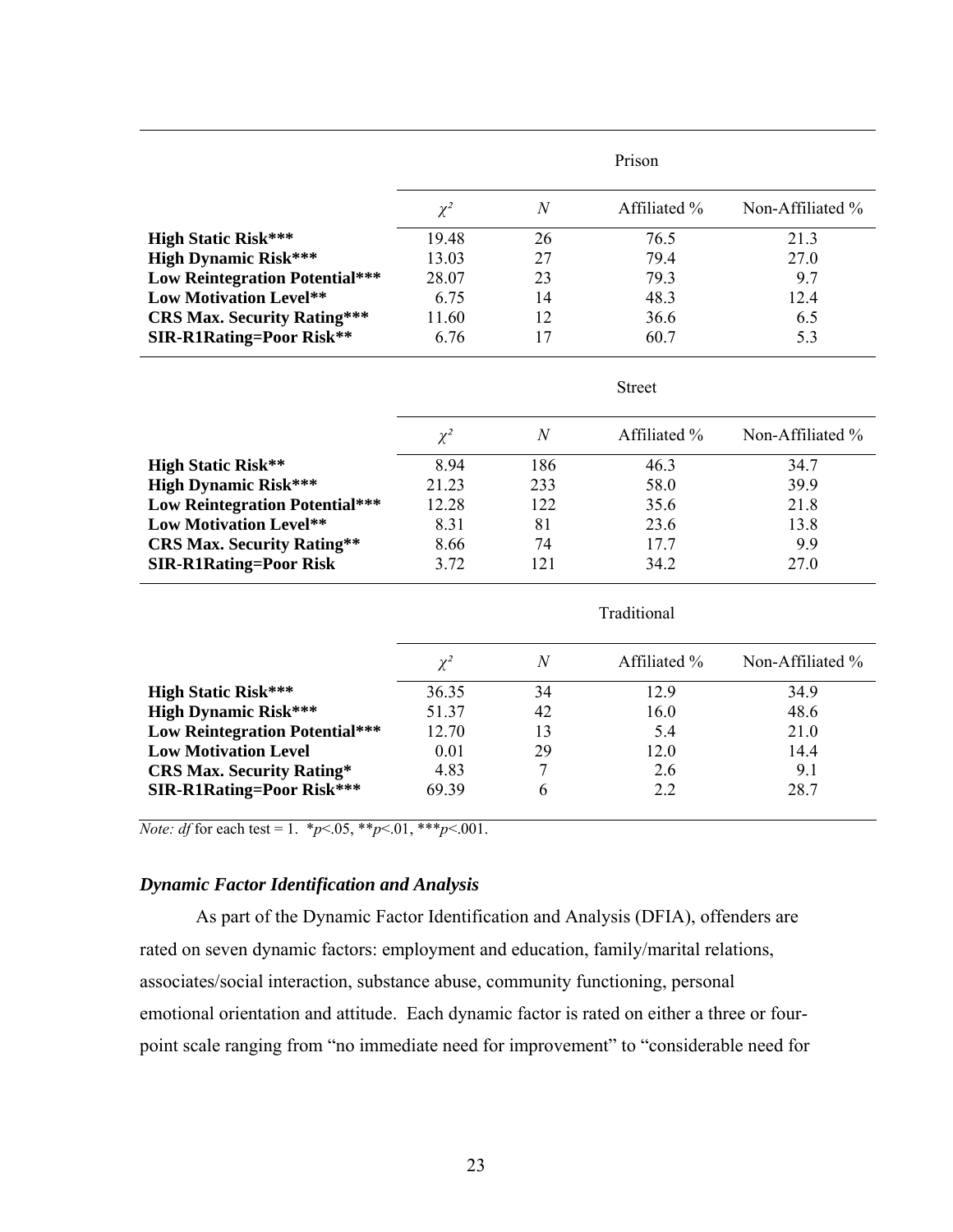improvement". Offenders identified as having "some" or "considerable" needs in particular areas are generally referred to treatment to address those needs.

Table 8 reveals results of between group comparisons on global dynamic factor ratings assessed at intake for the general gang affiliation group as well as the affiliation sub-groups. Gang affiliates in general were significantly more likely to have associates/social interaction (88.9% versus 61%, *p*<.001) and attitude (72.7% versus 51.9%,  $p<.001$ ) identified as needs. They were also significantly less likely to have identified needs in the areas of employment/education (50.6% versus 57.2%, *p*<.01), family/marital relations (25% versus 41.3%, *p*<.001), substance abuse (43.6% versus 61.6%, *p*<.001), community functioning (29.2% versus 38.8%, *p*<.001), and personal emotional orientation (68.9% versus 51.9%, *p*<.001).

Identified 'associates' and 'attitude' needs were consistent across all paired comparisons. Analyses for individual gang groupings revealed identified needs across gang type that varied from the more general collapsed grouping. Street and prison gangs were more likely to have had employment/education identified as needs when compared to their matched counterparts. Interestingly, traditional organized crime gang affiliates were significantly less likely to have needs identified in the employment/education, family/marital, substance abuse, community functioning and personal/emotional domains of the DFIA than their matched counterparts. Motorcycle gang affiliates showed similar trends, while street gang affiliates had less needs identified in the community functioning and personal/emotional domain.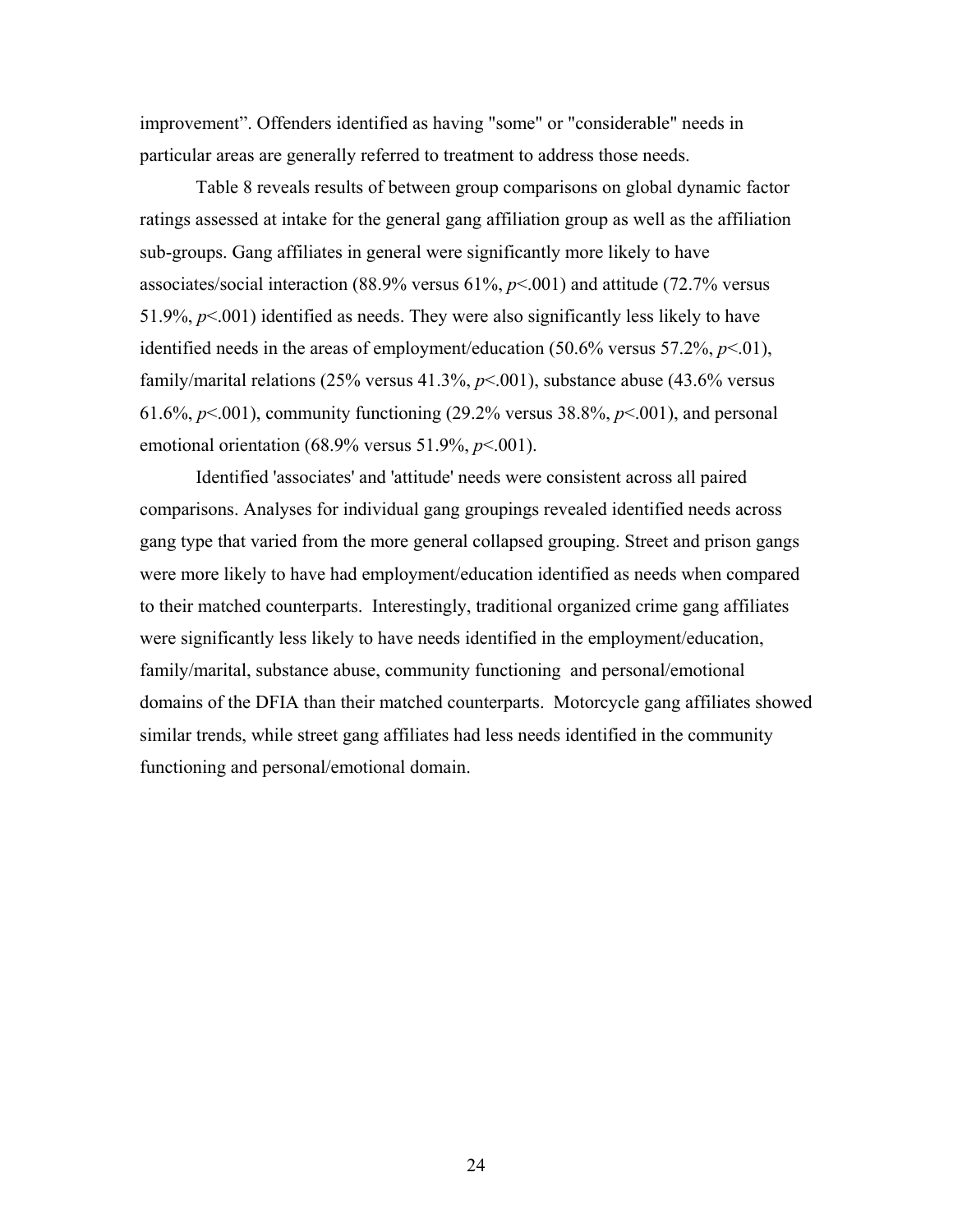|                                 | <b>Gang Type</b><br>All Gangs |                  |              |                  |
|---------------------------------|-------------------------------|------------------|--------------|------------------|
| <b>Factor</b>                   |                               |                  |              |                  |
|                                 | $\chi^2$                      | $\boldsymbol{N}$ | Affiliated % | Non-Affiliated % |
| Employment**                    | 10.82                         | 724              | 50.6         | 57.2             |
| Family/Marital***               | 75.63                         | 358              | 25.0         | 41.3             |
| Associates***                   | 271.72                        | 1272             | 88.9         | 61.0             |
| <b>Substance Abuse***</b>       | 80.84                         | 624              | 43.6         | 61.6             |
| <b>Community Functioning***</b> | 25.47                         | 418              | 29.2         | 38.8             |
| Personal/Emotional***           | 95.26                         | 986              | 68.9         | 85.6             |
| Attitude***                     | 116.08                        | 1040             | 72.7         | 51.9             |
|                                 | Asian                         |                  |              |                  |
|                                 | $\chi^2$                      | $\boldsymbol{N}$ | Affiliated % | Non-Affiliated % |
| <b>Employment</b>               | 2.68                          | 108              | 74.0         | 64.8             |
| <b>Family/Marital</b>           | 1.75                          | 44               | 30.1         | 23.0             |
| Associates***                   | 29.37                         | 138              | 94.5         | 69.7             |
| <b>Substance Abuse</b>          | 3.23                          | 71               | 48.6         | 37.7             |
| <b>Community Functioning</b>    | 2.12                          | 63               | 43.2         | 34.4             |
| <b>Personal/Emotional</b>       | 0.01                          | 118              | 80.8         | 81.2             |
| Attitude**                      | 10.22                         | 101              | 69.2         | 50.0             |
|                                 |                               |                  | Motorcycle   |                  |
|                                 | $\chi^2$                      | $\boldsymbol{N}$ | Affiliated % | Non-Affiliated % |
| Employment***                   | 25.06                         | 239              | 40.8         | 56.0             |
| Family/Marital***               | 78.18                         | 116              | 19.8         | 44.8             |
| Associates***                   | 128.53                        | 524              | 89.4         | 59.8             |
| <b>Substance Abuse***</b>       | 88.21                         | 229              | 39.1         | 67.7             |
| <b>Community Functioning***</b> | 22.64                         | 144              | 24.6         | 38.0             |
| Personal/Emotional***           | 77.40                         | 369              | 63.0         | 86.6             |
| Attitude***                     | 93.07                         | 463              | 79.0         | 51.2             |
|                                 |                               |                  |              | continued        |

# **Table 8: Dynamic Factor Intake Assessment: Identified Factors**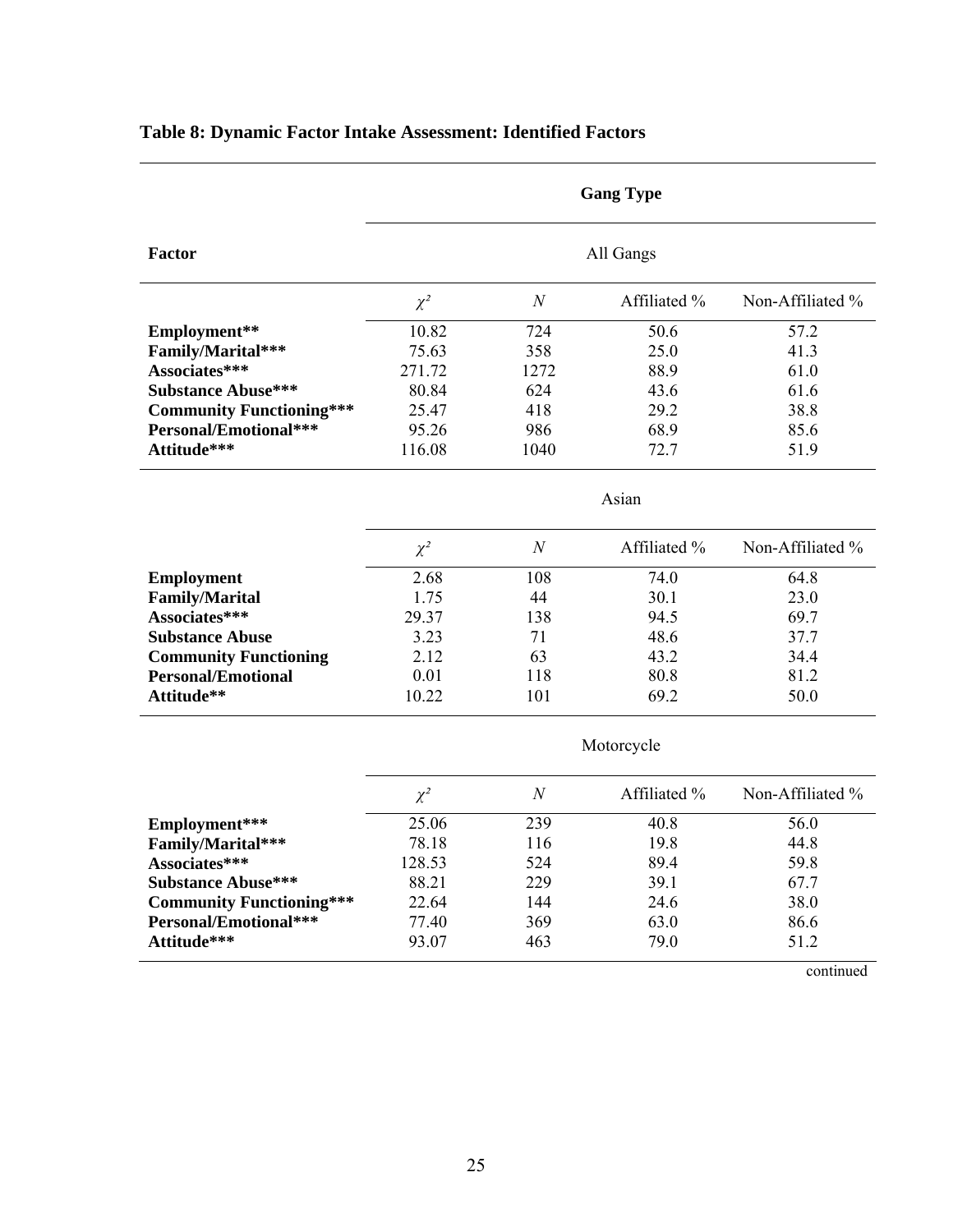|                              | Prison   |                   |              |                  |
|------------------------------|----------|-------------------|--------------|------------------|
|                              | $\chi^2$ | $\mathcal{N}_{0}$ | Affiliated % | Non-Affiliated % |
| Employment***                | 17.01    | 28                | 82.4         | 31.0             |
| <b>Family/Marital</b>        | 2.50     | 22                | 64.7         | 44.8             |
| Associates***                | 22.14    | 31                | 91.8         | 34.5             |
| <b>Substance Abuse</b>       | 3.37     | 29                | 85.3         | 65.5             |
| <b>Community Functioning</b> | 0.69     | 14                | 41.2         | 31.0             |
| <b>Personal/Emotional</b>    | 0.08     | 31                | 91.2         | 93.1             |
| Attitude*                    | 4.29     | 24                | 70.6         | 44.8             |

Street

|                               | $\chi^2$ | N   | Affiliated % | Non-Affiliated $\%$ |
|-------------------------------|----------|-----|--------------|---------------------|
| Employment*                   | 6.21     | 275 | 68.4         | 59.0                |
| <b>Family/Marital</b>         | 1.98     | 146 | 36.3         | 41.7                |
| Associates***                 | 41.43    | 347 | 86.3         | 65.3                |
| <b>Substance Abuse</b>        | 0.71     | 243 | 60.5         | 57.2                |
| <b>Community Functioning*</b> | 5.86     | 145 | 36.1         | 45.4                |
| Personal/Emotional*           | 4.09     | 357 | 88.8         | 83.4                |
| Attitude**                    | 6.72     | 261 | 64.9         | 55.0                |

|                                 | Traditional |     |              |                  |  |
|---------------------------------|-------------|-----|--------------|------------------|--|
|                                 | $\chi^2$    | N   | Affiliated % | Non-Affiliated % |  |
| Employment***                   | 36.36       | 74  | 28.1         | 56.6             |  |
| Family/Marital***               | 57.89       | 30  | 11.4         | 42.9             |  |
| Associates***                   | 59.46       | 232 | 88.2         | 56.0             |  |
| <b>Substance Abuse***</b>       | 100.90      | 52  | 19.8         | 67.0             |  |
| <b>Community Functioning***</b> | 13.22       | 52  | 19.8         | 35.2             |  |
| Personal/Emotional***           | 94.40       | 111 | 42.1         | 87.9             |  |
| Attitude***                     | 20.55       | 191 | 72.6         | 51.7             |  |

*Note: df* for each test = 1. \**p* < 0.05, \*\**p* < 0.01, \*\*\**p* < 0.01.

## *Static Factor Assessment*

The Offender Intake Assessment (OIA) process collects extensive information on each offender's criminal history record (youth and adult court involvement) and violent offence history. Overall, the gang-affiliated offenders did not vary significantly from matched non-affiliated offenders on many offences, although any differences were more likely to occur in the young offender history records. A breakdown of gang-affiliates by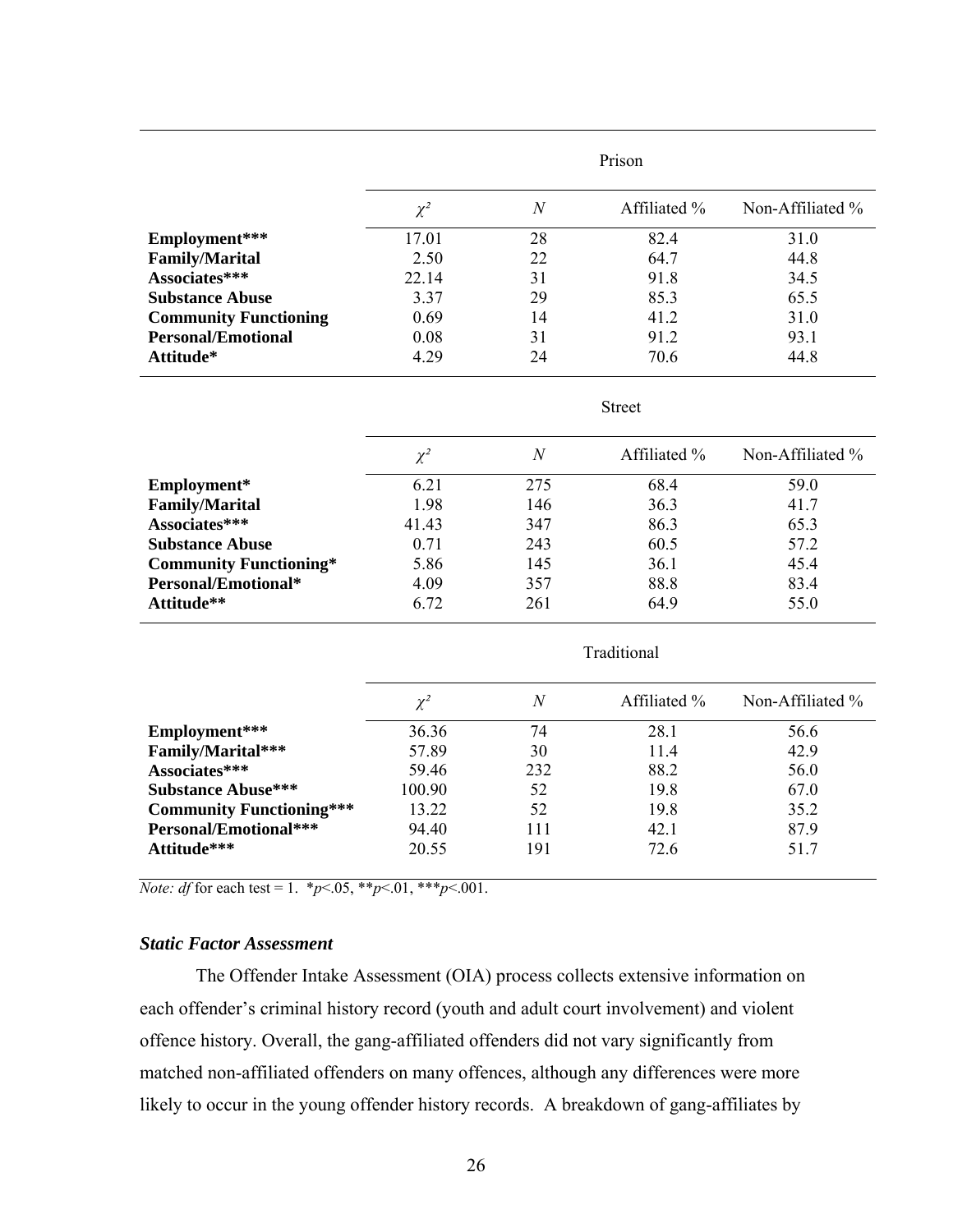gang type illustrated several differences between gang types on criminal histories (see Table 9). Specifically, traditional organized crime groups were significantly less likely to have had a history of violence, youth court, and adult court involvements than their nonaffiliated comparison group. This pattern was likewise the case for street gang affiliates. Similarly, prison gang affiliates were more likely to have a history of youth court involvement and a history of violent offending in comparison to their matched group. Motorcycle gang affiliates were significantly more likely to have previous adult court involvements while there were few differences between Asian gang affiliates and their matched counterparts with respect to the same criminal history items.

|                                         | <b>Gang Type</b>                                             |     |           |      |  |
|-----------------------------------------|--------------------------------------------------------------|-----|-----------|------|--|
| <b>Offence</b>                          |                                                              |     | All Gangs |      |  |
|                                         | $\mathcal N$<br>Affiliated %<br>Non-Affiliated %<br>$\chi^2$ |     |           |      |  |
| <b>Young Offender History</b>           |                                                              |     |           |      |  |
| <b>Previous Offences*</b>               | 4.50                                                         | 515 | 40.7      | 36.2 |  |
| <b>Community Supervision</b>            | 0.35                                                         | 401 | 31.8      | 30.6 |  |
| Open Custody*                           | 636                                                          | 295 | 23.5      | 19.0 |  |
| <b>Secure Custody</b>                   | 2.93                                                         | 294 | 23.4      | 20.4 |  |
| <b>Disciplinary Transfer*</b>           | 8.03                                                         | 85  | 6.9       | 4.1  |  |
| <b>Transfer to Adult Facility***</b>    | 10.95                                                        | 48  | 3.9       | 1.5  |  |
| <b>Adult Offender History</b>           |                                                              |     |           |      |  |
| <b>Previous Offences</b>                | 0.77                                                         | 952 | 74.5      | 72.9 |  |
| Segregation*                            | 4.39                                                         | 172 | 14.2      | 11.2 |  |
| <b>Escape/UAL</b>                       | 0,30                                                         | 132 | 104       | 11 2 |  |
| No crime free period for 1 year         | 0.13                                                         | 167 | 13.1      | 12.6 |  |
| <b>Violent Offence History</b>          |                                                              |     |           |      |  |
| Previous/current violent offence(s)     | 1.08                                                         | 322 | 25.2      | 23.3 |  |
| <b>Previous/current weapons offence</b> | 0.59                                                         | 617 | 48.3      | 50.0 |  |

### **Table 9: Offence History of Gang Affiliates vs. Non-Affiliates**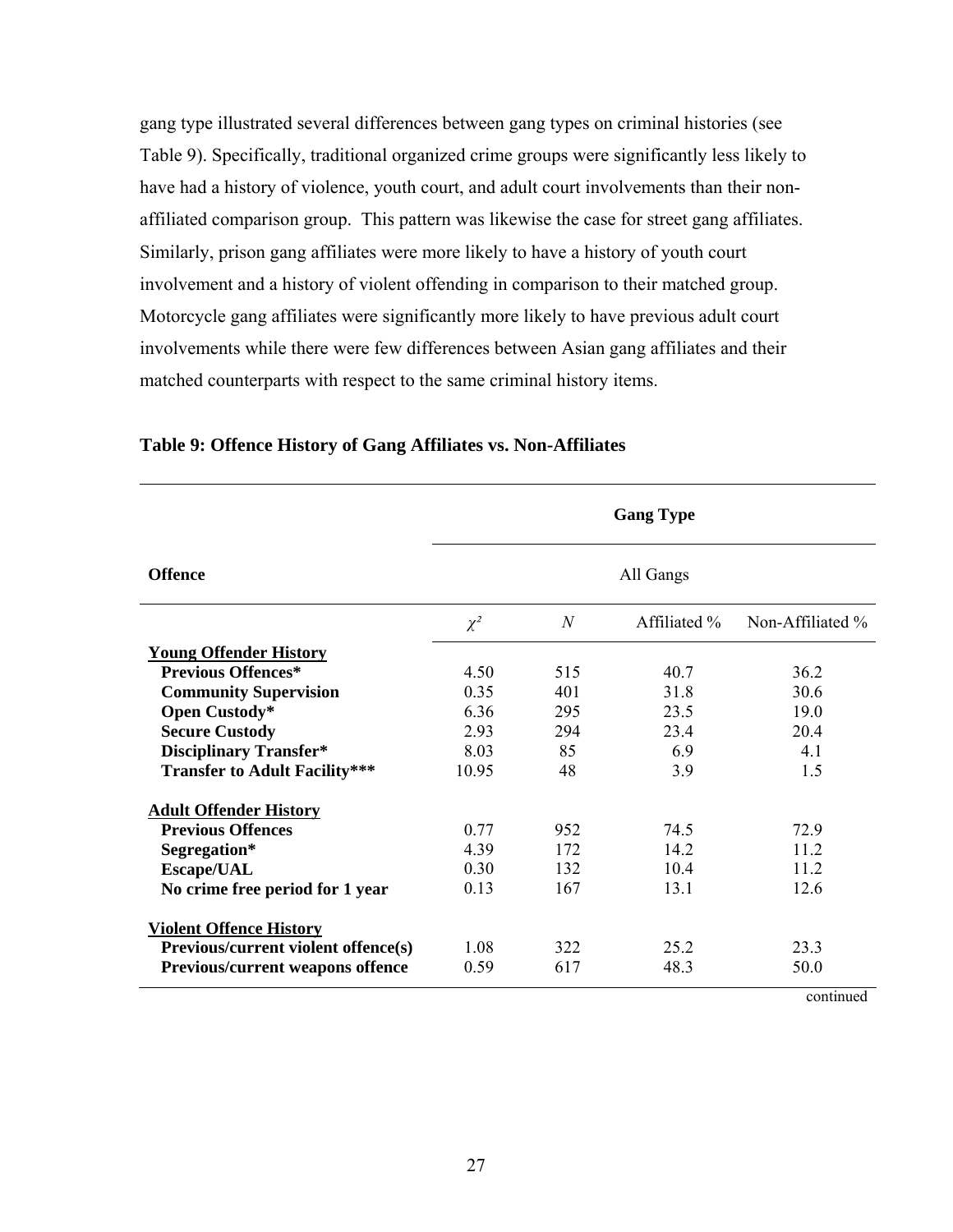|                                            | Asian    |                  |              |                  |
|--------------------------------------------|----------|------------------|--------------|------------------|
|                                            | $\chi^2$ | $\boldsymbol{N}$ | Affiliated % | Non-Affiliated % |
| <b>Young Offender History</b>              |          |                  |              |                  |
| <b>Previous Offences</b>                   | 2.25     | 31               | 26.7         | 18.4             |
| <b>Community Supervision</b>               | 3.61     | 29               | 25.0         | 14.8             |
| Open Custody**                             | 10.68    | 18               | 15.5         | 2.8              |
| <b>Secure Custody</b>                      | 2.06     | 14               | 12.1         | 6.5              |
| <b>Disciplinary Transfer*</b>              | 4.76     | 5                | 4.3          | 0.0              |
| <b>Transfer to Adult Facility</b>          | 0.94     | 1                | 0.0          | 0.0              |
| <b>Adult Offender History</b>              |          |                  |              |                  |
| <b>Previous Offences</b>                   | 1.10     | 83               | 66.9         | 60.4             |
| <b>Segregation</b>                         | 0.02     | $\overline{4}$   | 3.4          | 3.7              |
| Escape/UAL*                                | 5.67     | 11               | 9.0          | 1.8              |
| No crime free period for 1 year            | 0.86     | 12               | 9.7          | 6.4              |
| <b>Violent Offence History</b>             |          |                  |              |                  |
| <b>Previous/current violent offence(s)</b> | 2.08     | 28               | 22.6         | 30.9             |
| <b>Previous/current weapons offence</b>    | 0.82     | 48               | 38.7         | 44.6             |

Motorcycle

|                                         | $\chi^2$ | $\overline{N}$ | Affiliated % | Non-Affiliated % |
|-----------------------------------------|----------|----------------|--------------|------------------|
| <b>Young Offender History</b>           |          |                |              |                  |
| <b>Previous Offences</b>                | 0.22     | 192            | 35.9         | 37.4             |
| <b>Community Supervision**</b>          | 6.96     | 127            | 23.9         | 31.5             |
| <b>Open Custody</b>                     | 0.96     | 90             | 17.0         | 19.5             |
| <b>Secure Custody</b>                   | 0.91     | 98             | 18.6         | 21.0             |
| <b>Disciplinary Transfer</b>            | 0.00     | 25             | 4.8          | 4.9              |
| <b>Transfer to Adult Facility</b>       | 0.56     | 12             | 2.3          | 1.6              |
| <b>Adult Offender History</b>           |          |                |              |                  |
| <b>Previous Offences***</b>             | 17.95    | 461            | 86.2         | 75.6             |
| <b>Segregation</b>                      | 4.15     | 82             | 16.7         | 11.9             |
| <b>Escape/UAL</b>                       | 1.24     | 65             | 12.3         | 14.7             |
| No crime free period for 1 year         | 0.00     | 65             | 12.2         | 12.2             |
| <b>Violent Offence History</b>          |          |                |              |                  |
| Previous/current violent offence(s)     | 1.08     | 100            | 18.7         | 21.4             |
| <b>Previous/current weapons offence</b> | 0.00     | 255            | 47.7         | 47.7             |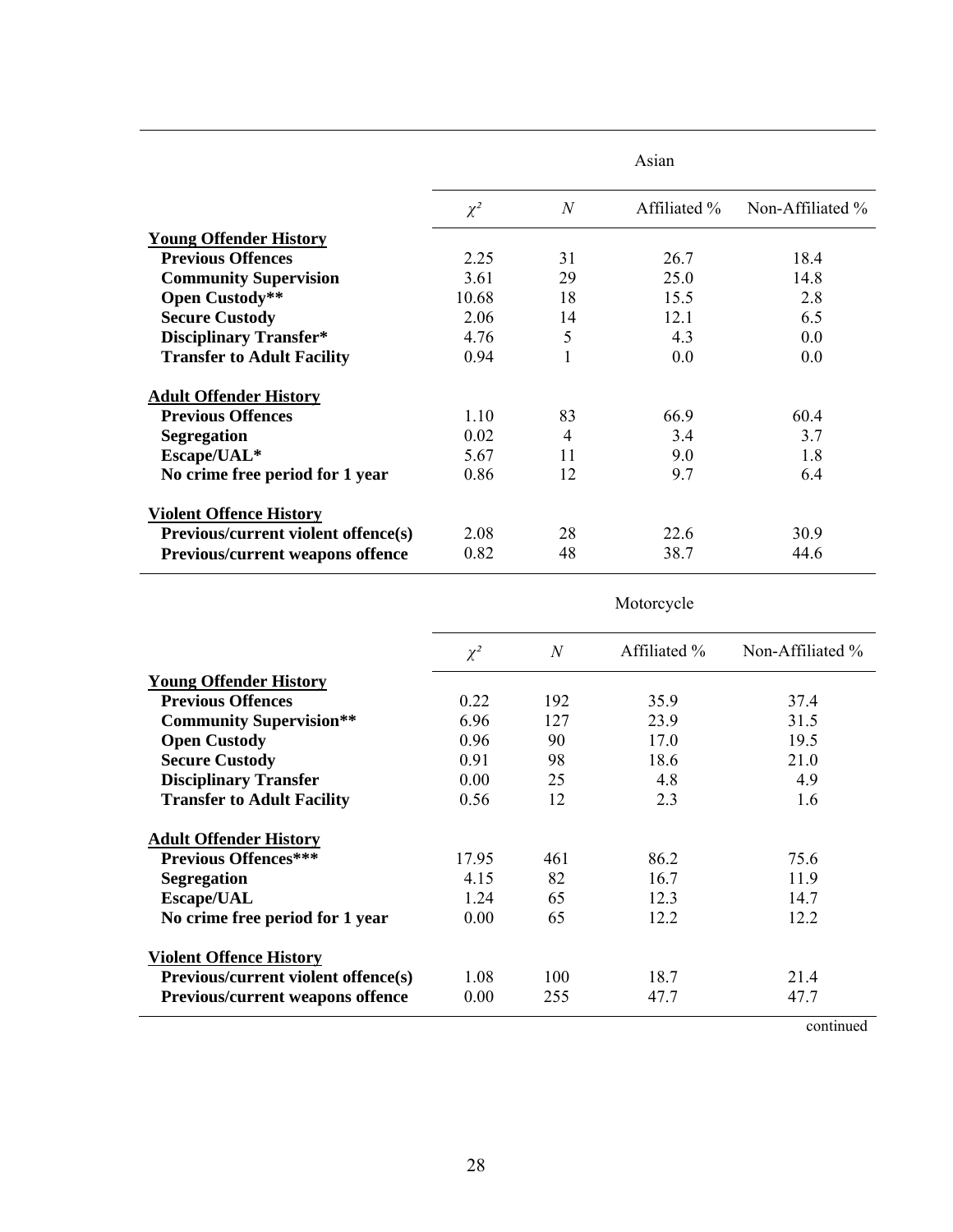|                                             | Prison   |                |              |                     |
|---------------------------------------------|----------|----------------|--------------|---------------------|
|                                             | $\chi^2$ | $\overline{N}$ | Affiliated % | Non-Affiliated $\%$ |
| <b>Young Offender History</b>               |          |                |              |                     |
| <b>Previous Offences***</b>                 | 17.35    | 21             | 87.5         | 29.6                |
| <b>Community Supervision***</b>             | 16.81    | 20             | 83.3         | 25.9                |
| Open Custody***                             | 19.01    | 17             | 70.8         | 11.1                |
| <b>Secure Custody***</b>                    | 19.54    | 16             | 66.7         | 7.4                 |
| <b>Disciplinary Transfer**</b>              | 8.13     | 8              | 34.8         | 3.7                 |
| <b>Transfer to Adult Facility</b>           | 3.59     | 5              | 20.8         | 3.7                 |
| <b>Adult Offender History</b>               |          |                |              |                     |
| <b>Previous Offences</b>                    | 0.35     | 17             | 70.8         | 63.0                |
| Segregation**                               | 10.82    | 10             | 41.7         | 3.7                 |
| Escape/UAL***                               | 13.99    | 10             | 41.7         | 0.0                 |
| No crime free period for 1 year*            | 9.88     | 11             | 45.8         | 7.4                 |
| <b>Violent Offence History</b>              |          |                |              |                     |
| <b>Previous/current violent offence(s)*</b> | 5.89     | 11             | 45.8         | 14.8                |
| Previous/current weapons offence            | 0.59     | 15             | 62.5         | 51.9                |

Street

|                                      | $\chi^2$ | $\overline{N}$ | Affiliated % | Non-Affiliated % |
|--------------------------------------|----------|----------------|--------------|------------------|
| <b>Young Offender History</b>        |          |                |              |                  |
| <b>Previous Offences***</b>          | 47.26    | 248            | 69.1         | 40.3             |
| <b>Community Supervision***</b>      | 33.42    | 210            | 58.8         | 34.2             |
| Open Custody***                      | 30.03    | 163            | 45.8         | 23.2             |
| <b>Secure Custody***</b>             | 22.93    | 161            | 45.2         | 25.5             |
| <b>Disciplinary Transfer***</b>      | 16.46    | 46             | 13.7         | 3.2              |
| <b>Transfer to Adult Facility***</b> | 12.82    | 30             | 8.6          | 1.4              |
| <b>Adult Offender History</b>        |          |                |              |                  |
| <b>Previous Offences</b>             | 0.41     | 247            | 68.4         | 70.9             |
| Segregation*                         | 4.38     | 71             | 20.4         | 13.4             |
| <b>Escape/UAL</b>                    | 0.01     | 36             | 10.1         | 9.9              |
| No crime free period for 1 year      | 2.86     | 74             | 20.6         | 15.0             |
| <b>Violent Offence History</b>       |          |                |              |                  |
| <b>Previous/current violent</b>      | 24.80    | 164            | 45.6         | 25.1             |
| offence(s)***                        |          |                |              |                  |
| <b>Previous/current weapons</b>      | 10.98    | 249            | 69.2         | 55.7             |
| offence***                           |          |                |              |                  |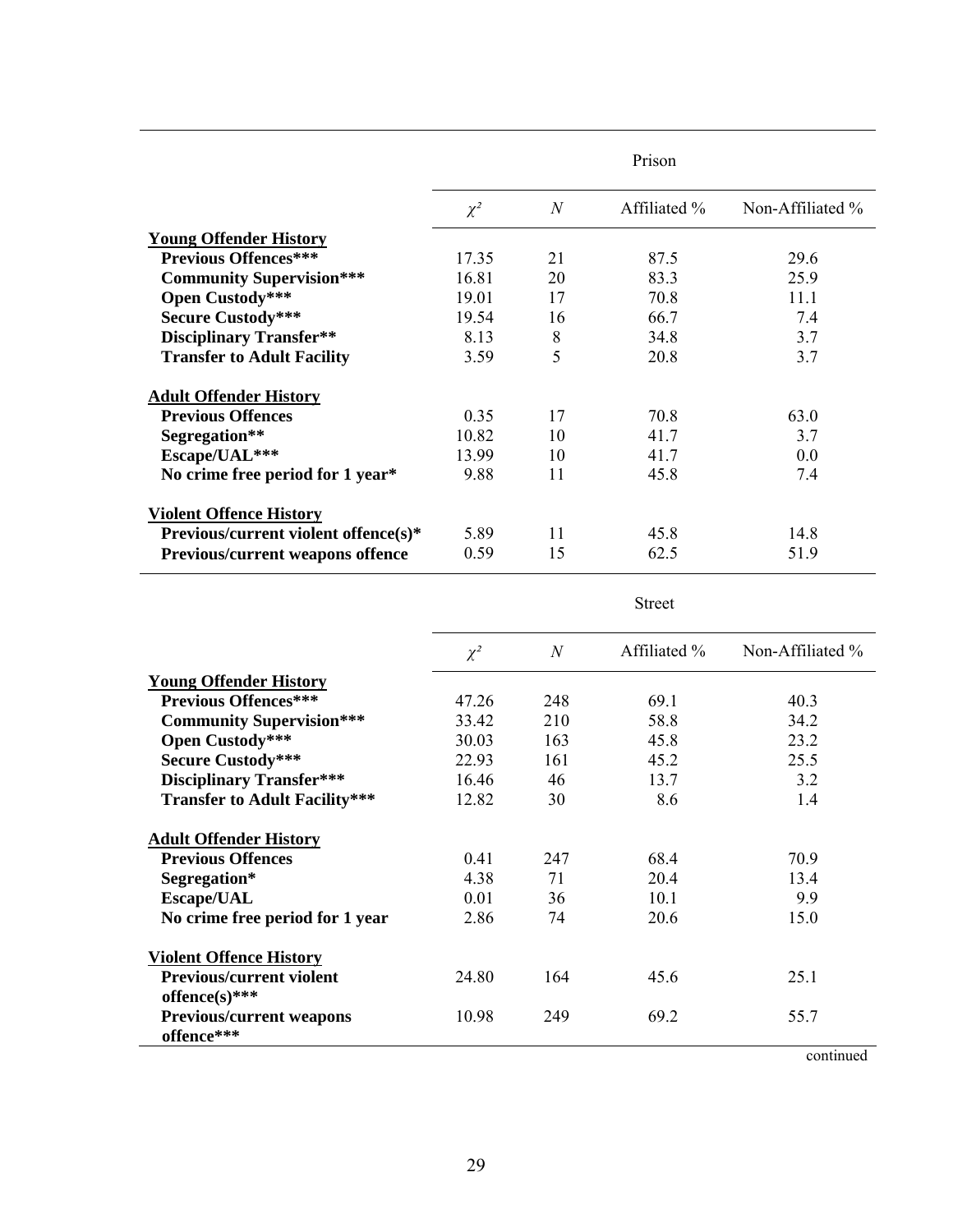|                                                  | Traditional |                |              |                  |
|--------------------------------------------------|-------------|----------------|--------------|------------------|
|                                                  | $\chi^2$    | $\overline{N}$ | Affiliated % | Non-Affiliated % |
| <b>Young Offender History</b>                    |             |                |              |                  |
| <b>Previous Offences***</b>                      | 51.65       | 23             | 9.9          | 40.8             |
| <b>Community Supervision***</b>                  | 51.06       | 15             | 6.5          | 34.8             |
| Open Custody**                                   | 41.44       | 7              | 3.0          | 24.4             |
| <b>Secure Custody***</b>                         | 43.20       | 5              | 2.2          | 23.1             |
| <b>Disciplinary Transfer**</b>                   | 10.78       | 1              | 0.4          | 5.6              |
| <b>Transfer to Adult Facility*</b>               | 4.51        | $\overline{0}$ | 1.9          | 0.0              |
| <b>Adult Offender History</b>                    |             |                |              |                  |
| <b>Previous Offences***</b>                      | 12.52       | 144            | 61.5         | 78.5             |
| Segregation***                                   | 16.43       | 5              | 2.2          | 12.6             |
| Escape/UAL**                                     | 7.21        | 10             | 4.3          | 11.4             |
| No crime free period for 1 year***               | 23.46       | 5              | 2.1          | 15.2             |
| <b>Violent Offence History</b>                   |             |                |              |                  |
| <b>Previous/current violent</b>                  | 15.86       | 19             | 8.1          | 22.3             |
| offence(s)***<br><b>Previous/current weapons</b> | 37.89       | 50             | 21.4         | 51.3             |
| offence***                                       |             |                |              |                  |

*Note: df* for each test = 1.  $*_{p}$  < 0.05,  $*_{p}$  < 0.01,  $*_{p}$  < 0.001.

#### *Impact of Gang Affiliates on Institutional Incidents*

The study examined the relationship between the rate of institutional incidents and the proportion of incarcerated affiliated offenders in an effort to assess the degree to which the presence of gang-affiliated offenders was associated with institutional incidents. In doing so, the monthly incident rates of assaults on staff, assaults on inmates, alcohol/brew and narcotic-related contraband seizures were compared to the proportion of inmates affiliated with a gang on the first day of each month between January 1996 and October 2003. Given that it can not be determined if gang-affiliates were either directly or indirectly involved in the incidents, the report examined both the strength of the relationship between institutional incidents and 'gang presence' in general, as well as the degree to which gang-affiliates were directly involved in institutional incidents.

Simple Pearson Correlation Coefficients were conducted using aggregate analyses where the number of institutional incidents and the proportion of gang affiliates represent events which occurred over a six year period. Results indicated a strong relationship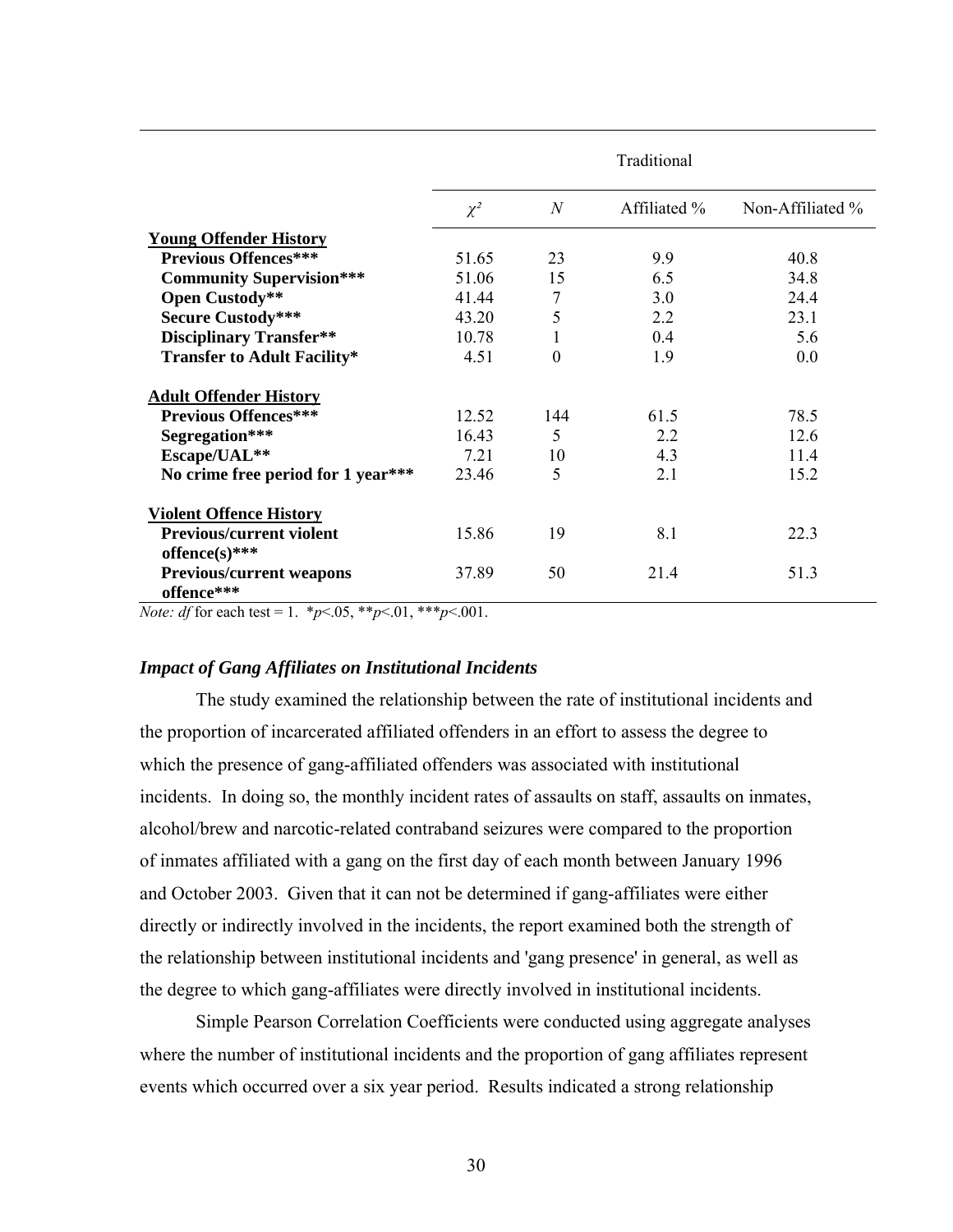between the institutional incidents of interest and the proportion of gang affiliated offenders incarcerated at the time (see Table 10). However, the strength of these relationships varied by gang grouping. There was a positive relationship between incidents of narcotics-related contraband seizures and the proportion of traditional and motorcycle gang groupings respectively. This relationship did not exist for the other gang groupings, yet for those same groups, there was a similar-type relationship for alcohol/brew seizures.

Notably, the affiliate-assault rate relationship for traditional organized crime groups was contrary to all other affiliate groups. Specifically, there was an inverse relationship with assaults on inmates and/or staff for this group while for all other gang groupings, this relationship was positive (see Table 10). This may arise from the fact that organized crime affiliates were less likely to be initially rated with a maximum security rating.

|                    |                                             |                            | Incidents per 100 inmates                |                                      |
|--------------------|---------------------------------------------|----------------------------|------------------------------------------|--------------------------------------|
| <b>Gang Type</b>   | Assaults on<br><b>Staff</b><br>$\mathbf{r}$ | Assaults on<br>Inmate<br>r | <b>Narcotics</b><br><b>Seizures</b><br>r | Alcohol/Brew<br><b>Seizures</b><br>r |
| <b>All Gangs</b>   | $.58***$                                    | $.46***$                   | $.47**$                                  | $.41***$                             |
| <b>Asian</b>       | 38***                                       | $22*$                      | .28                                      | $.24*$                               |
| Motorcycle         | 54***                                       | $.51***$                   | $.41**$                                  | $.24*$                               |
| <b>Prison</b>      | $.42***$                                    | $33**$                     | $.45**$                                  | $.34***$                             |
| <b>Street</b>      | $.61***$                                    | $.45***$                   | .05                                      | $.49***$                             |
| <b>Traditional</b> | $-25*$                                      | $-30**$                    | $.36*$                                   | .04                                  |
|                    |                                             |                            |                                          |                                      |

#### **Table 10: Relationship Between Gang-Affiliate Presence and Institutional Incidents**

*Note:* \* *p*<.05, *\*\* p*<.01*, \*\*\* p*<.001

In keeping with our Mission, CSC employs the least restrictive measures consistent with the protection of staff members and offenders. Thus, offenders assessed as being low risk on the CRS institutional adjustment and security risk subscales would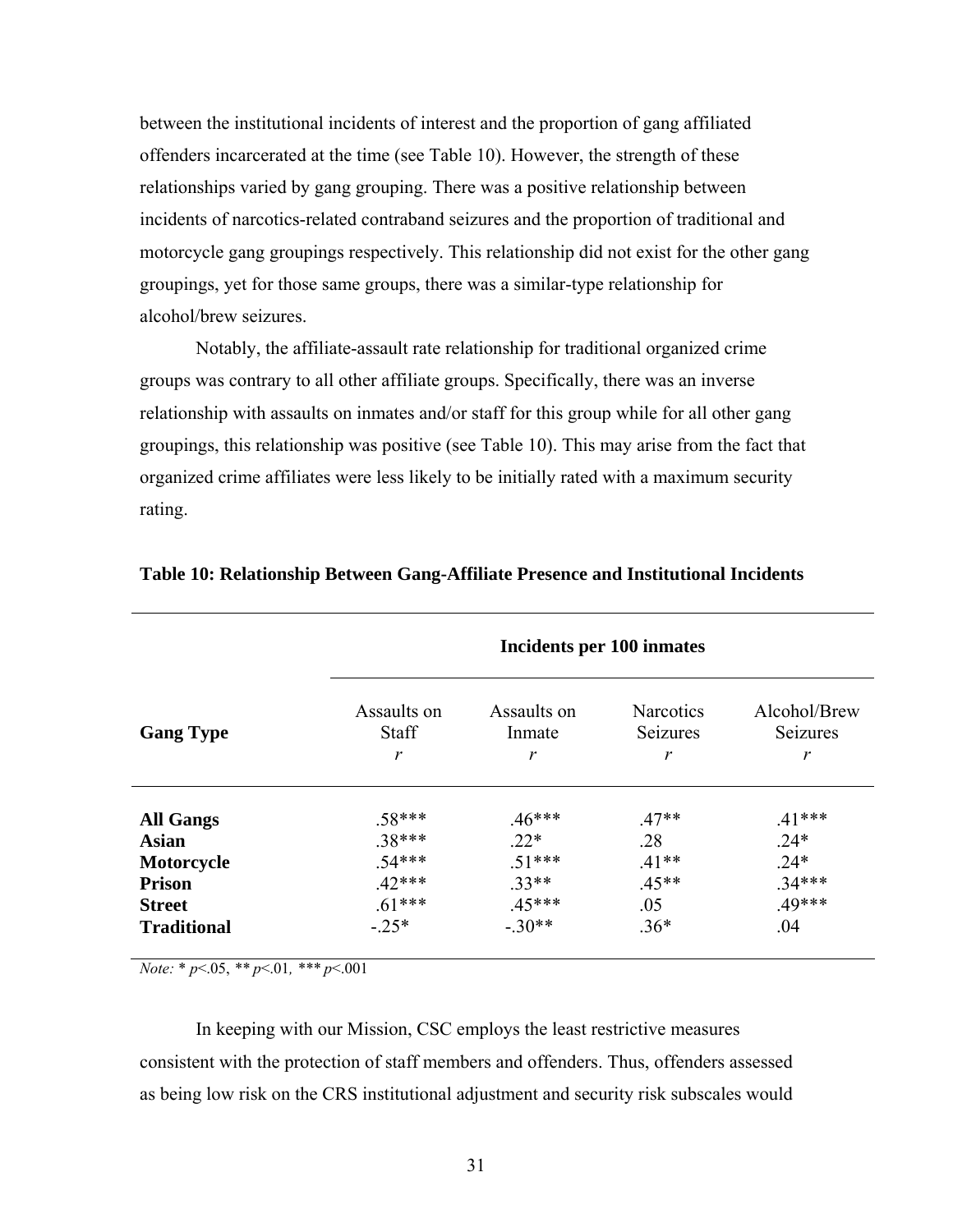typically be incarcerated at lower security level institutions. As a result, one would expect fewer incidents of assault at lower security level institutions. Upon examining the relationship between gang-affiliate presence and institutional incidents in minimum, medium, and maximum security institutions, no significant relationship existed between overall gang-affiliation and incidents of assault in minimum security institutions (see Table 11). However, a breakdown into gang types revealed a slight correlation between traditional gang presence and assaults on staff in minimum security institutions and a stronger correlation between prison gang presence and assaults on inmates in minimum security institutions.

Assaults on staff was significantly associated with the presence of gang-affiliates in general as well as motorcycle gang presence and street gang presence in medium security institutions. The presence of gang-affiliates in general was also significantly associated with assaults on inmates, but to a lesser degree, while Asian gang presence was likewise found to be significantly associated with assaults on inmates. Interestingly, the presence of traditional gang affiliates in medium security institutions was inversely significantly related to both assaults on staff and assaults on inmates.

Examination of the relationship between gang-affiliate presence and institutional incidents in maximum security institutions found that, in general, gang-affiliate presence was significantly correlated with all types of incidence (see Table 11). Assaults on staff were most strongly correlated with motorcycle and prison gang presence, while motorcycle and street gang presence was most significantly correlated with assaults on inmates, narcotics seizures, and alcohol/brew seizures.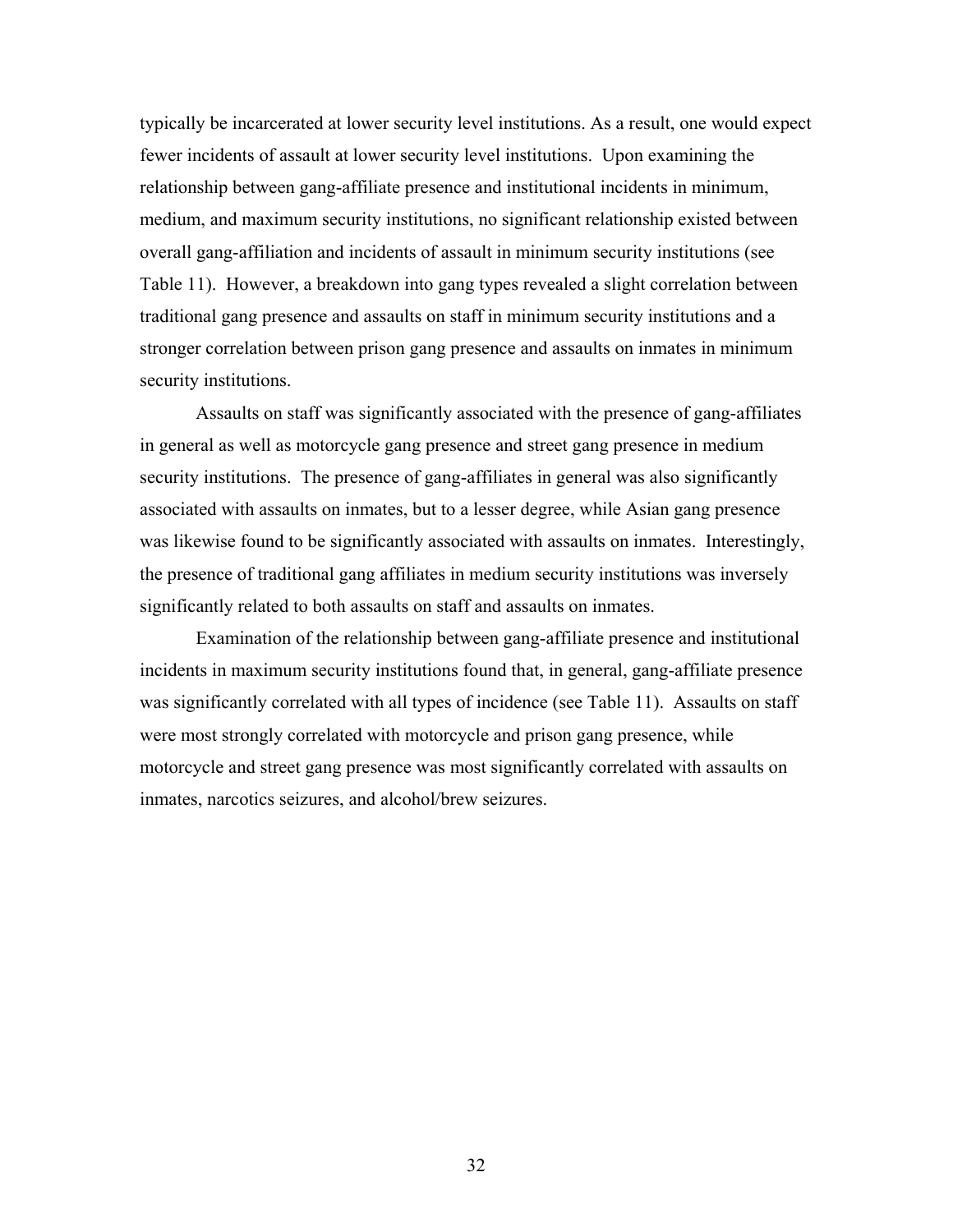|                    |                   |                       | Incidents per 100 inmates – Minimum Security | Alcohol/Brew<br><b>Seizures</b> |  |  |
|--------------------|-------------------|-----------------------|----------------------------------------------|---------------------------------|--|--|
| <b>Gang Type</b>   | Assaults on Staff | Assaults on<br>Inmate | <b>Narcotics</b><br>Seizures                 |                                 |  |  |
|                    | r                 | r                     | r                                            | r                               |  |  |
| <b>All Gangs</b>   | .13               | .20                   | $-.10$                                       | .14                             |  |  |
| <b>Asian</b>       | $-.10$            | .05                   | $.37***$                                     | $-.18$                          |  |  |
| Motorcycle         | $-.09$            | .00.                  | $.25*$                                       | .03                             |  |  |
| <b>Prison</b>      | .10               | $.30**$               | $-.36***$                                    | $-.04$                          |  |  |
| <b>Street</b>      | $-.05$            | $-.01$                | .12                                          | .12                             |  |  |
| <b>Traditional</b> | $.27*$            | .19                   | $-.50***$                                    | .12                             |  |  |

# **Table 11: Relationship Between Gang-Affiliate Presence and Institutional Incidents by Security Level**

Incidents per 100 inmates – Medium Security

|                    | Assaults on Staff | Assaults on<br>Inmate | <b>Narcotics</b><br>Seizures | Alcohol/Brew<br>Seizures |
|--------------------|-------------------|-----------------------|------------------------------|--------------------------|
|                    | r                 | r                     | r                            | r                        |
| <b>All Gangs</b>   | $.35***$          | $.25*$                | $.47***$                     | $.23*$                   |
| <b>Asian</b>       | .18               | $.22*$                | .06                          | $.24*$                   |
| Motorcycle         | $.42***$          | .16                   | $.65***$                     | .05                      |
| <b>Prison</b>      | .00.              | .20                   | .05                          | $-.03$                   |
| <b>Street</b>      | $.22*$            | .19                   | .05                          | $.28**$                  |
| <b>Traditional</b> | $-.26*$           | $-.11$                | .10                          | $-.07$                   |

Incidents per 100 inmates – Maximum Security

|                    | Assaults on Staff<br>r | Assaults on<br>Inmate<br>r | <b>Narcotics</b><br>Seizures<br>r | Alcohol/Brew<br>Seizures<br>r |
|--------------------|------------------------|----------------------------|-----------------------------------|-------------------------------|
|                    |                        |                            |                                   |                               |
| <b>All Gangs</b>   | $27*$                  | $.45***$                   | $.63***$                          | $.30**$                       |
| Asian              | $-.02$                 | $-.22*$                    | .06                               | .09                           |
| Motorcycle         | .48***                 | $.40***$                   | $.50***$                          | $.33**$                       |
| <b>Prison</b>      | $.43***$               | .07                        | $-.04$                            | .12                           |
| <b>Street</b>      | $.29**$                | $.50***$                   | $.67***$                          | $.40***$                      |
| <b>Traditional</b> | $-27**$                | $-.06$                     | $-.09$                            | .09                           |

*Note*: \* *p*<.05, *\*\* p*<.01, \*\*\* *p<.001*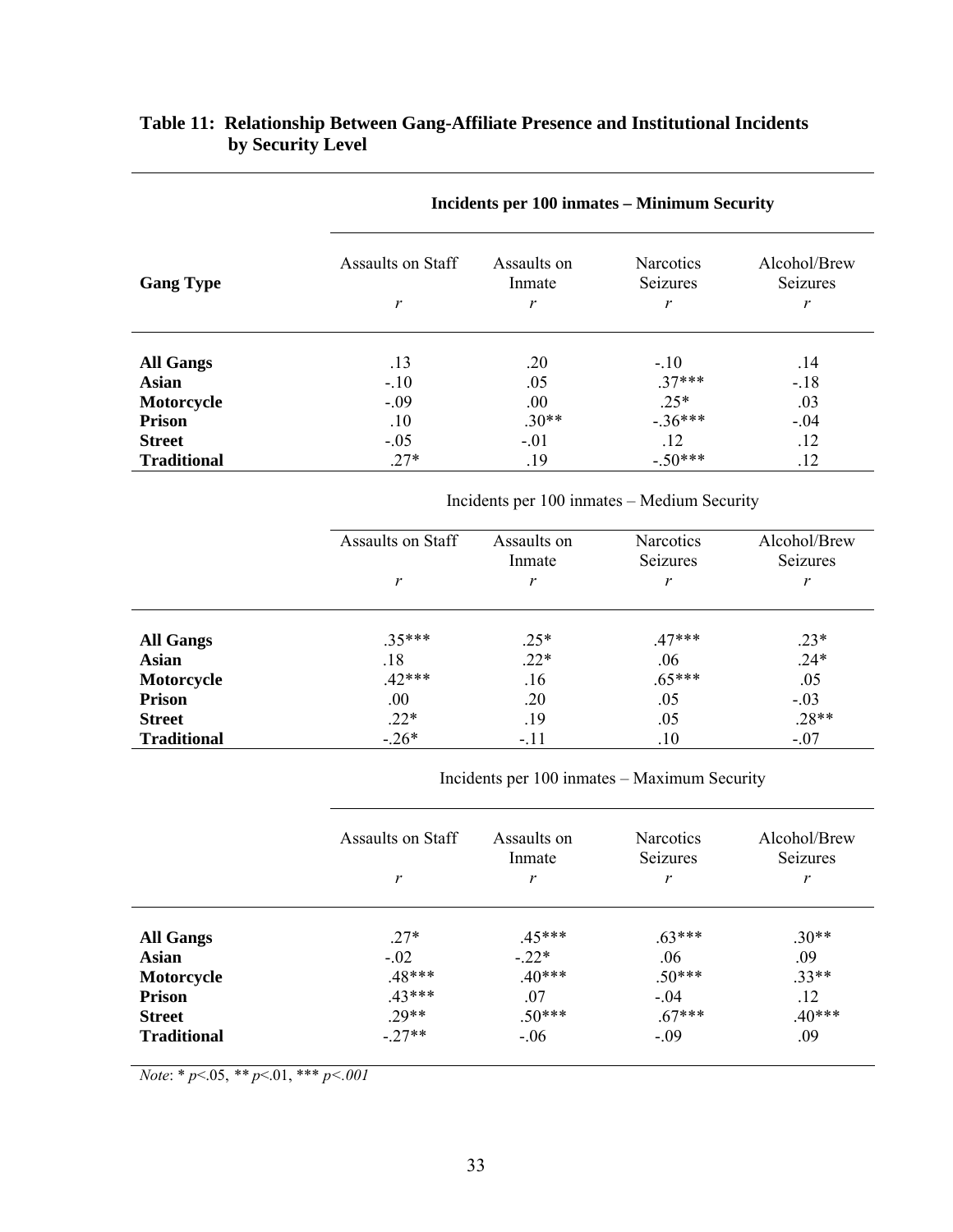Chi-square analyses were conducted in order to determine if the amount of institutional incidents that gang-affiliates were directly involved in differed from the amount non-affiliated offenders were directly involved in. Table 12 outlines the resulting chi-square values and the proportions of each group directly related to institutional incidents. Results found that overall, gang affiliates were significantly more likely to be directly involved in assaults on other inmates  $(\chi^2(1, N = 3910) = 39.87, p < .001)$ , significantly more likely to be directly involved in assaults on staff ( $\chi^2$  (1, *N* = 3910) = 4.86, *p*<.05), and significantly more likely to be directly involved in narcotics-related contraband seizures  $(\chi^2(1, N=3910) = 16.27, p < 0.001)$ .

An examination of direct involvement in institutional incidents by type of gang revealed interesting results. Asian gang affiliates were more likely to be involved in narcotic or alcohol related seizures while motorcycle gang affiliates were more likely to be involved in assaults on other inmates than their non-affiliated counterparts. Prison gang affiliates were more likely than non-affiliates to be directly involved on assaults on inmates, staff, and in alcohol seizures. Also, while street gang affiliates were significantly more likely than non-affiliates to be directly involved in all four types of incidents, traditional gang affiliates were significantly *less* likely than non-affiliates to be directly involved in all four types of institutional incidents (see Table 12).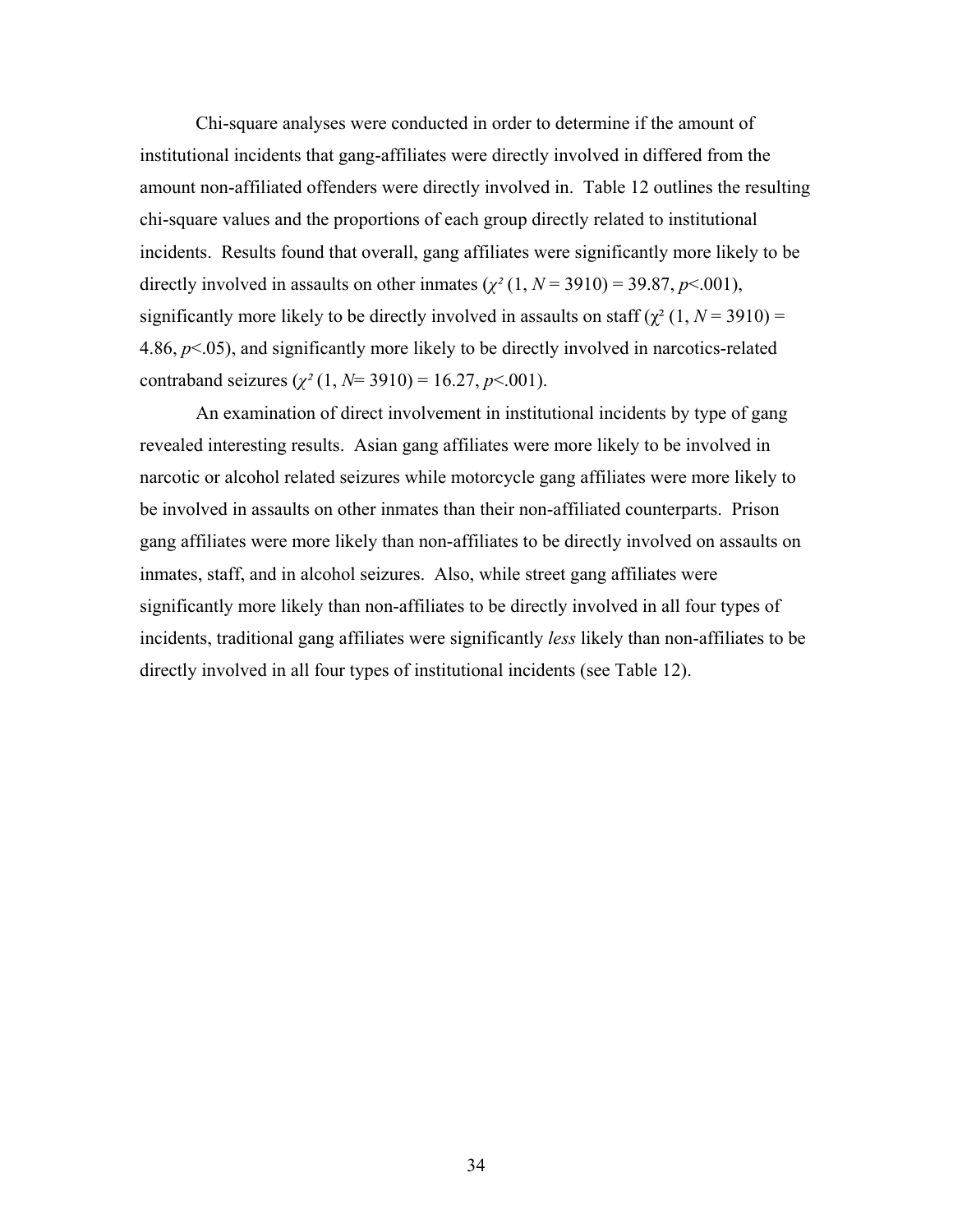|                             |            |                  | <b>Gang Type</b>  |                  |  |  |
|-----------------------------|------------|------------------|-------------------|------------------|--|--|
| <b>Incident</b>             |            |                  | All Gangs         |                  |  |  |
|                             | $\chi^2$   | $\mathcal N$     | Affiliated %      | Non-Affiliated % |  |  |
| <b>Assault on Inmate***</b> | 39.87      | 257              | 13.2              | 7.1              |  |  |
| <b>Assault on Staff*</b>    | 4.86       | 79               | 4.0               | 2.8              |  |  |
| <b>Narcotics Seizure***</b> | 16.27      | 117              | 6.0               | 3.3              |  |  |
| <b>Alcohol Seizure</b>      | 0.71       | 133              | 6.8               | 3.3              |  |  |
|                             |            |                  | Asian             |                  |  |  |
|                             | $\chi^2$   | $\boldsymbol{N}$ | Affiliated %      | Non-Affiliated % |  |  |
| <b>Assault on Inmate</b>    | 0.89       | 18               | 10.8              | 7.8              |  |  |
| <b>Assault on Staff</b>     | 0.85       | $\tau$           | 4.2               | 2.4              |  |  |
| <b>Narcotics Seizure**</b>  | 8.45       | 13               | 7.8               | 1.2              |  |  |
| <b>Alcohol Seizure*</b>     | 5.53       | 10               | 6.0               | 1.2              |  |  |
|                             | Motorcycle |                  |                   |                  |  |  |
|                             | $\chi^2$   | $\overline{N}$   | Affiliated %      | Non-Affiliated % |  |  |
| <b>Assault on Inmate**</b>  | 10.72      | 102              | $11.\overline{2}$ | 6.8              |  |  |
| <b>Assault on Staff</b>     | 2.96       | 19               | 2.1               | 3.4              |  |  |
| <b>Narcotics Seizure</b>    | 3.73       | 49               | 5.4               | 3.5              |  |  |
| <b>Alcohol Seizure</b>      | 1.37       | 50               | 5.5               | 6.8              |  |  |
|                             |            |                  | Prison            |                  |  |  |
|                             | $\chi^2$   | $\mathcal N$     | Affiliated %      | Non-Affiliated % |  |  |
| <b>Assault on Inmate***</b> | 19.85      | 21               | 38.2              | 3.6              |  |  |
| <b>Assault on Staff**</b>   | 7.04       | 9                | 16.4              | 1.8              |  |  |
| <b>Narcotics Seizure</b>    | 0.00       | $\mathbf{1}$     | 1.8               | 1.8              |  |  |
| <b>Alcohol Seizure***</b>   | 14.31      | 17               | 30.9              | 3.6              |  |  |

# **Table 12: Direct Involvement in Institutional Incidents**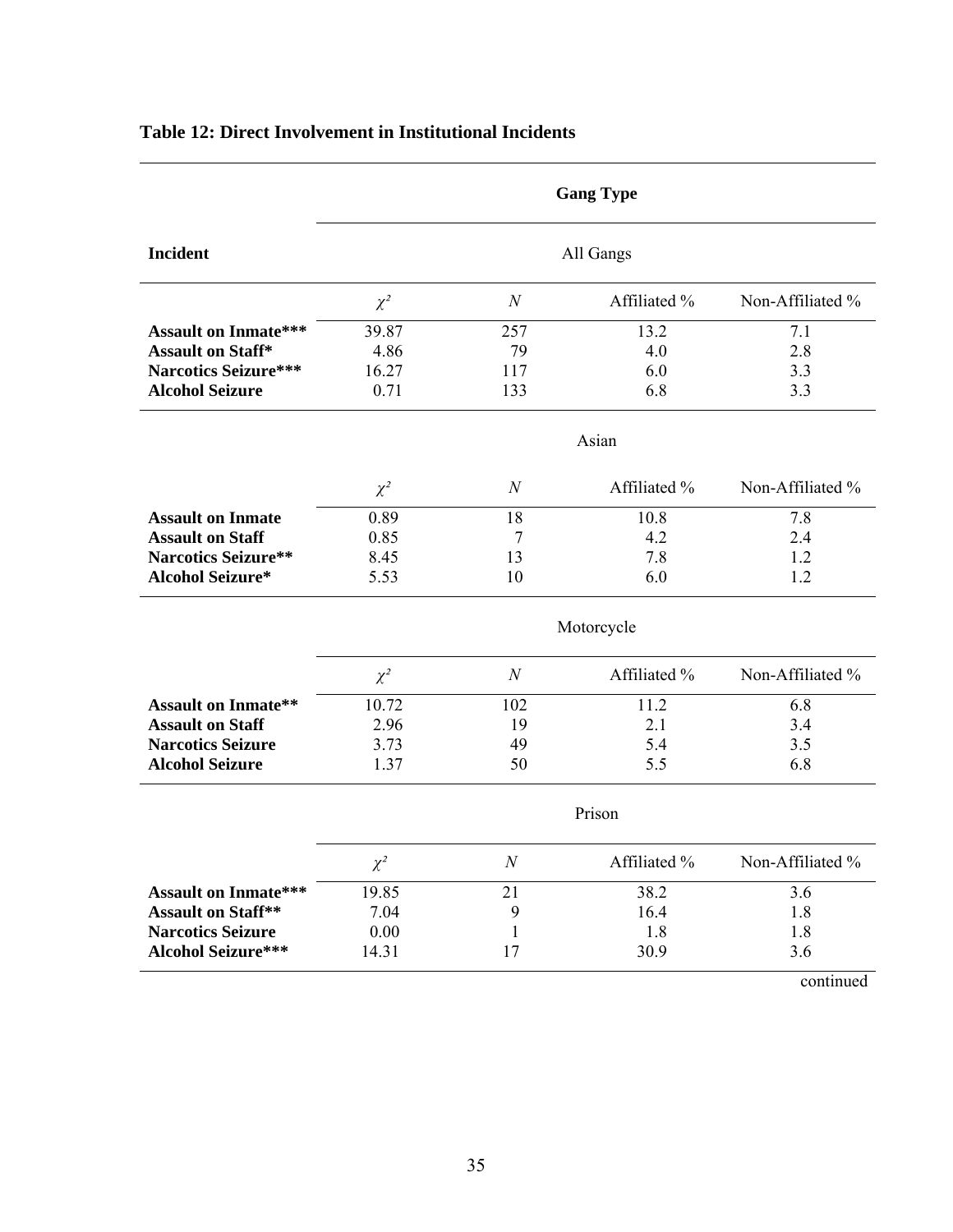|                             | <b>Street</b> |                |              |                  |  |
|-----------------------------|---------------|----------------|--------------|------------------|--|
|                             | $\chi^2$      | $\overline{N}$ | Affiliated % | Non-Affiliated % |  |
| <b>Assault on Inmate***</b> | 34.67         | 109            | 22.8         | 8.9              |  |
| <b>Assault on Staff***</b>  | 23.21         | 43             | 9.0          | 1.9              |  |
| <b>Narcotics Seizure***</b> | 18.00         | 51             | 10.7         | 3.6              |  |
| <b>Alcohol Seizure**</b>    | 9.82          | 53             | 11.1         | 5.5              |  |
|                             | Traditional   |                |              |                  |  |
|                             | $\chi^2$      | $\overline{N}$ | Affiliated % | Non-Affiliated % |  |
| <b>Assault on Inmate*</b>   | 5.61          | 7              | 2.0          | 5.4              |  |
| <b>Assault on Staff*</b>    | 6.40          |                | 0.3          | 2.6              |  |
| Narcotics Seizure*          | 5.41          | 3              | 0.9          | 3.4              |  |
| <b>Alcohol Seizure***</b>   | 20.80         | 3              | 0.9          | 8.0              |  |

*Note: df* for each test = 1.  $*_{p}$  < 0.05,  $*_{p}$  < 0.01,  $*_{p}$  < 0.001.

#### **Reconviction Rate Upon Release**

The report examined reconviction for all offenders in the sample released and available for a three year follow-up period  $(N = 2584)$ . To determine if risk of reoffending had a significant impact on reconviction rates, analyses were conducted controlling for ethnicity and risk, and controlling for ethnicity only. No significant differences were found in the results when controlling for risk. Overall, there were no significant differences between the collapsed gang grouping and the matched group with respect to reconvictions  $(\chi^2(1, N = 2584) = 2.24, p = 0.13)$ . However, certain types of gang-affiliates were more likely to be reconvicted than their matched counterparts. Asian and street gang affiliates in specific were more likely to be reconvicted upon release.

Although there were no significant differences between gang affiliates and nonaffiliates with respect to general reconviction, significant differences were found to exist for specific reconviction types. Overall, gang affiliates were significantly more likely to commit new drug trafficking offences and commit a new crime that involved the use of a weapon than non-affiliated offenders (see Table 13). These results are consistent with the affiliate-associated offending patterns identified at admission. Gang affiliates were significantly less likely to return with a new sex offence. This was not surprising given earlier findings showing this group less likely to be sex offenders.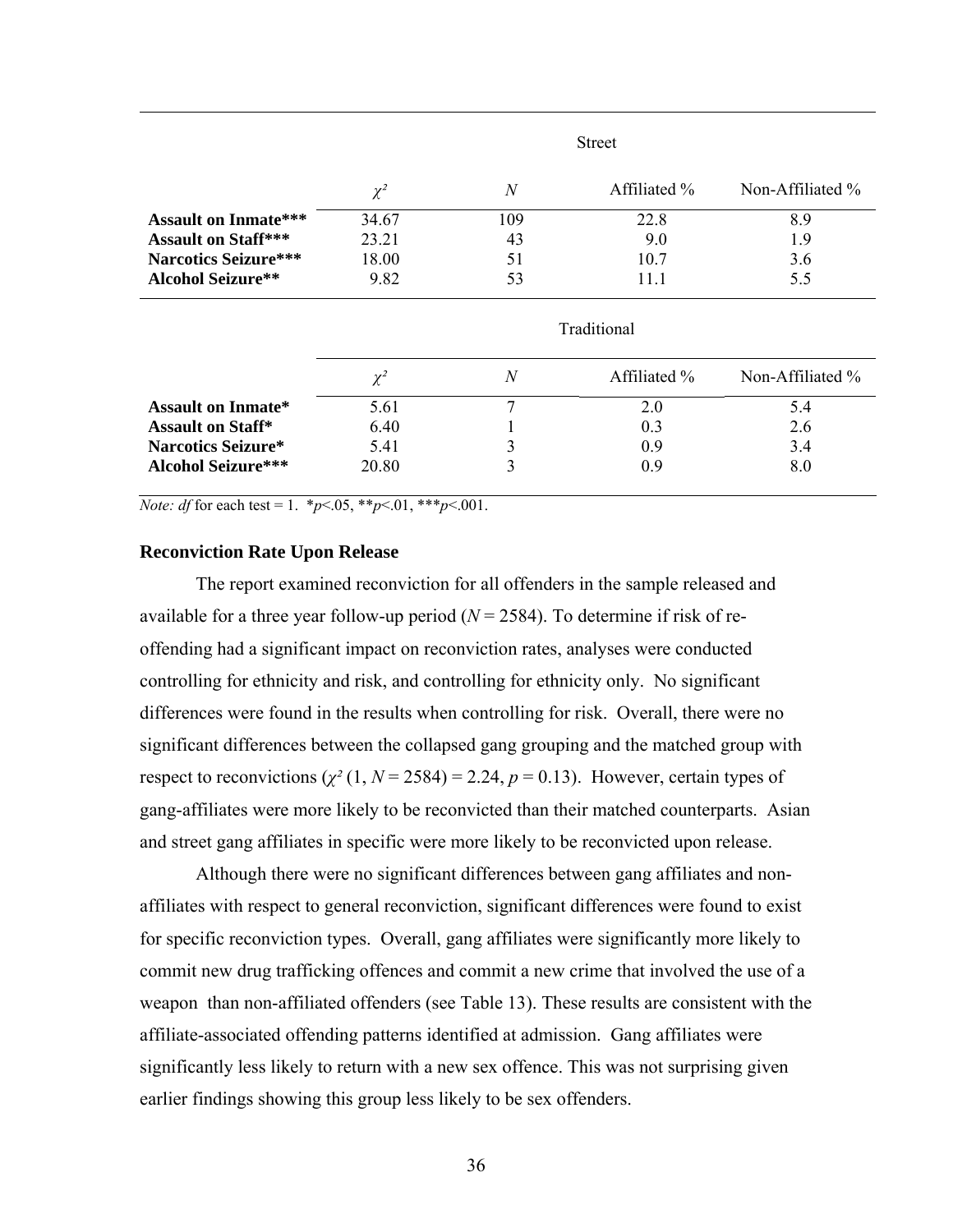Differences in reconvictions were likewise examined between affiliates and nonaffiliates for specific gang types. Motorcycle gang affiliates were significantly more likely than non-affiliates to return with a new weapons offense, as were street gangs. Street gang affiliates were also significantly more likely to return with a drug trafficking offense. Traditional gang affiliates were significantly more likely than non-affiliates to be reconvicted with a drug trafficking offense.

| <b>Reconviction</b>        | <b>Gang Type</b> |                  |              |                  |  |  |
|----------------------------|------------------|------------------|--------------|------------------|--|--|
|                            | All Gangs        |                  |              |                  |  |  |
|                            | $\chi^2$         | $\boldsymbol{N}$ | Affiliated % | Non-Affiliated % |  |  |
| Homicide                   | 0.25             | 54               | 4.5          | 4.1              |  |  |
| <b>Robbery</b>             | 1.96             | 133              | 11.0         | 12.8             |  |  |
| Sexual Assault*            | 5.86             | 30               | 2.5          | 4.2              |  |  |
| <b>Drug Trafficking***</b> | 17.71            | 110              | 9.1          | 4.9              |  |  |
| <b>Drug Possession</b>     | 0.58             | 135              | 11.1         | 12.1             |  |  |
| Weapons***                 | 32.07            | 216              | 17.8         | 10.1             |  |  |
|                            | Asian            |                  |              |                  |  |  |
|                            | $\chi^2$         | $\cal N$         | Affiliated % | Non-Affiliated % |  |  |
| Homicide                   | 3.10             | $\overline{7}$   | 8.9          | 2.9              |  |  |
| <b>Robbery</b>             | 0.35             | 7                | 8.9          | 11.5             |  |  |
| <b>Sexual Assault</b>      | 1.54             | $\boldsymbol{0}$ | 0.0          | 1.9              |  |  |
| <b>Drug Trafficking</b>    | 0.63             | $\overline{2}$   | 2.5          | 4.8              |  |  |
| <b>Drug Possession</b>     | 0.10             | 13               | 16.5         | 18.3             |  |  |
| Weapons                    | 1.91             | 13               | 16.5         | 9.6              |  |  |
|                            | Motorcycle       |                  |              |                  |  |  |
|                            | $\chi^2$         | $\cal N$         | Affiliated % | Non-Affiliated % |  |  |
| Homicide                   | 0.76             | 27               | 4.7          | 3.7              |  |  |
| <b>Robbery</b>             | 0.22             | 74               | 12.9         | 13.8             |  |  |
| <b>Sexual Assault</b>      | 0.23             | 20               | 3.5          | 4.0              |  |  |
| <b>Drug Trafficking</b>    | 3.48             | 48               | 8.3          | 5.6              |  |  |
| <b>Drug Possession</b>     | 0.21             | 58               | 10.1         | 10.9             |  |  |
| Weapons***                 | 21.31            | 105              | 18.2         | 9.1              |  |  |
|                            |                  |                  |              | continued        |  |  |

### **Table 13: Reconviction Types for Affiliates and Non-Affiliates**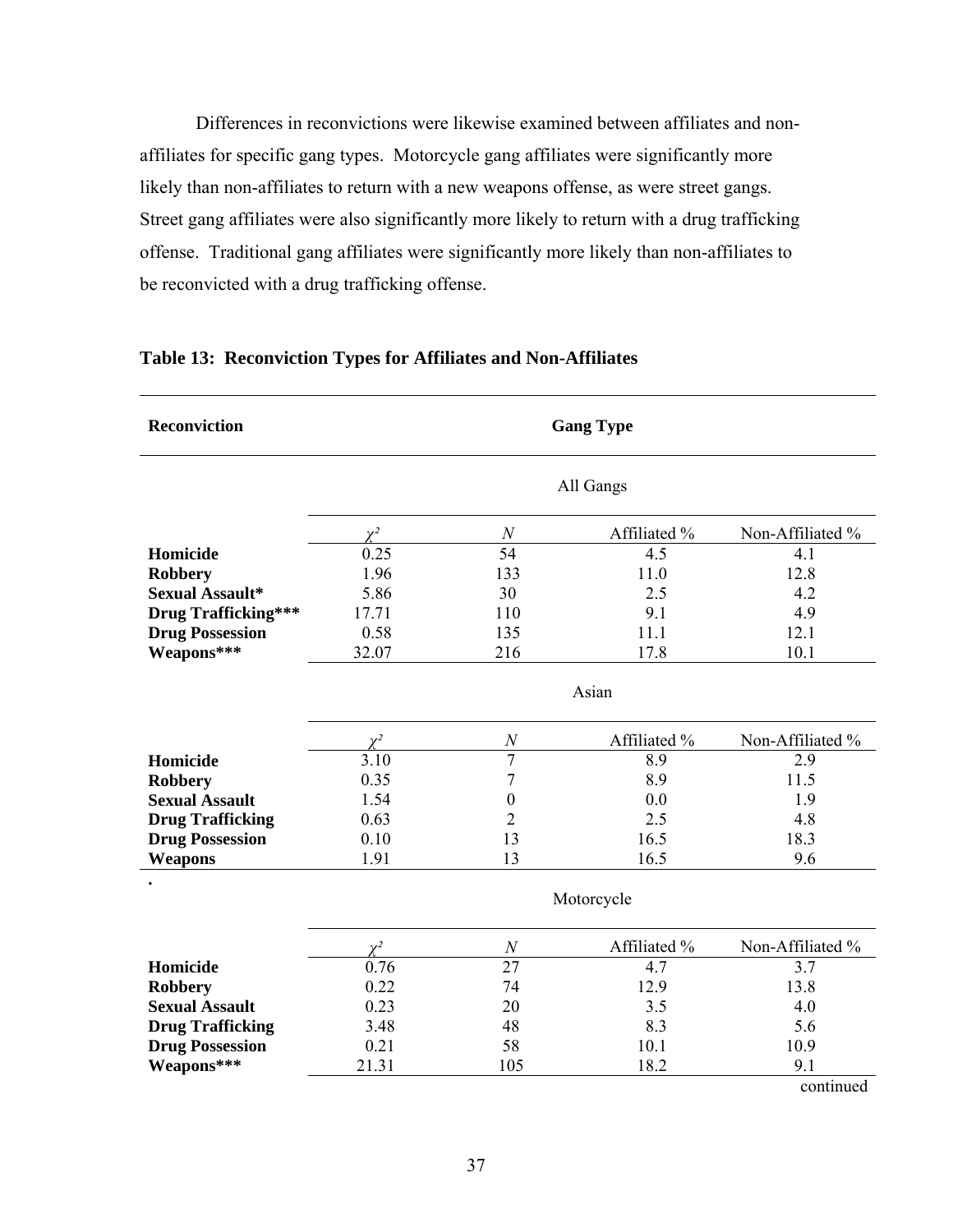|                           | Prison      |                  |               |                  |  |
|---------------------------|-------------|------------------|---------------|------------------|--|
|                           | $\chi^2$    | $\cal N$         | Affiliated %  | Non-Affiliated % |  |
| Homicide                  | 0.16        | $\overline{2}$   | 5.6           | 7.9              |  |
| <b>Robbery</b>            | 0.01        | 5                | 13.9          | 13.2             |  |
| <b>Sexual Assault</b>     | 1.76        | $\mathbf{1}$     | 2.8           | 10.5             |  |
| <b>Drug Trafficking</b>   | 0.96        | $\boldsymbol{0}$ | 0.0           | 2.6              |  |
| <b>Drug Possession</b>    | 0.22        | 4                | 11.1          | 7.9              |  |
| Weapons                   | 1.86        | 8                | 22.2          | 10.5             |  |
|                           |             |                  | <b>Street</b> |                  |  |
|                           | $\gamma^2$  | $\boldsymbol{N}$ | Affiliated %  | Non-Affiliated % |  |
| Homicide                  | 1.64        | 10               | 3.7           | 5.9              |  |
| <b>Robbery</b>            | 0.43        | 27               | 9.9           | 11.5             |  |
| <b>Sexual Assault</b>     | 3.60        | 8                | 2.9           | 6.2              |  |
| <b>Drug Trafficking**</b> | 10.16       | 27               | 9.9           | 3.6              |  |
| <b>Drug Possession</b>    | 0.01        | 32               | 11.7          | 11.5             |  |
| Weapons**                 | 9.30        | 54               | 19.8          | 11.0             |  |
|                           | Traditional |                  |               |                  |  |
|                           | $\chi^2$    | $\boldsymbol{N}$ | Affiliated %  | Non-Affiliated % |  |
| Homicide                  | 0.31        | $\overline{8}$   | 3.2           | 2.4              |  |
| <b>Robbery</b>            | 2.55        | 20               | 8.1           | 12.4             |  |
| <b>Sexual Assault</b>     | 2.67        | 1                | 0.4           | 2.0              |  |
| Drug Trafficking**        | 9.76        | 33               | 13.3          | 5.2              |  |
| <b>Drug Possession</b>    | 0.83        | 28               | 11.3          | 14.0             |  |
| Weapons                   | 0.93        | 36               | 14.5          | 11.6             |  |

*Note: df* for each test = 1.  $*_{p}$  < 05,  $*_{p}$  < 01,  $*_{p}$  < 001.

### *Special Conditions*

The report also examined the special conditions which gang affiliates received upon release, comparing them to those received by their non-affiliated counterparts. Results of these analyses are summarized in Table 14. Overall, gang affiliates were significantly more likely to receive special conditions instructing them to avoid certain places and persons. Gang affiliates were likewise significantly more likely to be restricted from living in certain areas and to receive "other" conditions. Gang affiliates were significantly less likely than non-affiliates to be required to receive counseling as a special condition, to follow a treatment plan, and to abstain from drugs and alcohol.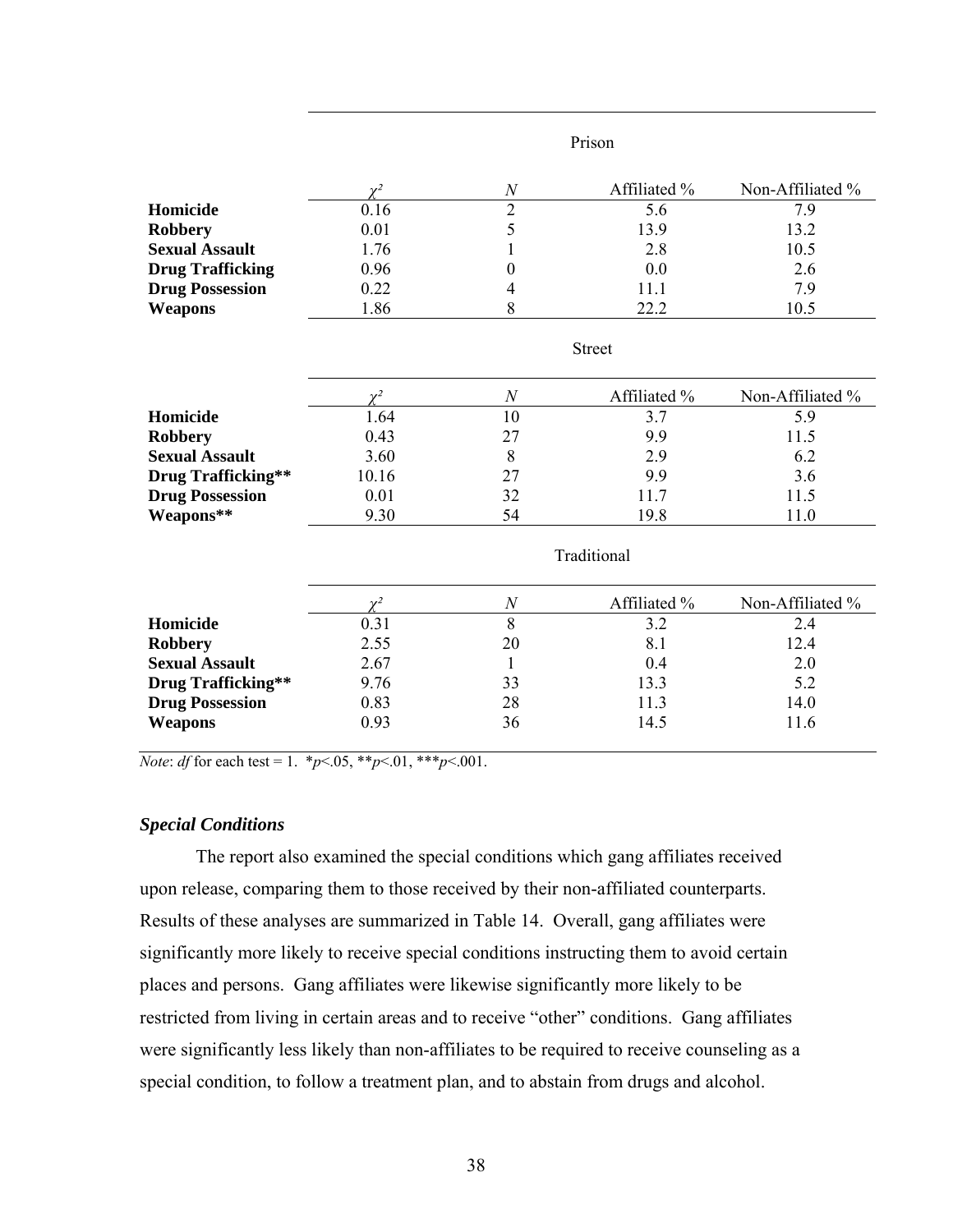An examination of individual gang types found that 'avoiding certain persons' was the most frequently specified special condition among all gang types except for prison gangs, which most frequently received the order to abstain from intoxication. Although avoiding certain persons was a condition frequently specified to gang-affiliates, only motorcycle and traditional gang affiliates differed significantly from their comparison groups in the amount this condition was given. Motorcycle, street, and traditional gang affiliates were more likely to receive conditions requiring them avoid certain places, while Asian and street gang affiliates were more likely to receive conditions to abstain from intoxication than their non-affiliate counterparts. Finally, street gangs were more likely to be ordered to reside at a specific place and traditional gangs were more likely to receive a condition of "other" than non-affiliate offenders.

| <b>Special Condition</b>          |           |                  | <b>Gang Type</b> |                  |
|-----------------------------------|-----------|------------------|------------------|------------------|
|                                   | All Gangs |                  |                  |                  |
|                                   | $\chi^2$  | $\mathcal N$     | Affiliated %     | Non-Affiliated % |
| <b>Report to Police</b>           | 1.13      | 3                | 0.2              | 0.1              |
| Counseling***                     | 40.83     | 86               | 4.4              | 9.6              |
| <b>Abstain from Driving*</b>      | 5.05      | 1                | 0.1              | 0.5              |
| <b>Abstain from Gambling</b>      | 1.39      | 5                | 0.3              | 0.6              |
| <b>Abstain from Drugs***</b>      | 33.18     | 133              | 7.9              | 14.0             |
| <b>Abstain from Intoxication</b>  | 0.09      | 434              | 25.7             | 26.2             |
| <b>Avoid Certain Places***</b>    | 95.61     | 323              | 19.1             | 7.9              |
| <b>Avoid Certain Persons***</b>   | 125.58    | 893              | 52.9             | 34.1             |
| <b>Abstain from Alcohol***</b>    | 70.59     | 79               | 4.7              | 12.8             |
| <b>Reside At Specific Place**</b> | 9.05      | 162              | 9.6              | 6.8              |
| <b>Follow Treatment Plan***</b>   | 98.35     | 205              | 12.1             | 25.3             |
| Other**                           | 7.66      | 241              | 14.3             | 11.2             |
|                                   | Asian     |                  |                  |                  |
|                                   | $\chi^2$  | $\boldsymbol{N}$ | Affiliated %     | Non-Affiliated % |
| <b>Report to Police</b>           |           | $\boldsymbol{0}$ | 0.0              | 0.0              |
| Counseling**                      | 7.01      | 5                | 3.0              | 10.2             |
|                                   |           |                  |                  | continued        |

#### **Table 14: Special Conditions Upon Release for Affiliates and Non-Affiliates**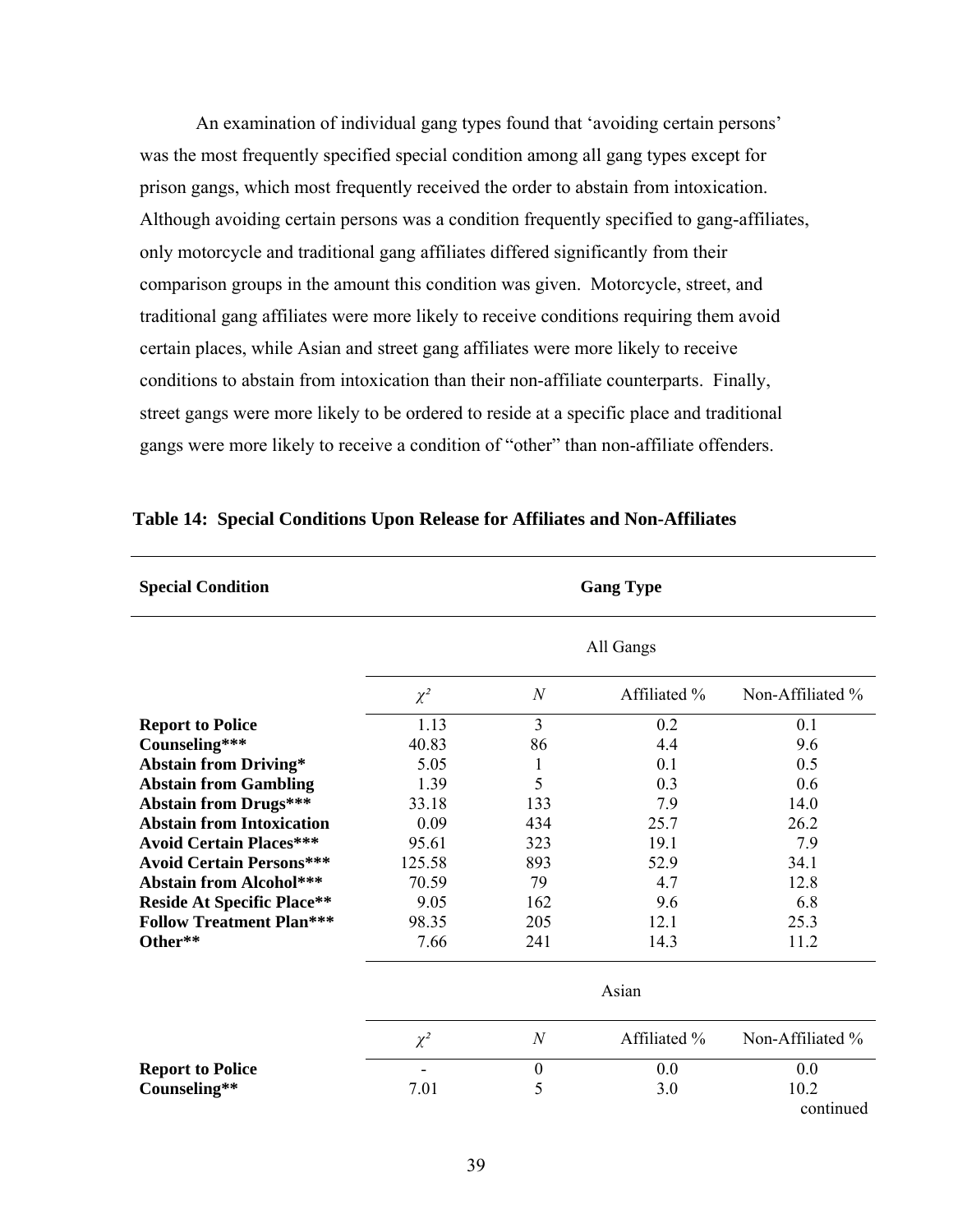| <b>Abstain from Driving*</b>      | 0.94 |    | 0.0  | 0.7  |
|-----------------------------------|------|----|------|------|
| <b>Abstain from Gambling</b>      | 2.53 |    | 1.4  | 4.6  |
| <b>Abstain from Drugs</b>         | 2.12 | 12 | 8.4  | 13.7 |
| <b>Abstain from Intoxication*</b> | 6.32 | 43 | 30.1 | 17.8 |
| <b>Avoid Certain Places</b>       | 0.15 | 9  | 6.3  | 5.2  |
| <b>Avoid Certain Persons</b>      | 1.15 | 79 | 55.2 | 49.0 |
| <b>Abstain from Alcohol**</b>     | 8.60 |    | 2.1  | 10.5 |
| <b>Reside At Specific Place</b>   | 1.37 | 17 | 11.9 | 7.8  |
| <b>Follow Treatment Plan*</b>     | 5.11 | 26 | 18.2 | 29.4 |
| <b>Other</b>                      | 2.84 | 28 | 19.6 | 124  |

# Motorcycle

|                                    | $\chi^2$ | N              | Affiliated % | Non-Affiliated % |
|------------------------------------|----------|----------------|--------------|------------------|
| <b>Report to Police</b>            | 2.10     | $\overline{2}$ | 0.3          | 0.0              |
| Counseling***                      | 19.49    | 47             | 5.2          | 10.8             |
| <b>Abstain from Driving*</b>       | 4.77     | 0              | 0.0          | 0.6              |
| <b>Abstain from Gambling</b>       | 0.00     |                | 0.1          | 0.1              |
| <b>Abstain from Drugs***</b>       | 11.52    | 72             | 9.1          | 14.5             |
| <b>Abstain from Intoxication**</b> | 6.67     | 175            | 22.1         | 27.6             |
| <b>Avoid Certain Places***</b>     | 73.50    | 207            | 26.1         | 9.8              |
| <b>Avoid Certain Persons***</b>    | 88.21    | 424            | 53.5         | 30.5             |
| <b>Abstain from Alcohol***</b>     | 36.33    | 38             | 4.8          | 13.5             |
| <b>Reside At Specific Place</b>    | 3.11     | 72             | 9.1          | 6.7              |
| <b>Follow Treatment Plan***</b>    | 38.42    | 97             | 12.2         | 24.1             |
| <b>Other</b>                       | 1.82     | 109            | 13.8         | 11.5             |
|                                    |          |                |              |                  |

|                                  | Prison   |                |              |                     |
|----------------------------------|----------|----------------|--------------|---------------------|
|                                  | $\chi^2$ | $\overline{N}$ | Affiliated % | Non-Affiliated $\%$ |
| <b>Report to Police</b>          |          | 0              | 0.0          | 0.0                 |
| Counseling                       | 0.54     | 3              | 5.5          | 9.1                 |
| <b>Abstain from Driving</b>      |          | 0              | 0.0          | 0.0                 |
| <b>Abstain from Gambling</b>     |          | 0              | 0.0          | 0.0                 |
| <b>Abstain from Drugs</b>        | 0.17     | 2              | 4.1          | 5.9                 |
| <b>Abstain from Intoxication</b> | 0.61     | 23             | 46.9         | 39.2                |
| <b>Avoid Certain Places</b>      | 2.02     | 4              | 8.2          | 2.0                 |
| <b>Avoid Certain Persons</b>     | 1.68     | 15             | 30.6         | 43.1                |
| <b>Abstain from Alcohol</b>      | 0.17     | $\overline{2}$ | 4.1          | 5.9                 |
| <b>Reside At Specific Place</b>  | 3.22     | 3              | 6.1          | 0.0                 |
| <b>Follow Treatment Plan</b>     | 0.36     | 4              | 8.2          | 11.8                |
| <b>Other</b>                     | 0.48     |                | 14.3         | 9.8                 |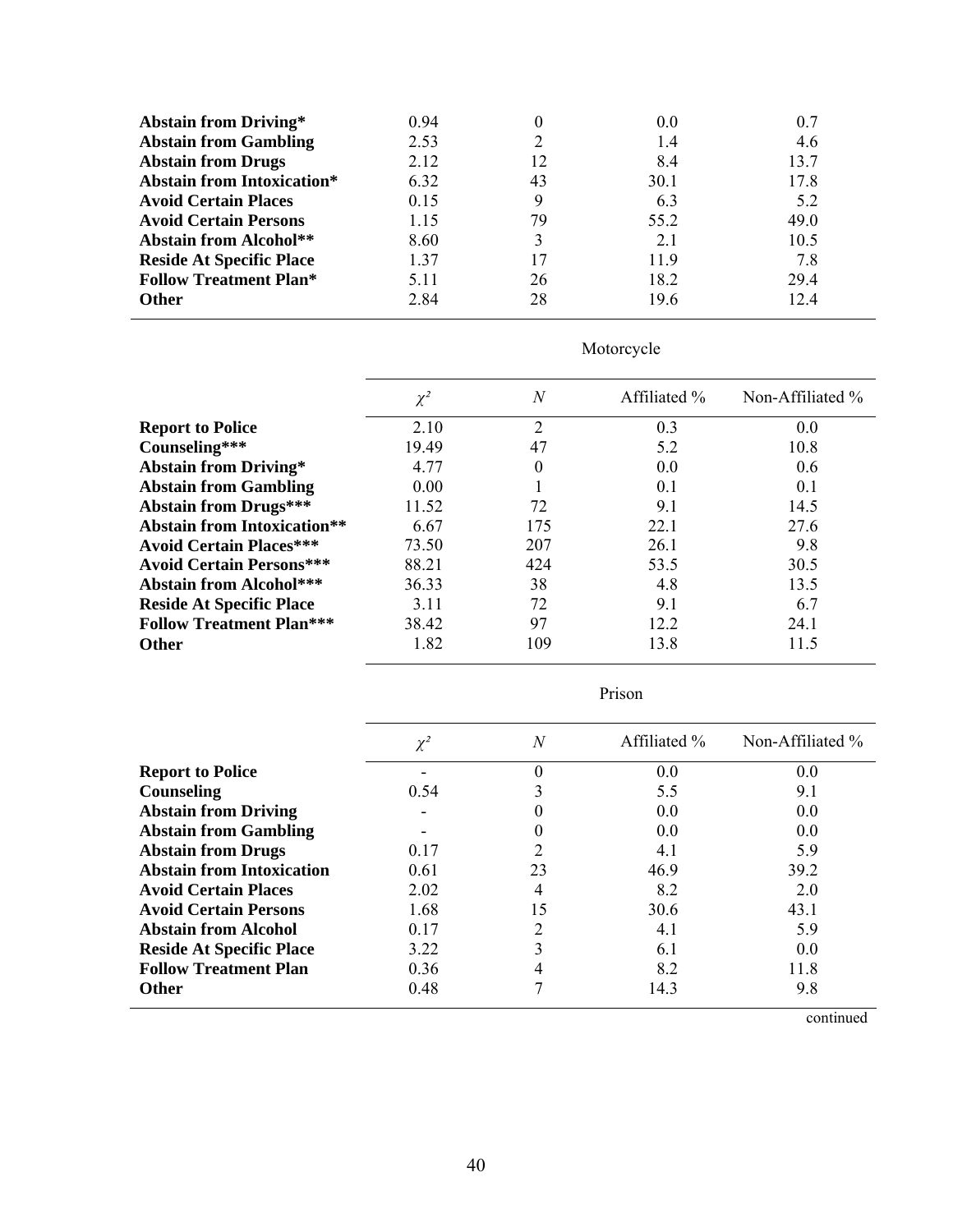|                                     | <b>Street</b> |                  |              |                     |
|-------------------------------------|---------------|------------------|--------------|---------------------|
|                                     | $\chi^2$      | $\overline{N}$   | Affiliated % | Non-Affiliated $\%$ |
| <b>Report to Police</b>             |               | $\Omega$         | 0.0          | 0.0                 |
| Counseling*                         | 4.08          | 23               | 4.8          | 8.0                 |
| <b>Abstain from Driving</b>         | 0.91          | $\boldsymbol{0}$ | 0.0          | 0.2                 |
| <b>Abstain from Gambling</b>        | 0.91          | $\theta$         | 0.0          | 0.2                 |
| <b>Abstain from Drugs*</b>          | 5.47          | 38               | 9.5          | 14.8                |
| <b>Abstain from Intoxication***</b> | 25.10         | 160              | 40.1         | 24.0                |
| <b>Avoid Certain Places**</b>       | 7.30          | 37               | 9.3          | 4.6                 |
| <b>Avoid Certain Persons</b>        | 3.02          | 172              | 43.1         | 37.2                |
| <b>Abstain from Alcohol**</b>       | 7.78          | 30               | 7.5          | 13.5                |
| <b>Reside At Specific Place**</b>   | 8.41          | 51               | 12.8         | 6.9                 |
| <b>Follow Treatment Plan***</b>     | 25.63         | 57               | 14.3         | 28.8                |
| <b>Other</b>                        | 0.24          | 49               | 12.3         | 11.2                |

|                                     | Traditional |                  |              |                     |
|-------------------------------------|-------------|------------------|--------------|---------------------|
|                                     | $\chi^2$    | $\boldsymbol{N}$ | Affiliated % | Non-Affiliated $\%$ |
| <b>Report to Police</b>             | 0.00        |                  | 0.3          | 0.3                 |
| Counseling***                       | 13.21       | 8                | 2.3          | 8.6                 |
| <b>Abstain from Driving</b>         | 0.00        |                  | 0.3          | 0.3                 |
| <b>Abstain from Gambling</b>        | 0.38        | 2                | 0.7          | 0.3                 |
| <b>Abstain from Drugs***</b>        | 20.74       | 9                | 3.0          | 12.9                |
| <b>Abstain from Intoxication***</b> | 27.19       | 33               | 10.9         | 27.4                |
| <b>Avoid Certain Places***</b>      | 17.95       | 66               | 21.7         | 9.4                 |
| <b>Avoid Certain Persons***</b>     | 81.90       | 203              | 66.8         | 30.5                |
| <b>Abstain from Alcohol***</b>      | 24.52       | 6                | 2.0          | 12.3                |
| <b>Reside At Specific Place</b>     | 0.41        | 19               | 6.3          | 7.6                 |
| <b>Follow Treatment Plan***</b>     | 34.10       | 21               | 6.9          | 23.9                |
| Other*                              | 5.12        | 48               | 15.8         | 9.8                 |

*Note: df* for each test = 1.  $*_{p}$  < 0.05,  $*_{p}$  < 0.01,  $*_{p}$  < 0.001.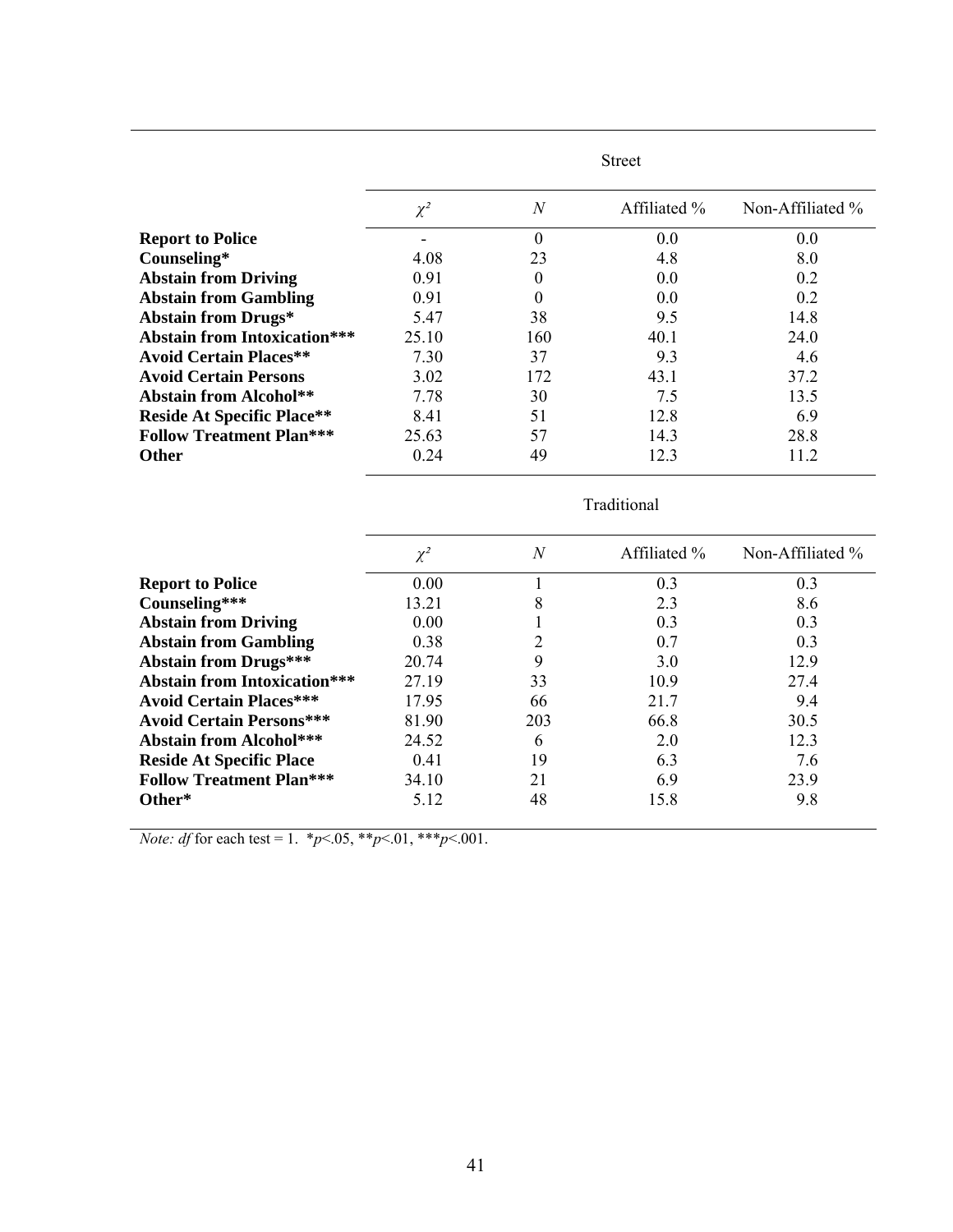#### **DISCUSSION**

This study aimed to provide the CSC with information regarding the trends, profiles, operational impacts and outcome upon release for federally sentenced offenders identified as being affiliated with an organized crime group. Yearly incarceration rates for gang affiliates suggest recent increases in gang-related activity in Canada (from 2000 to 2002), particularly for motorcycle and traditional gang affiliates. These elevated incarceration rates may be attributed to law enforcement initiatives that focused on destabilizing the motorcycle gang rivalry in Quebec over the same time period along with the success of initiatives that target offences particular to that group. Specifically, the increase in traditional gang affiliate incarcerations from 2000 onward corresponds to the creation of Canada's financial intelligence unit (FINTRAC), which supports the investigation and prosecution of money laundering offences.

 Over time, there has been an increase in the proportion of the federally incarcerated population affiliated with an organized crime group. This increase could be attributed to organized crime policy initiatives as well as to the cumulative effect of longer sentences and less parole opportunities for gang affiliated offenders. Geographic profiles of incarcerated gang affiliate activity confirmed prior research on organized crime in general by Criminal Intelligence Services Canada (CISC) which found that motorcycle gangs tended to be present in urban areas in Central and Atlantic Canada, Asian gangs tended to be active in the Pacific and Ontario regions (and increasingly in Quebec), and Traditional gangs were most likely to be present in urban Quebec (CISC, 2003).

In general, the report found that gang affiliated offenders were younger at time of admission and were given longer sentences than their matched counterparts. This heavyhanded approach to gang affiliate sentences corresponds to recent initiatives (such as the 2002 Criminal Code amendments) to impede organized crime. Gang affiliates were likewise more likely to be convicted of drug related charges (possession and trafficking) and weapons charges, which is consistent with CISC reports illustrating that drug and weapons trafficking are two of the most common activities in which gangs partake (CISC, 2003). Incarcerated gang affiliates were more likely to be rated as being a higher risk to re-offend and having low reintegration potential and low motivation levels. They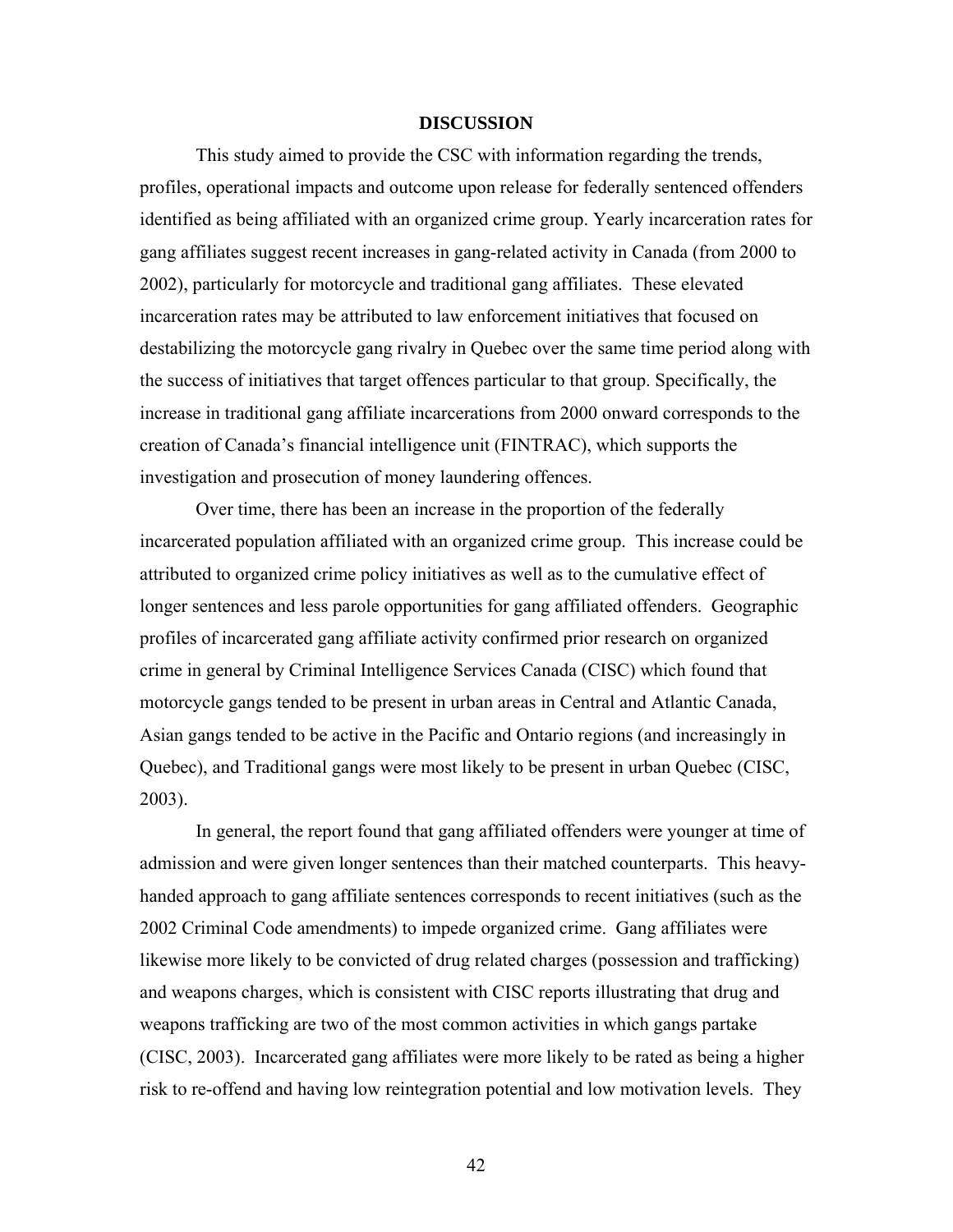were more likely to have dynamic needs in the areas of associates and criminal attitudes and were more likely to have youth court convictions. These results reflect the typical gang lifestyle. Research has found that gang affiliates are recruited at young ages and remain involved throughout their lifespan. They are not likely to leave the gang and reintegrate into "normal" society, nor are they motivated to do so. Their friends and associates are other gang affiliates who share similar criminal attitudes (Kenney  $\&$ Finckenauer, 1995).

The report also identified several differences between gang affiliate types that suggest unique offender profiles rooted in gang grouping. Specifically, in comparison to their matched counterparts, offenders affiliated with a traditional organized crime group were older at admission, less likely to have a history of youth or adult court involvements, generally rated better on both static and dynamic risk ratings, and were more likely to be serving longer sentences for drug related convictions. This suggests that gang affiliation provided these offenders with a level of stability in these need areas. In contrast, street and prison gang affiliates were younger at time of admission, more likely to have had a history of violence and youth and/or adult court involvements, generally rated more poorly on overall static and dynamic risk ratings, and were more likely to be serving current sentences for violent offences. Motorcycle gang affiliates seemed to fall somewhere in between these two profiles, being younger at admission, more likely to have previous adult court involvements, and more likely to be serving a current sentence for a violent and/or drug trafficking related offense. There was less consistency in differences between Asian gang affiliates and their matched counterparts, suggesting further research is needed on this particular demographic of the federal offender population.

Differences between gang affiliate types suggest that varying approaches are required in terms of institutional and community initiatives to prevent and deal with gang affiliation. The unique profiles of street and prison gang affiliates, including an increased likelihood of violent offences, suggest that the motivation behind the criminal activities engaged in by these groups is different than for other organized crime groups. Indeed, organized crime literature points out that street gang activity differs from other organized crime activity in its "sudden, often inexplicable, and brutal eruptions of violence (pg.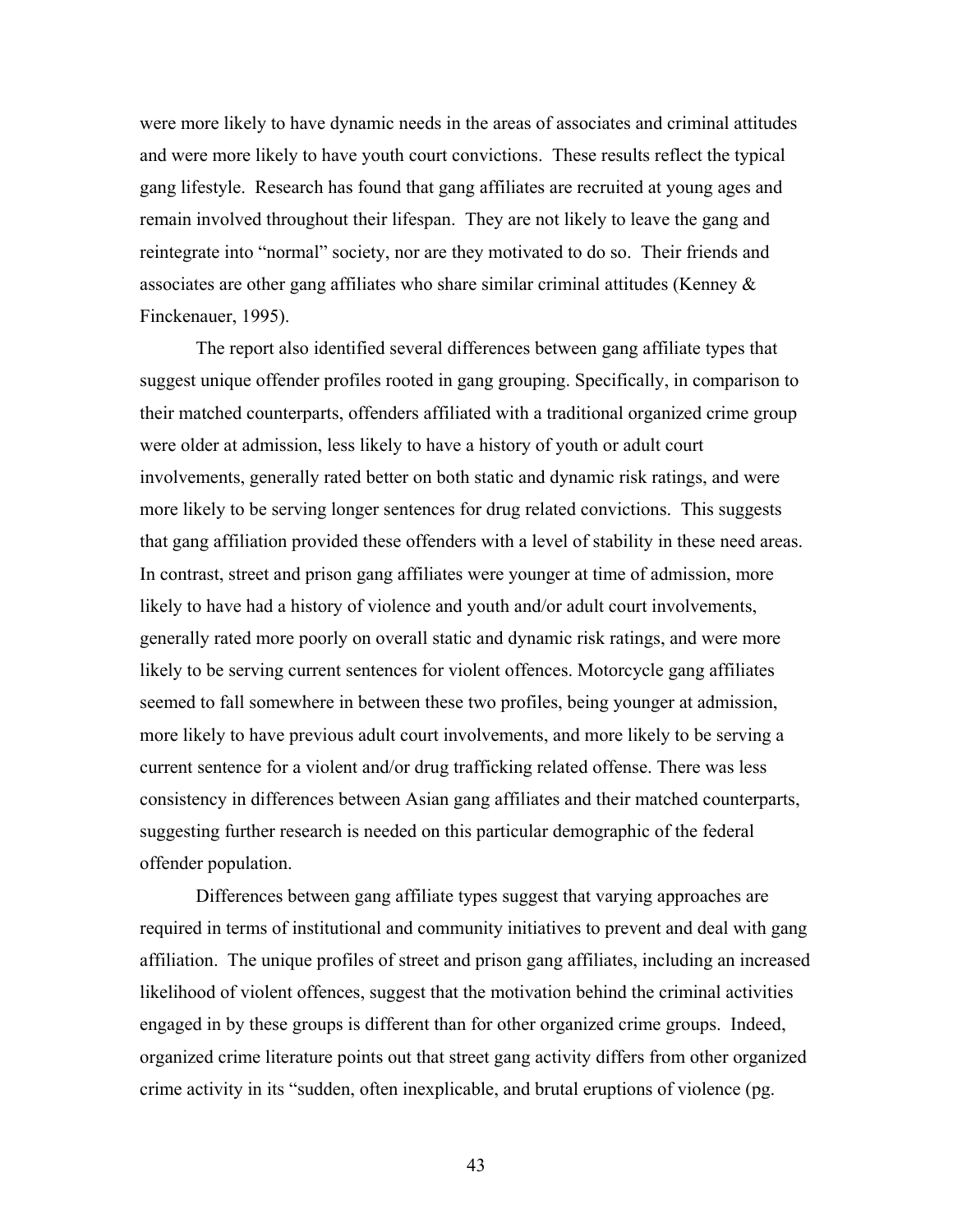286), its political and social rather than financial motivation, and its lack of sophistication (Kenney & Finckenauer, 1995).

It was hypothesized that the implications of a growing proportion of organized crime affiliates in institutions would be related to an increase in inmates with violent and drug trafficking offences and an associated increase in assaults and drug seizures within the institutions. Preliminary analyses suggested that the presence of gang affiliates in institutions was related to several types of incidents, most prominently assaults on staff. However, this relationship was stronger for certain types of affiliates. The presence of street, motorcycle, and Asian gang affiliates was most likely to be associated with assaults on staff, while the presence of traditional and prison gang affiliates was most likely to be associated with narcotics related seizures.

An examination of the extent to which gang affiliates were directly involved in institutional incidents found that when compared to their non-affiliate matched counterparts, gang affiliates were more likely to be involved in assaults on inmates and staff and in narcotics seizures. However, an examination of involvement by gang type showed that traditional gangs were less likely to be involved in any of the incidents examined, but street and prison gangs were more likely to be involved in all of the incidents. From this, it would appear that gang affiliates not only take an active involvement in criminal activities in the institutions, but they also influence, or perhaps coerce, others into participating in their activities of interest.

The finding that street and prison gang affiliates were more likely to be directly involved in all institutional incidents and traditional gang affiliates were less likely to be directly involved in any institutional incidents corresponds to earlier findings illustrating that street and prison gangs were more likely to be convicted of violent offences while traditional gangs were more likely to be convicted of non-violent drug trafficking offences. These results suggest that institutionalization does not necessarily prevent gang affiliates from continuing in their gang activities.

Results also revealed that the implications of gang affiliate presence in institutions varied as a function of security level. Gang affiliate presence in general was not related to institutional incidents in minimum security institutions, however narcotics seizures were related to the presence of each gang type. Gang affiliate presence in general had a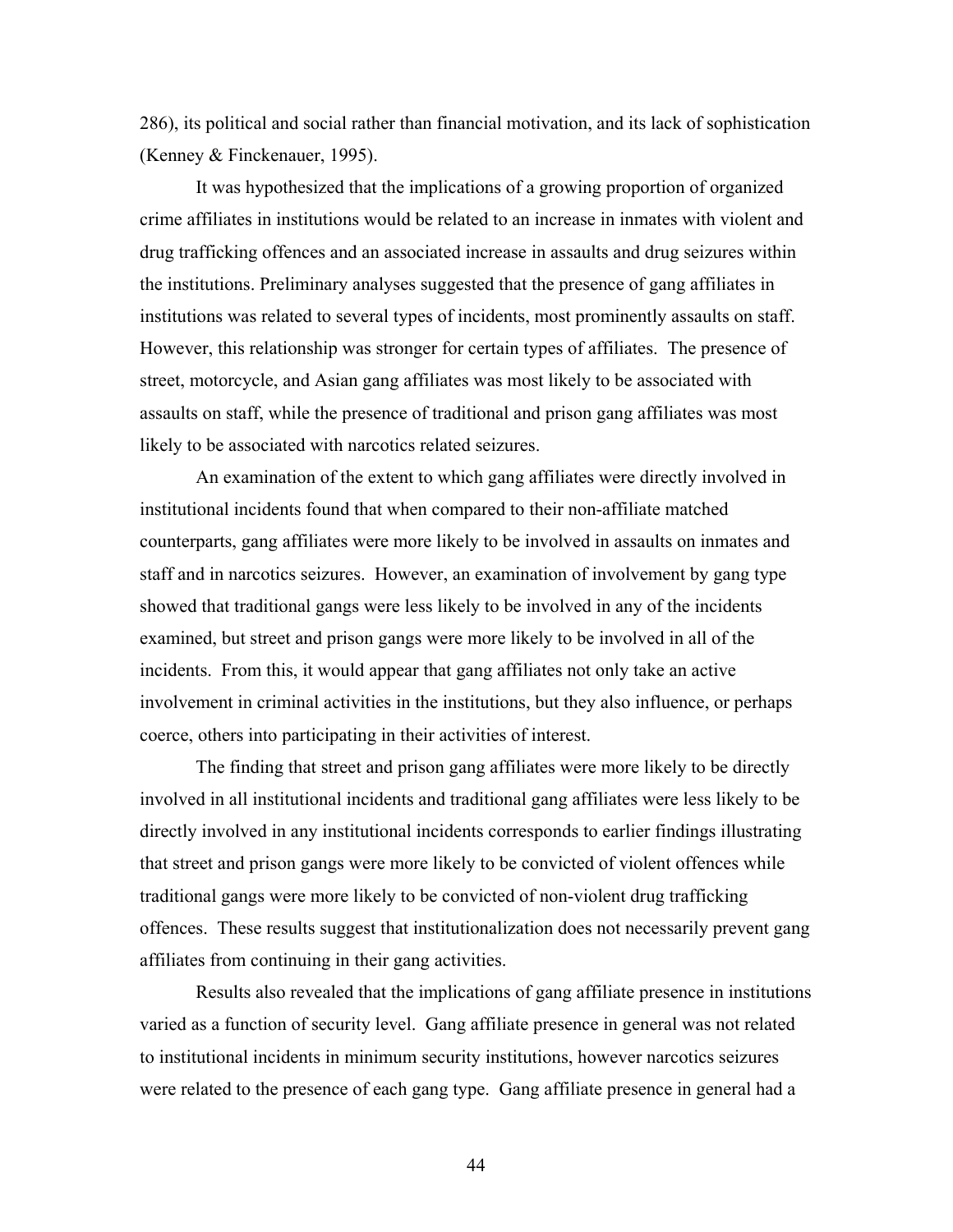significant impact on incidents in medium and maximum security institutions. These results are not surprising considering the most active and influential gang affiliates would have been placed in a higher security classification, however the operational impact of gang affiliate presence is evident. In maximum security institutions, the presence of gang affiliates was significantly related to assaults on staff for four of the five types of gang affiliates (motorcycle, prison, street, and traditional). The threat of assault would make it extremely difficult for any correctional service worker to effectively complete their daily tasks. These results would suggest that efforts at lower security level institutions should focus on controlling the relationship between drug seizures and gang affiliated inmates as well as the influence these groups have on other inmates. Similarly, the focus at higher security-level institutions might be to decrease the influence of gang affiliates over other inmates in some way while fostering the relationship between gang affiliates and correctional service workers.

Also of interest in this report was the outcome upon release for gang affiliated offenders. When gang affiliates were released from prison, they were more likely than non-affiliates to receive special conditions which would make gang-related activities difficult to carry out, including the specification to avoid certain places and people and to live in a certain area. As this report found, gang types are likely to be located in certain parts of Canada, and gang activity involves association with other gang affiliates. With these special conditions in mind, no overall differences were found between gang affiliates and non-affiliates when it came to examining reconvictions. However, particular gang groups (Asian and street gangs) were more likely to be reconvicted of another offence. Additionally, those gang affiliates that were reconvicted were more likely to be convicted of offenses similar to those which they were originally incarcerated for: gang related offences. These results would indicate that incarceration may not have met the needs of gang affiliates, and that upon release, many continue to be involved in gang related criminal activity.

This study was limited in several capacities. It relied on automated data as a method of identifying those offenders affiliated with an organized crime group. This method may not take into account many elements of organized crime which are typically more concealed. For instance, gathering affiliate data from the Offender Management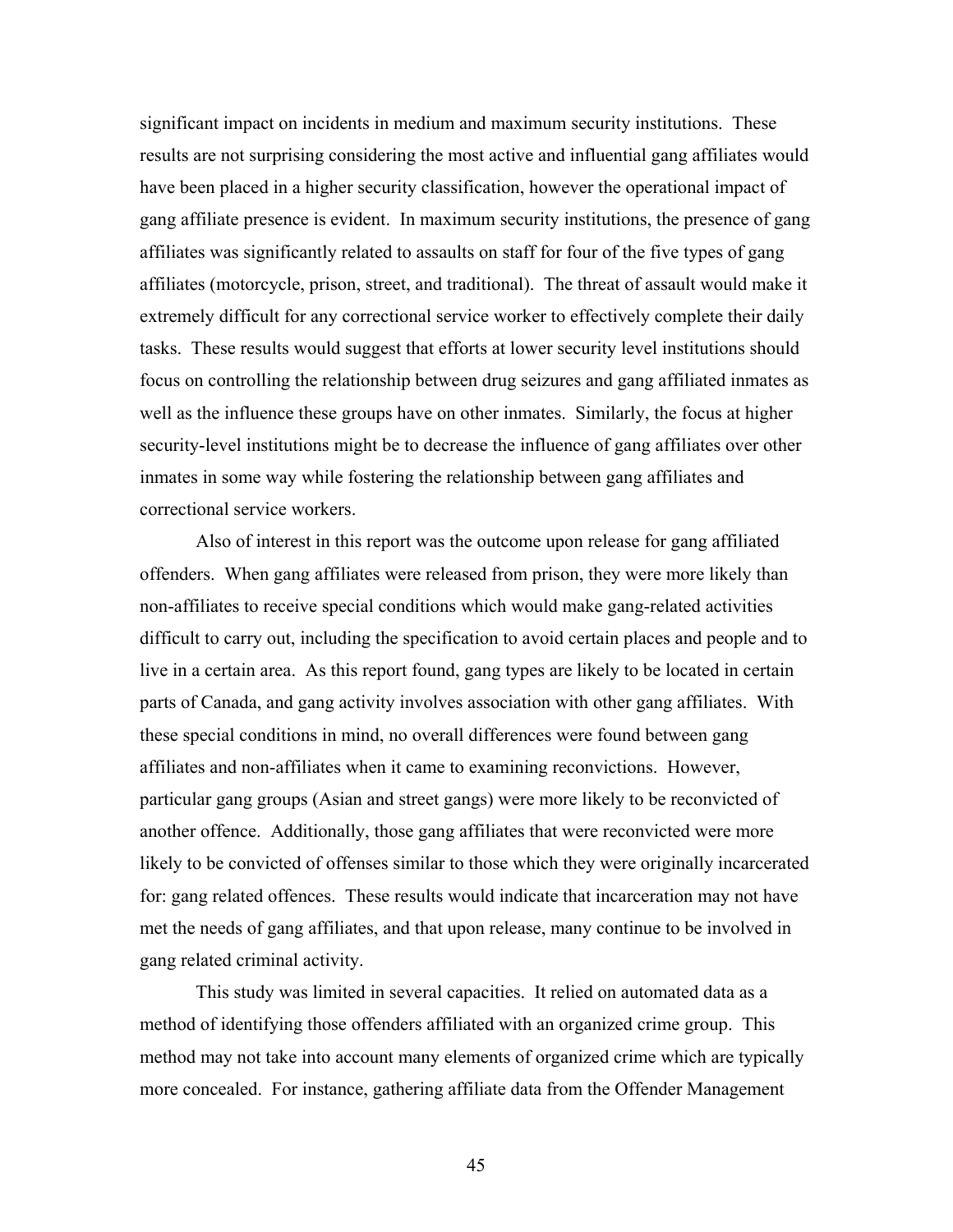System (OMS) does not illustrate the level of power which the affiliates possess or their degree of embeddedness (where they are in terms of the gang structure). In addition, analyses examining the indirect relationship between institutional incidents and the presence of gang affiliates should be interpreted with caution. These analyses do not tell us to what extent pressuring of inmates by higher order gang affiliates may be occurring and does not consider other, non gang-related reasons for institutional incidents. As the analyses examining this indirect relationship are based on aggregate data, results may overestimate the true relationship between gang presence and prison incidents (Andrews & Bonta, 2003). Finally, these analyses are based on correlations, which do not allow for the ability to imply causation. Thus, it can not be said through these analyses that gang affiliate presence causes institutional incidents. A more conclusive representation of the relationship between gang affiliates and institutional incidents is found when looking at the direct involvement of gang affiliates in incidents.

In order to ensure that the influence of gang presence and gang activity in the institutions and re-offending rates of gang affiliated offenders is minimized, future research should consider the following:

- Field research should be conducted in order to collect data on organized crime affiliates and their activities, providing a source of information other than OMS. For example, interviewing former gang members could allow further insight into gang structure, activities, and reasons for desistance.
- The social dynamics of gang affiliates in the institutions should be examined. Research in this area could look at muscling by gang affiliates as well as social networking among gang types.
- The programming of gang affiliated offenders should be considered. Research should examine which programs are being recommended for gang affiliates, their success in these programs, and whether these programs meet the needs specific to their gang-type.
- This report found many differences among gang types, thus future research should examine specific gang types in more detail in order to gain a more comprehensive understanding of particular gang dynamics.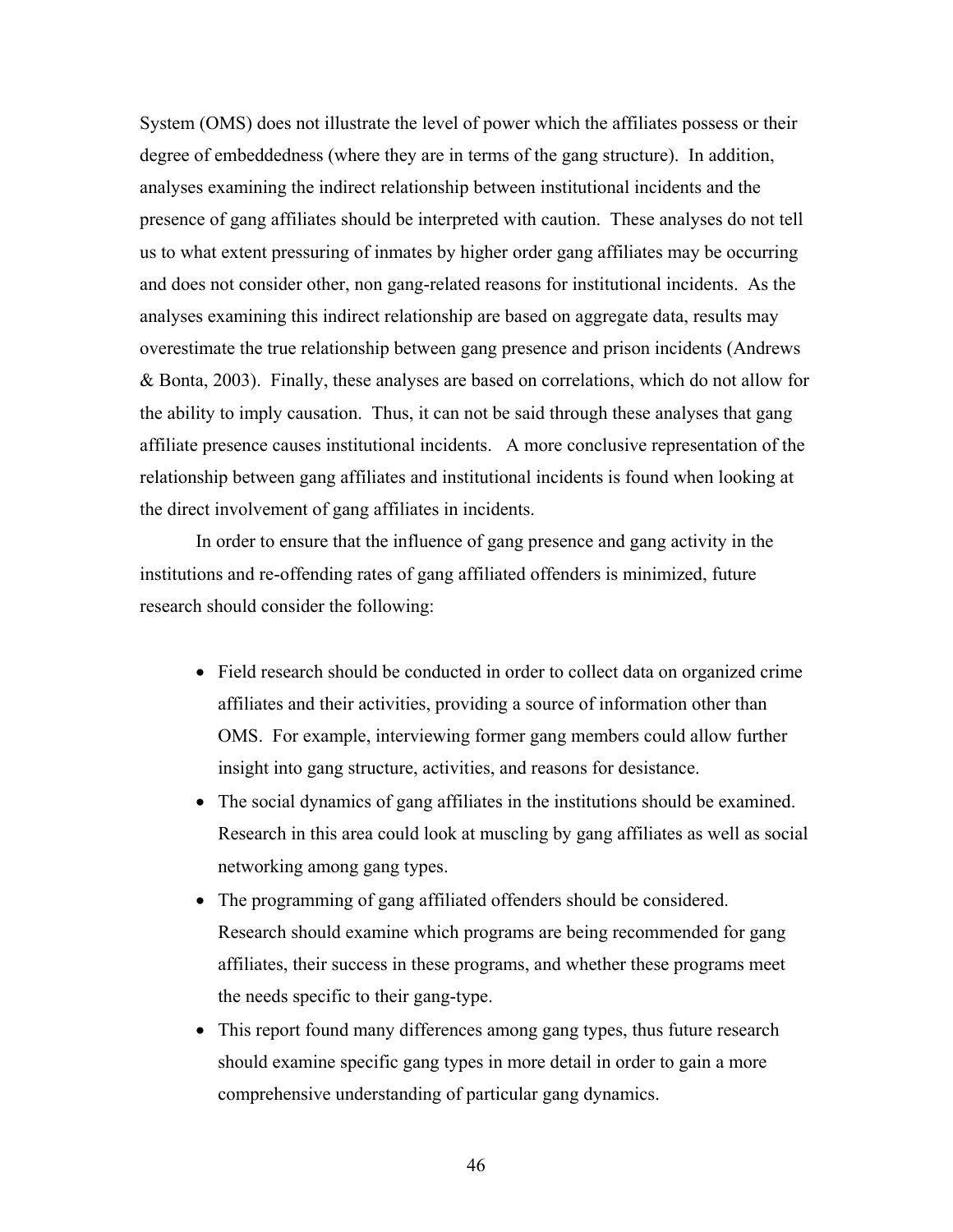• The formation of a multi-disciplinary national or international panel of experts in the area of gangs and organized crime to brainstorm operational strategies and best practices for addressing gang affiliates in institutions.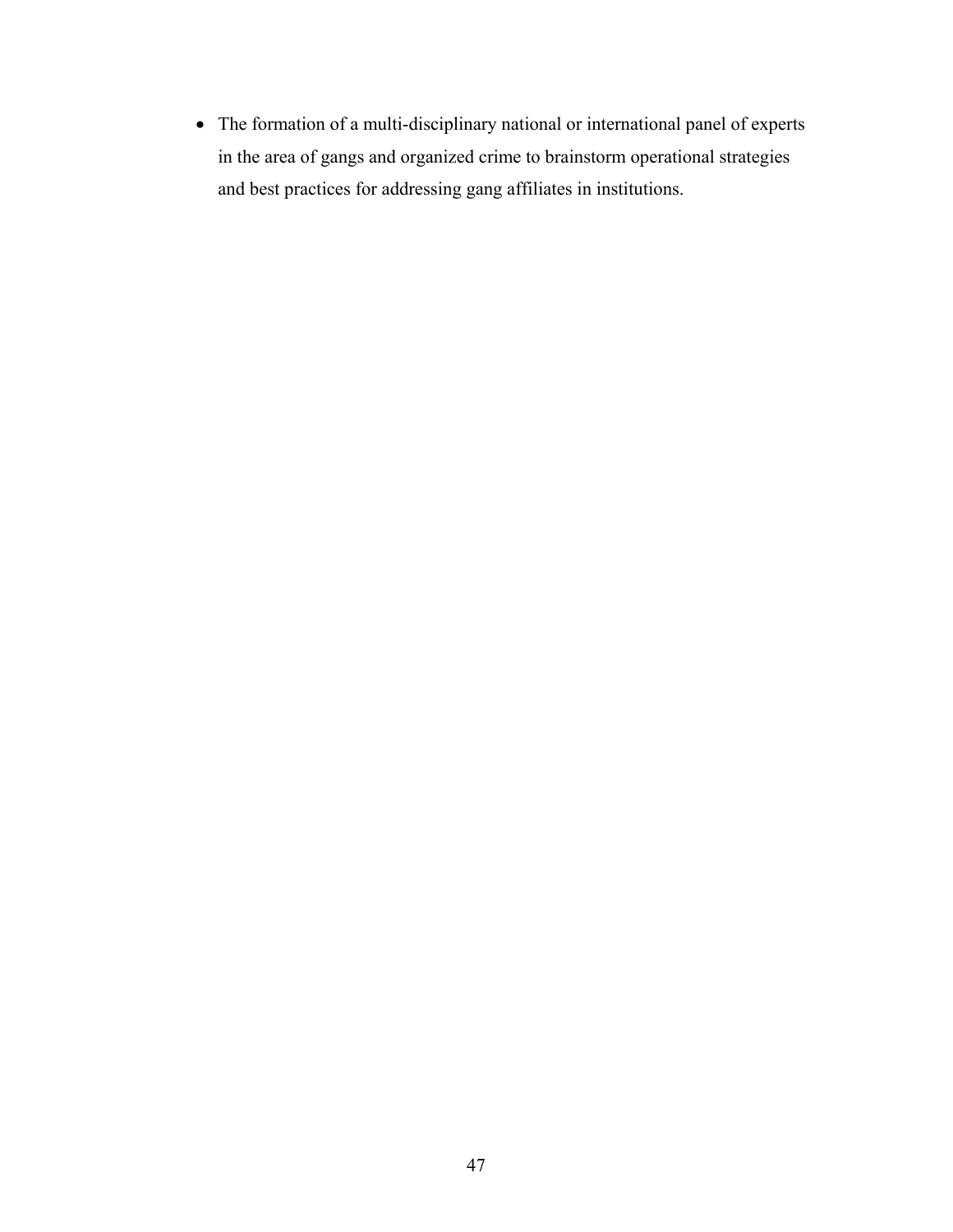#### **CONCLUSION**

In conclusion, intervention strategies should address the negative attitudes of affiliated offenders, and encourage disassociation from the identified criminal group. Interventions should be tailored along gang type to accommodate the varying needs and dynamics of each. Results showed gang affiliates were significantly less likely to have identified needs in the areas of employment, family/marital relations, substance abuse, community functioning and personal/emotional orientation. It is possible that those without needs in those areas are more likely to become affiliated with a gang. Alternatively, perhaps 'affiliation' augments deficiencies in these need areas. If this is the case, then alternative non-criminogenic sources that address those needs should be identified for this group. Gang strategies should also be directed towards violent criminal behavior, particularly for the motorcycle, street and prison gang affiliates. As these groups are also more likely to have previous youth and/or adult court involvement, intervention strategies should also be initiated at the first indications of involvement in an organized criminal group.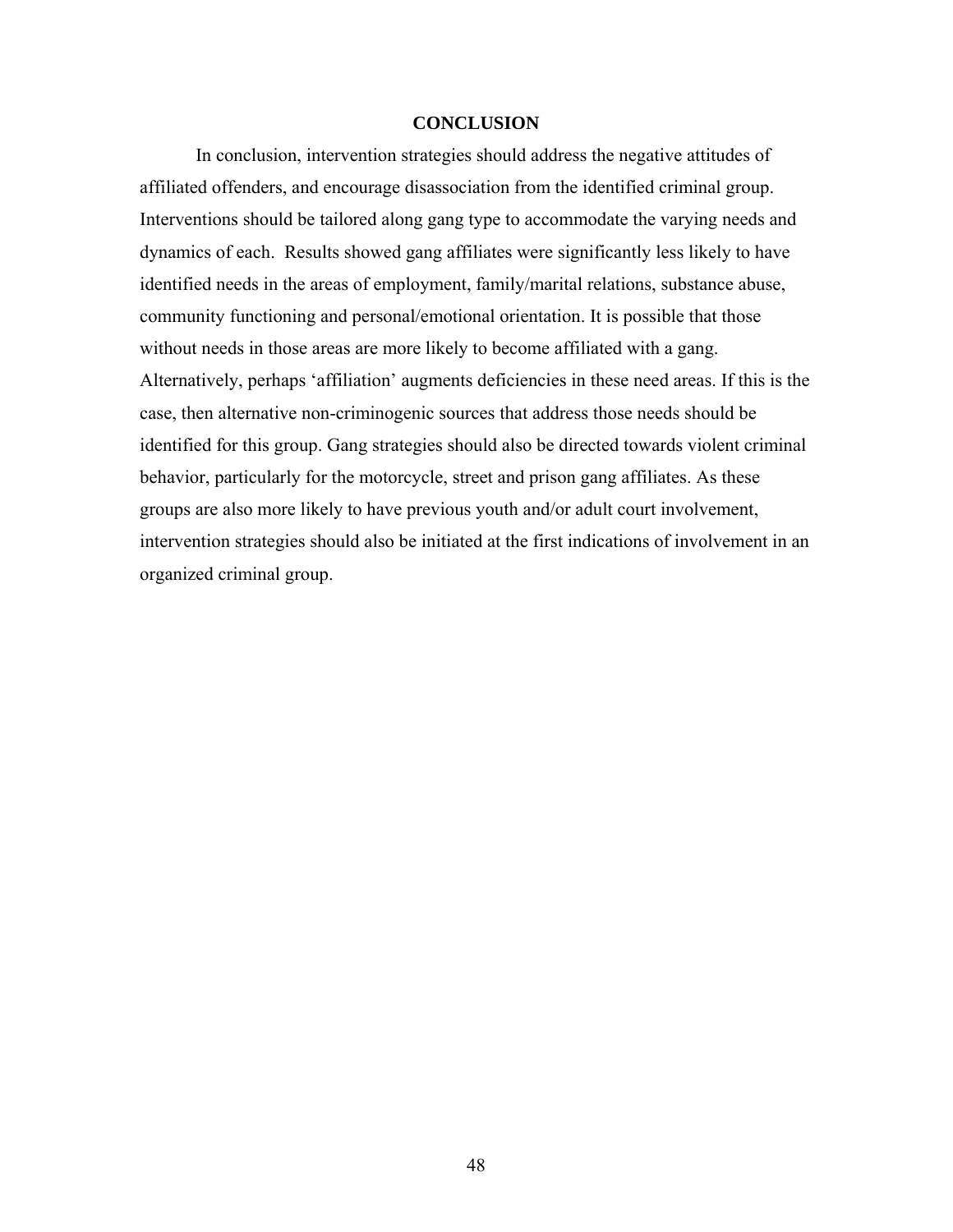#### **REFERENCES**

Andrews, D.A. & Bonta, J. (2003). *The Psychology of Criminal Conduct (3rd Edition).* Cincinnati, OH: Anderson Publishing Co.

Bi-National Working Group on Cross Border Mass Marketing Fraud (2003). *Mass- Marketing Fraud.* Ottawa, ON: Public Safety and Emergency Preparedness Canada.

Bureau of International Narcotics and Law Enforcement Affairs (2001). *2000 International Narcotics Control Strategy Report.* Washington: U.S. Department of State.

*Canadian Centre for Justice Statistics (2002).* Organized Crime in Canada: An Investigation into the Feasibility of Collecting Police-Level Data*. Ottawa, ON: Statistics Canada (no. 85-55-XIE).* 

Canadian Security Intelligence Service (2000). *Transactional Criminal Activity: A Global Context.* Ottawa, ON: Canadian Security Intelligence Service (no. 2000/07).

Correctional Service of Canada (1996). *Commissioner's Directive 576: Management of Gangs and Organized Crime.* Ottawa, ON: Correctional Service of Canada.

Correctional Service of Canada (2003). *Commissioner's Directive 568 - 3: Identification and Management of Criminal Organizations.* Ottawa, ON: Correctional Service of Canada.

Correctional Service of Canada (2003). *Standard Operating Practices 700-04: Offender Intake Assessment and Correctional Planning.* Ottawa, ON: Correctional Service of Canada.

*Corrections and Conditional Release Act* (1992), c.20.

*Criminal Code of Canada*, R.S.C. (2002), c. C-46, s. 467.1.

*Criminal Intelligence Service Canada (2003).* 2003 Annual Report on Organized Crime in Canada. *Ottawa, ON: Criminal Intelligence Service Canada (ISBN no. 0-662- 67479-0).* 

*CSC Speakers Binder (2004). Available: [http://www.csc](http://www.csc-scc.gc.ca/text/pblct/guideorateur/toc_e.shtml)[scc.gc.ca/text/pblct/guideorateur/toc\\_e.shtml](http://www.csc-scc.gc.ca/text/pblct/guideorateur/toc_e.shtml)*

*Kenney, D.J. and Finckenauer, J.O. (1995).* Organized Crime in America*. Toronto: Wadsworth Publishing Company.*